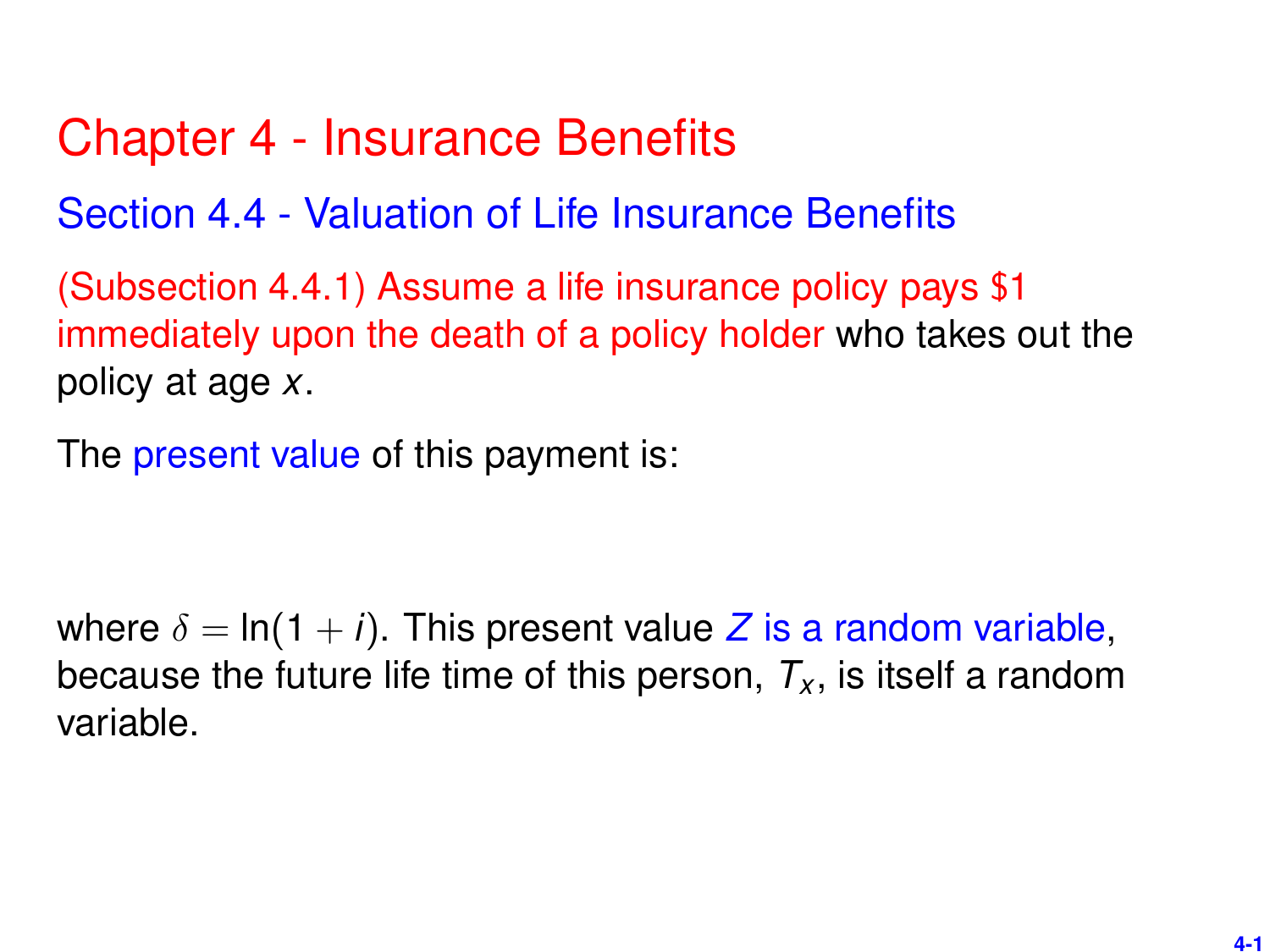The Expected Present Value (EPV) of this future payment is:

$$
= \int_0^\infty e^{-\delta t} f_x(t) dt
$$

$$
= \int_0^\infty e^{-\delta t} t p_x \mu_{x+t} dt
$$

The second moment of this random present value is :

$$
E[Z^2] = E[\{e^{-\delta T_x}\}^2] = E[e^{-2\delta T_x}]
$$

$$
\equiv {}^2\overline{A}_x
$$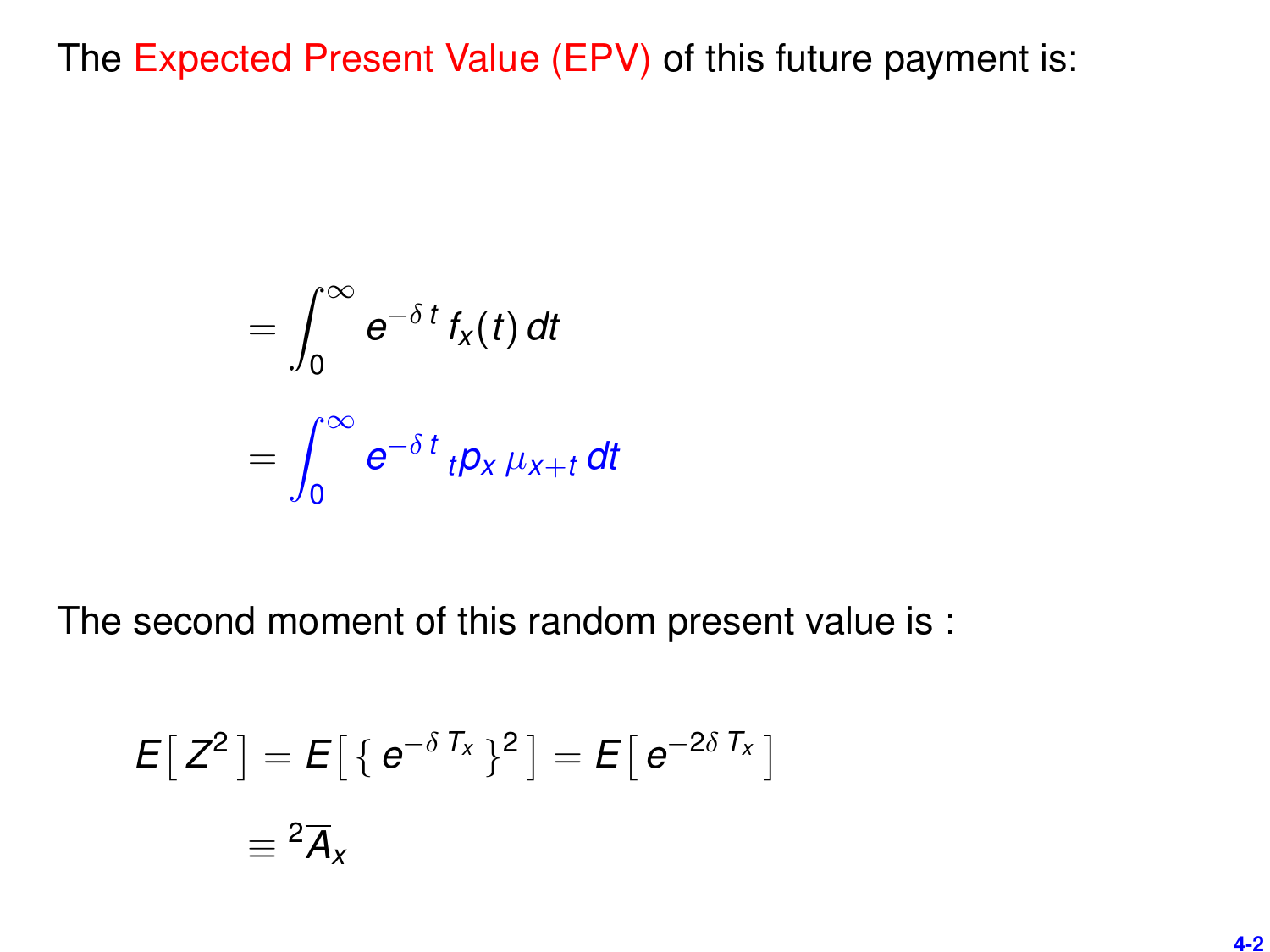Here is superscript 2 on the left indicates that this computation of *A<sup>x</sup>* uses twice the force of interest (which is NOT the same thing as twice the interest rate). Consequently, the variance of the random present value *Z* is:

Of course, if the policy pays a benefit of *s* dollars, then the expected present value is

 $EPV = E[sZ] = s\overline{A}_x$ 

and the random benefit's variance is

 $Var[sZ] = s^2 \left( \frac{2 \overline{A}_x}{4} - \{\overline{A}_x\}^2 \right).$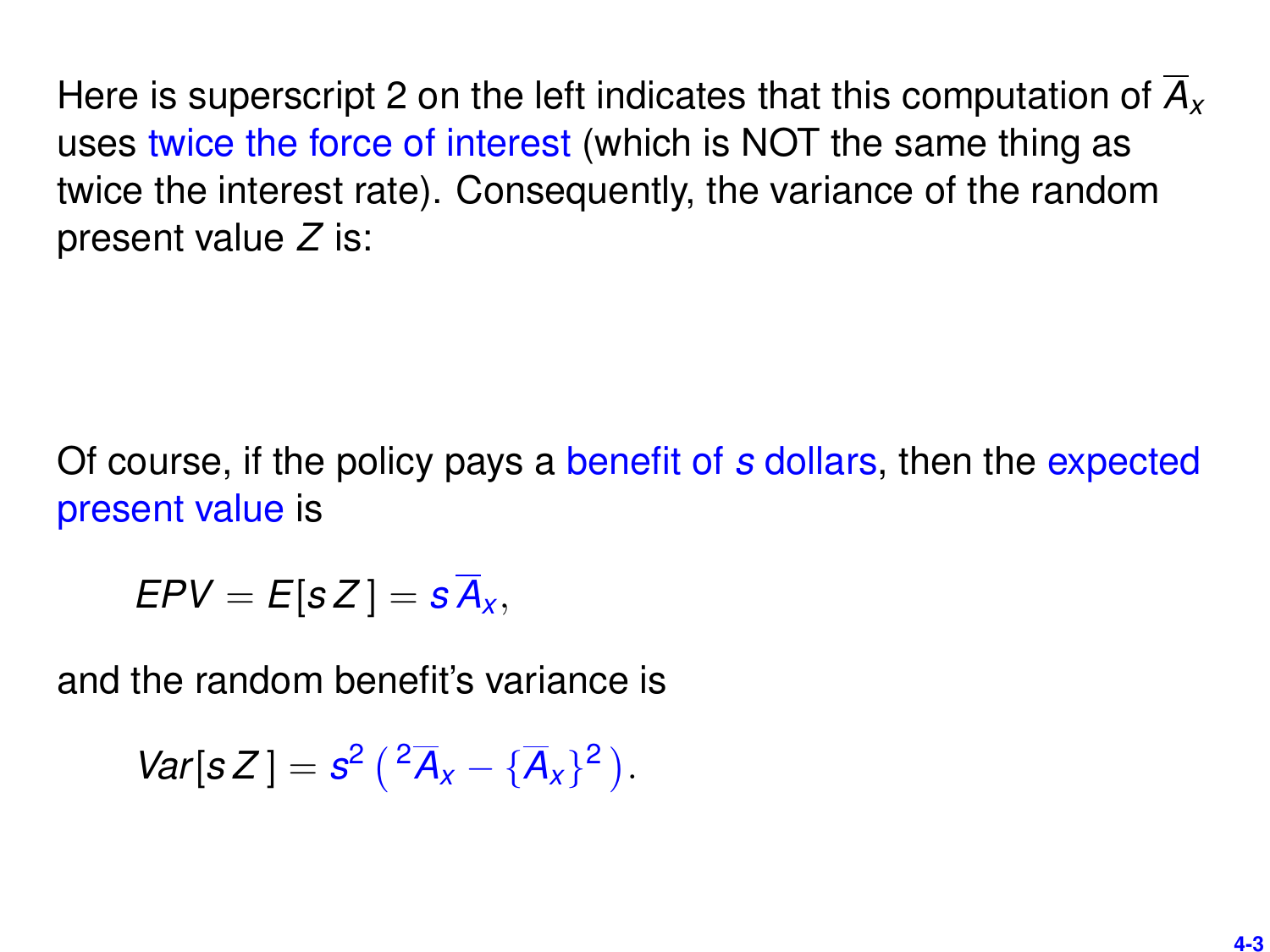Example 4-1: Suppose  $f_{\lambda}(t) = \frac{2t}{\omega^2}$  for  $0 < t < \omega$ , and zero elsewhere. Find the EPV and Var[ Z ] in this setting.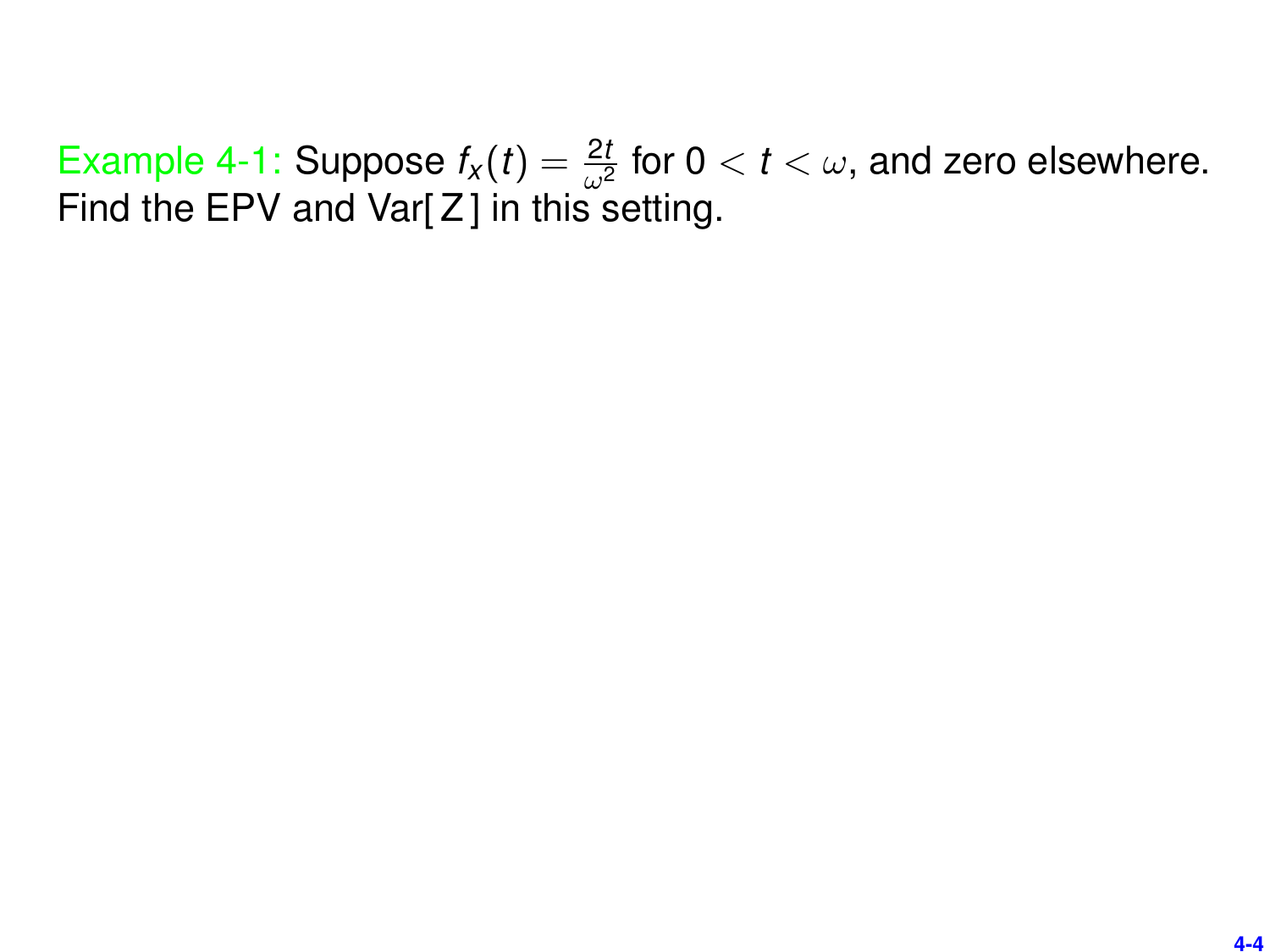Example 4-2: Assume  $T_{40}$  is a continuous random variable with constant force of mortality .03. If a whole life policy pays 100 immediately upon death and the force of interest is  $\delta = .04$ , find the EPV of this insurance claim.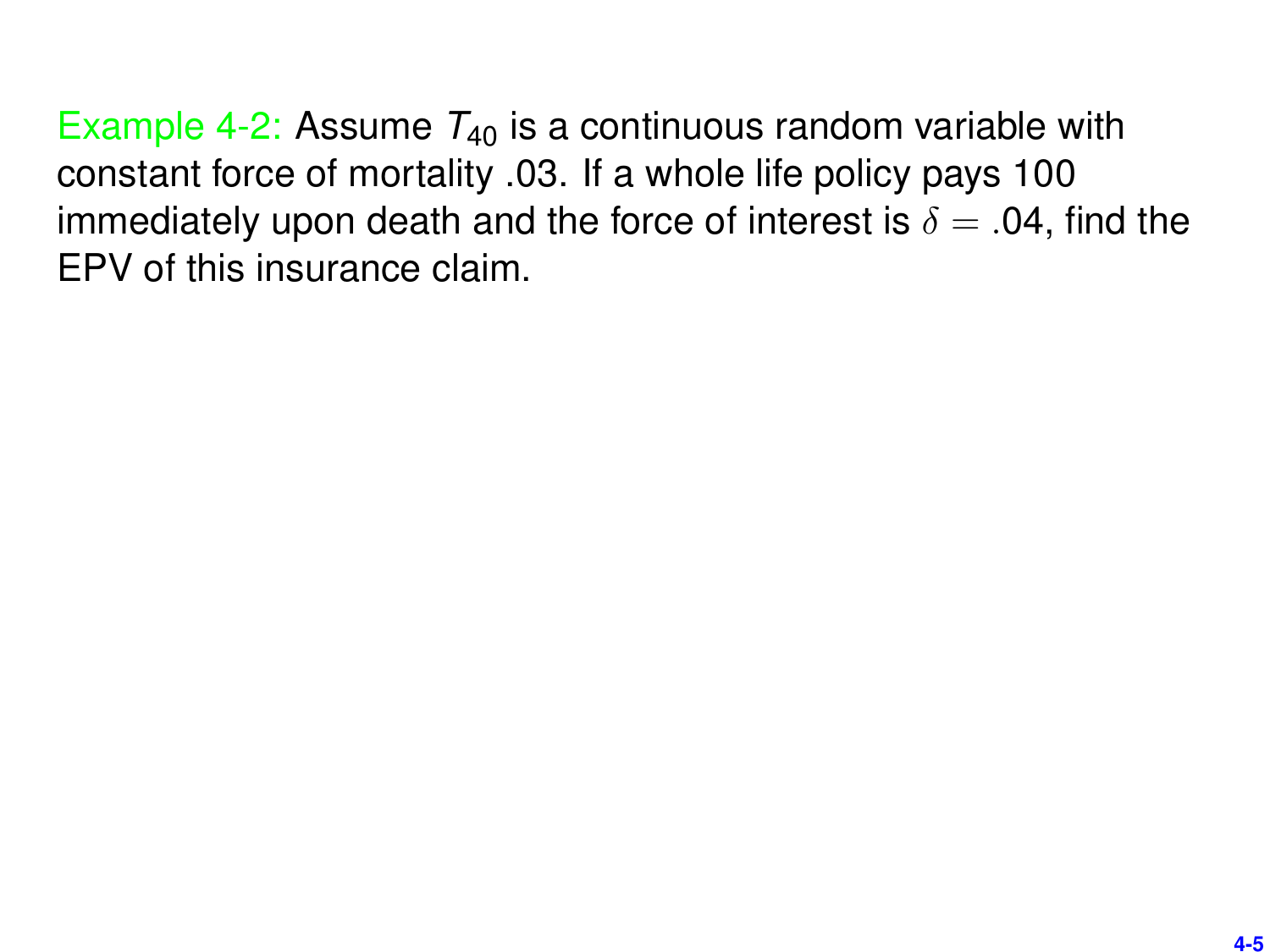(Subsection 4.4.2) Assume the life insurance policy pays \$1 at the end of the policy year in which the person dies.

The present value of the random benefit is now:

 $Z = \nu^{K_x+1}$ 

where  $K_x = |T_x|$  is the curtate future life time random variable.

The Expected Present Value is therefore,

$$
= \nu P[K_x = 0] + \nu^2 P[K_x = 1] + \nu^3 P[K_x = 2] + \cdots
$$

$$
= \nu q_x + \nu^2 |q_x + \nu^3| |q_x + \cdots
$$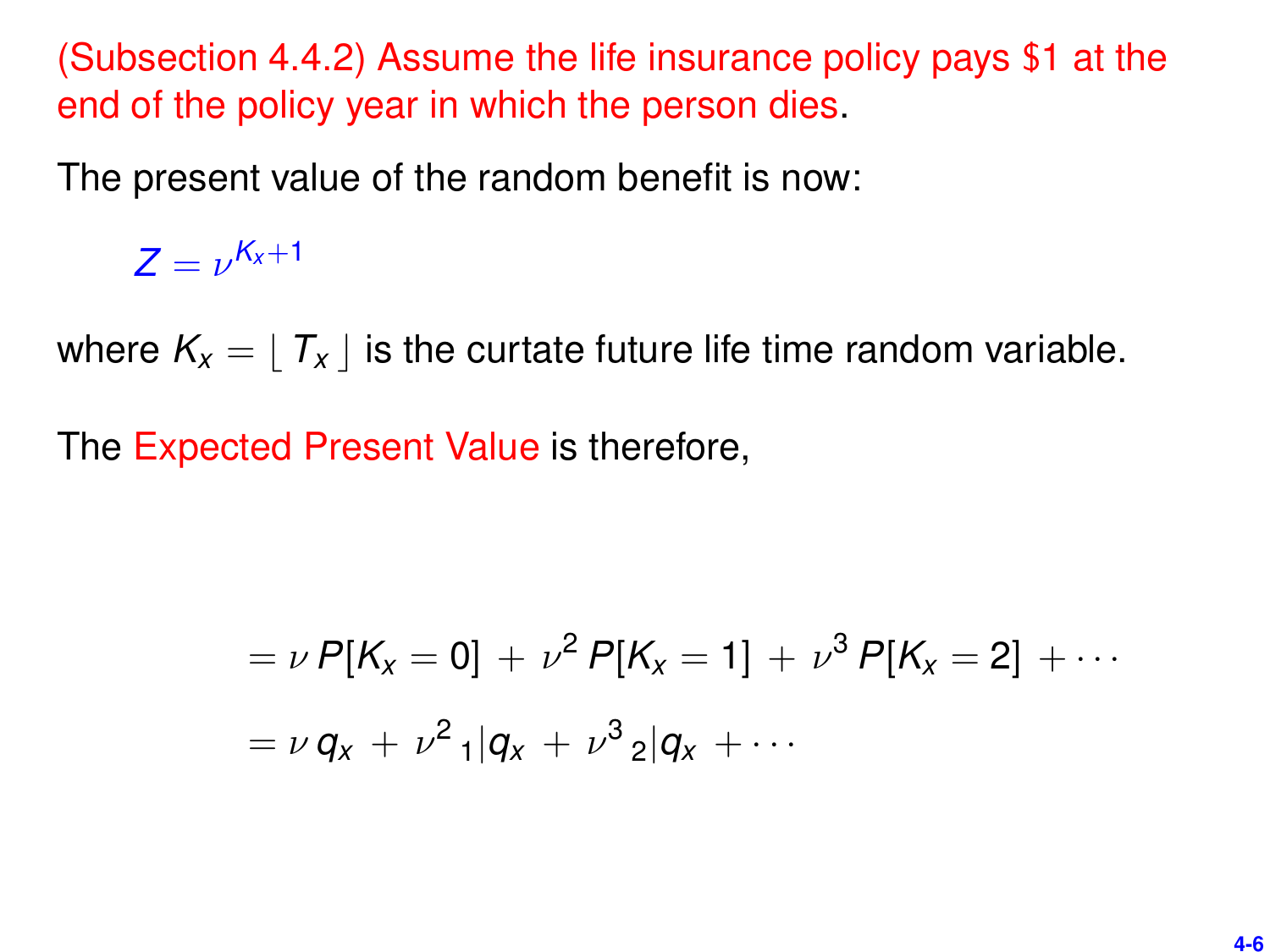Recall that when 
$$
k \geq 1
$$
,

The second moment of this random present value is:

$$
{}^{2}A_{x} = E[Z^{2}] = \sum_{k=0}^{\infty} (\nu^{k+1})^{2} k |q_{x}
$$

$$
= \sum_{k=0}^{\infty} (\nu^{2})^{k+1} k |q_{x}
$$

which is the same as the computation of  $A<sub>x</sub>$  when the force of interest is doubled, i.e. the effective interest rate is *j* satisfying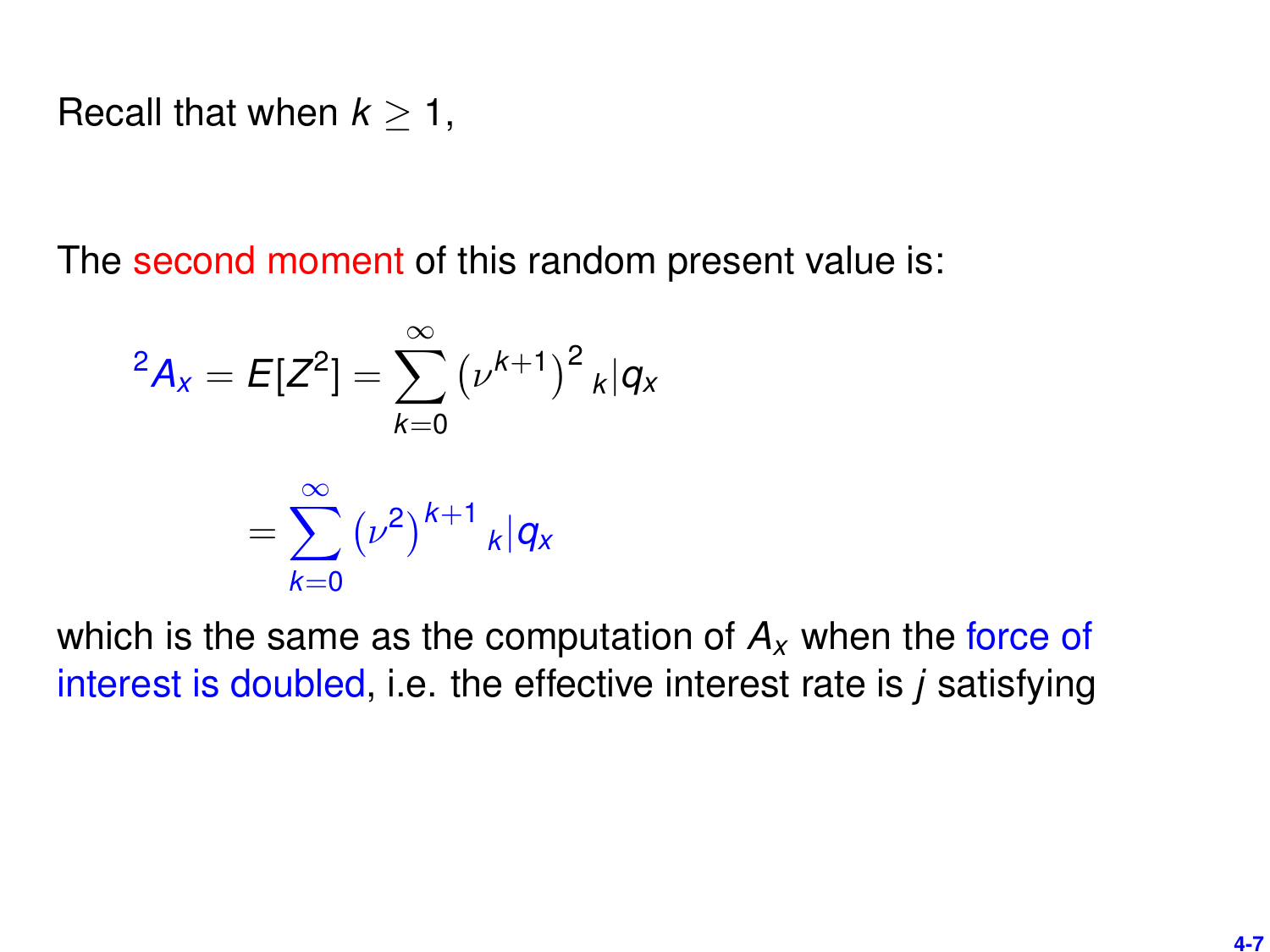The variance of the random present value is

$$
Var[Z] = {}^2A_x - (A_x)^2.
$$

Example 4-3: Suppose  $q_{x+0} = .1$ ,  $q_{x+1} = .4$ , and  $q_{x+2} = 1.0$  with  $i = .25$  then find  $A_x$  and  $Var[Z]$ .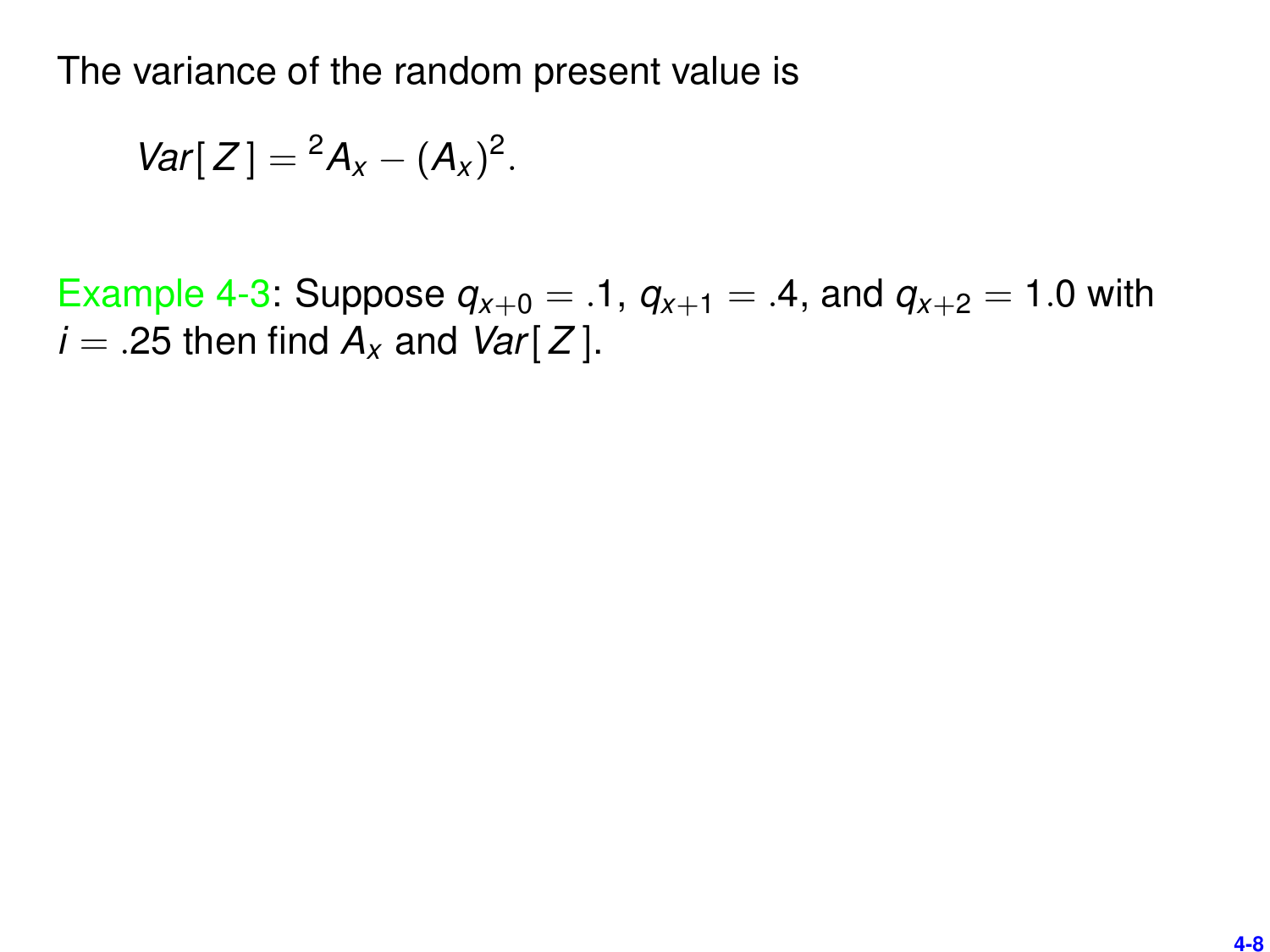(Subsection 4.4.3) Assume the life insurance policy pays \$1 at the end of the ( $\frac{1}{n}$  $\frac{1}{m}$ )<sup>th</sup> fraction of the policy year in which the person dies. Typically,  $m = 1, 2, 4$  or 12.

With  $\mathcal{K}_{\mathsf{x}}^{(m)}=\frac{(\text{\# of sub-periods survived})}{m}$  $\frac{1000}{m}$ , the EPV of the benefit is:  $\mathcal{A}^{(m)}_{\chi} = E\big[\nu^{K^{(m)}_{\chi} + \frac{1}{m}}\big] = \big(\nu^{\frac{1}{m}}\big)_{\frac{1}{m}} q_{\chi} + \big(\nu^{\frac{2}{m}}\big)_{\frac{1}{m}}$  $\int_{\frac{1}{m}} q_x + (\nu^{\frac{3}{m}})_{\frac{2}{m}}$  $\Big|_{\frac{1}{m}} q_x + \cdots$ 

The variance of the random present value is

$$
Var[Z] = {}^{2}A_{x}^{(m)} - (A_{x}^{(m)})^{2},
$$

where  ${}^2A_{\scriptscriptstyle X}^{(m)}$  is computed like  $A_{\scriptscriptstyle X}^{(m)}$  with the force of interest doubled, i.e. with  $\nu$  replaced with  $\nu^2.$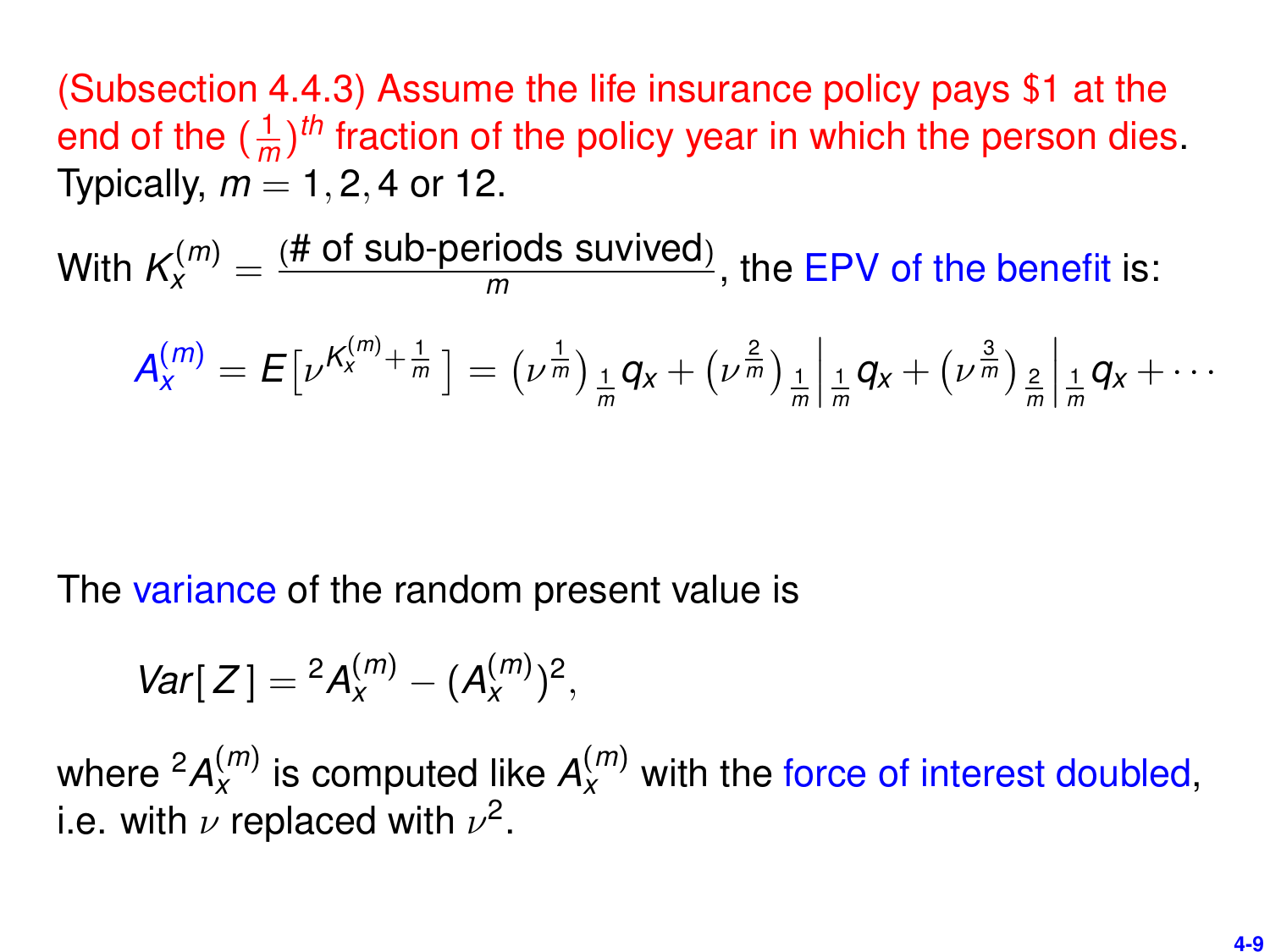Example 4-4: A three year old red fox buys a whole life policy that pays 1 at the end of the half-year in which death occurs. Let  $i = .05$ and assume UDD within each year. Use the life table to find the EPV of this insurance claim.

| X | Iv   | d <sub>v</sub> |
|---|------|----------------|
| 3 | 2194 | 1931           |
| 4 | 263  | 263            |
| 5 | 0    |                |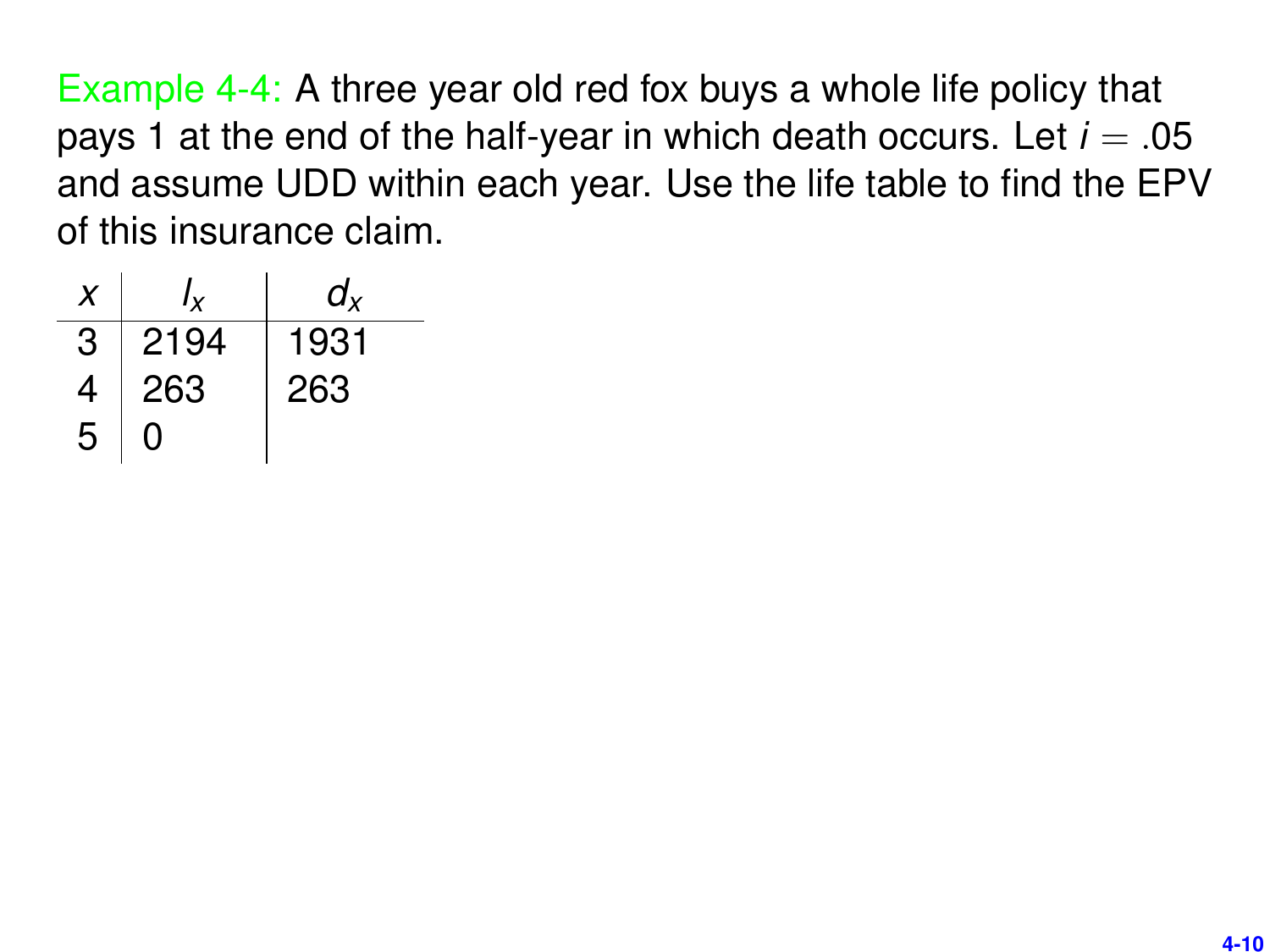### (Subsection 4.4.4) Recursive Computation

In discrete cases with benefit payments of \$1 at the end of the policy year of death the values of *A<sup>x</sup>* are computed based on a life table. These tables have a maximum life length  $\omega$  beyond which no person is assumed to live. That is, there is a value  $\omega$  such that

 $q_{\omega-1} = P$ [ person dies before age  $\omega$  | person lives to  $\omega - 1$ ] = 1.

If a policy was taken out by someone age  $\omega - 1$ , then

$$
A_{\omega-1} = E[\nu^{K_{\omega-1}+1}] = \nu.
$$
 (because  $K_{\omega-1} \equiv 0$ )

If a policy was taken out by someone age  $\omega$  – 2, then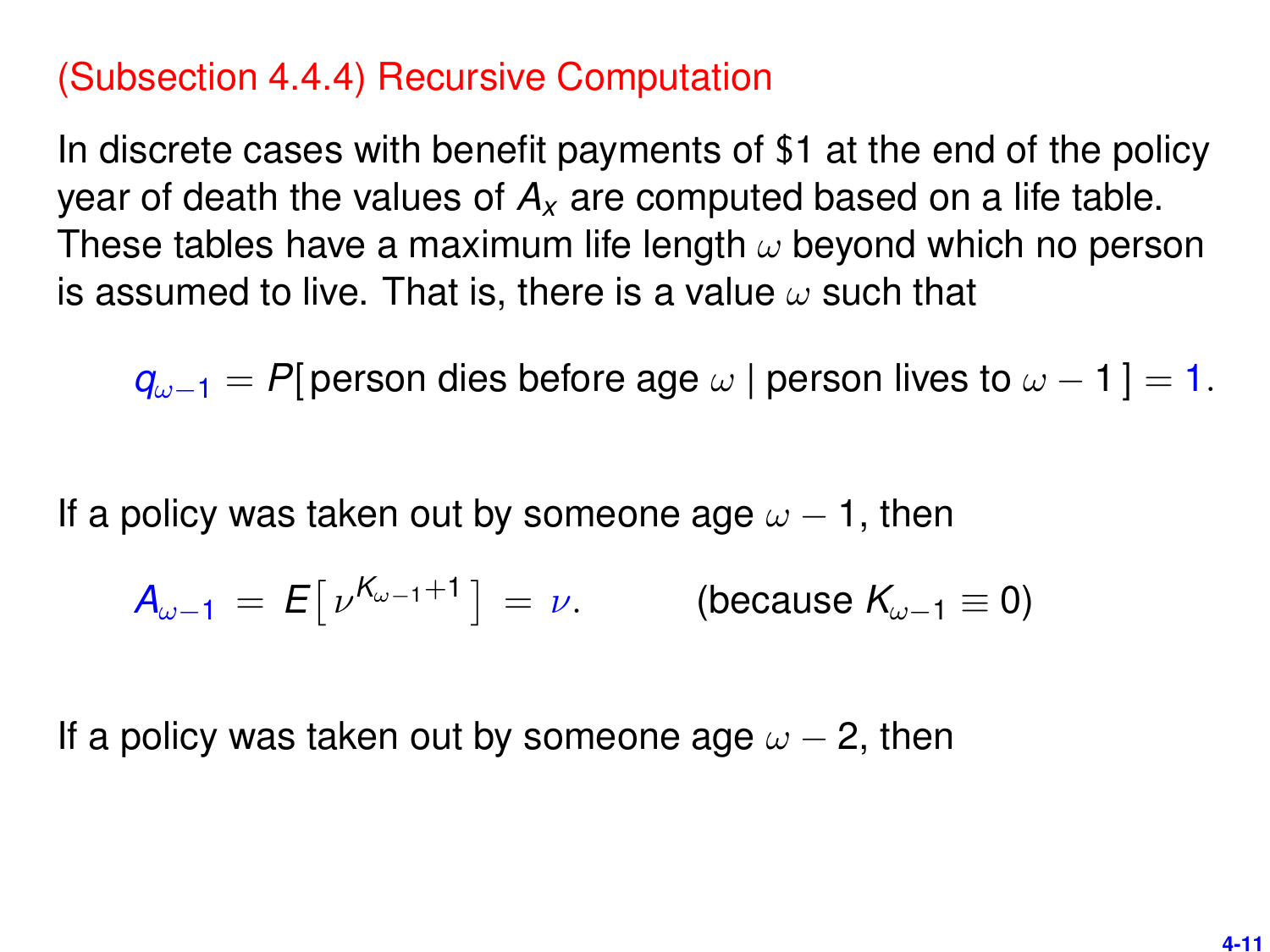Similarly, a policy taken out at age *x* has expected present value

$$
A_x = \nu q_x + \nu^2 p_x q_{x+1} + \nu^3 p_x p_{x+1} q_{x+2} + \cdots
$$
  
=  $\nu \left[ q_x + p_x \{ \nu q_{x+1} + \nu^2 p_{x+1} q_{x+2} + \nu^3 p_{x+1} p_{x+2} q_{x+3} + \cdots \} \right]$   
showing that

So  $A_x$  can easily be computed as long as  $A_{x+1}$  is known. Since we know the final value,  $A_{n-1} = \nu$ , we can use backward recursion to compute  $A_x$  values for all the ages  $x$  in the life table.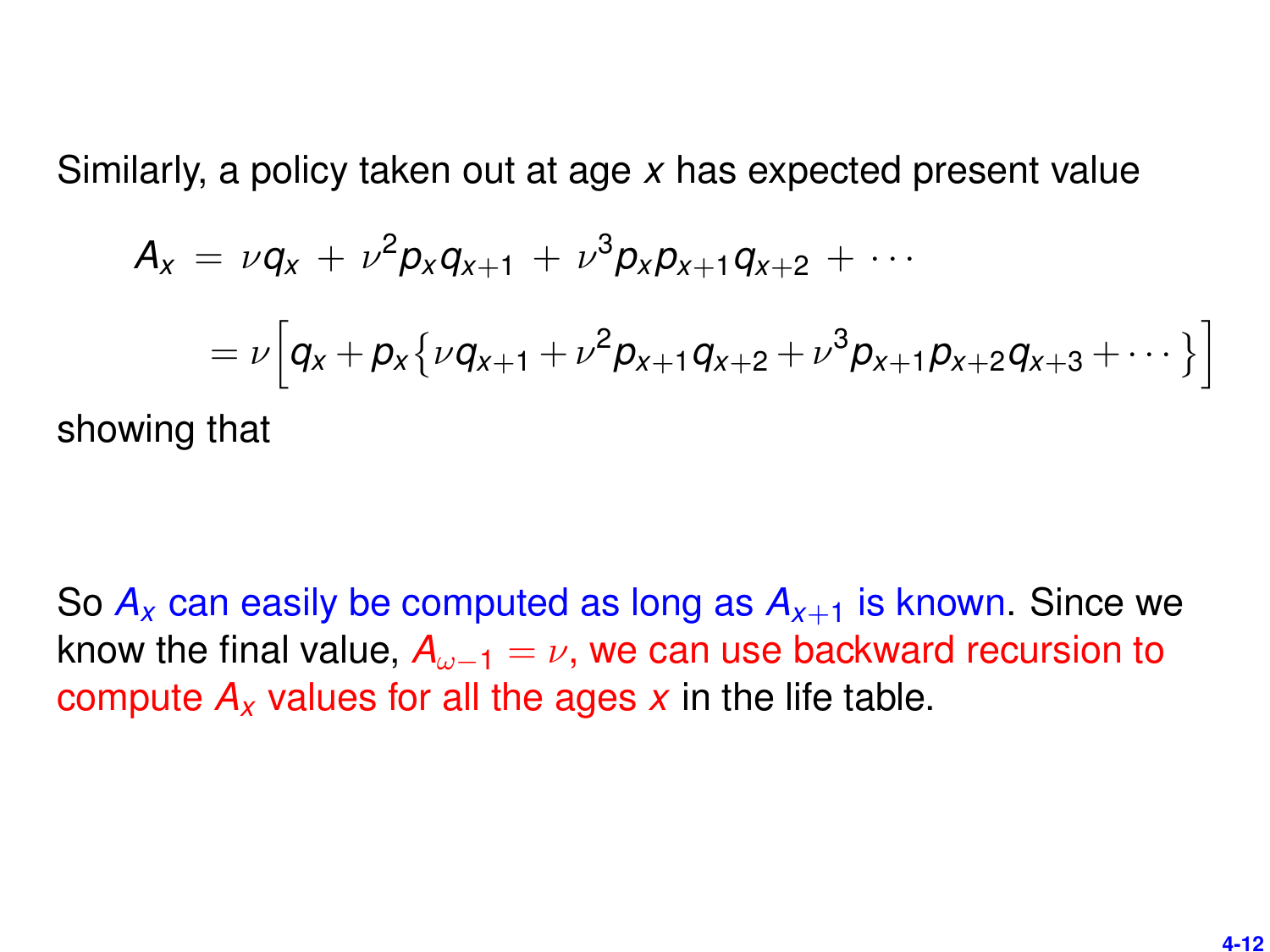| O | .01246 |  |
|---|--------|--|
|   | .02245 |  |
| 2 | .08619 |  |
| 3 | .37745 |  |
| 4 | 1.00   |  |

Example 4-5: Use  $i = .05$  and complete the  $A_x$  column.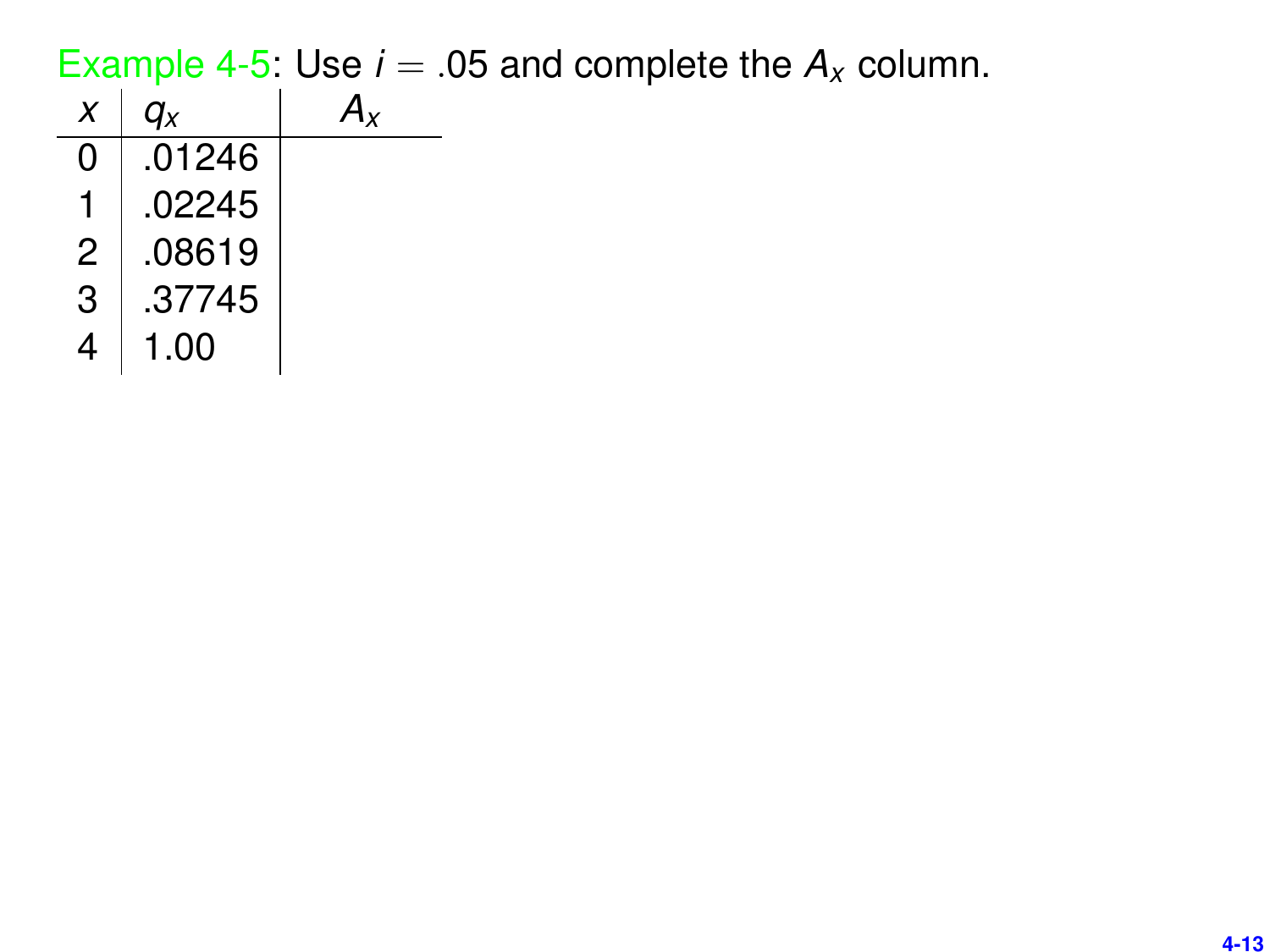(Subsection 4.4.5) Term Insurance

Under a term insurance policy payment is only made if the insured person dies before a fixed term (*n* years) ends. After the n years the policy pays no benefits (has no value).

(a) Continuous Immediate Benefit Case: Here the benefit of \$1 is paid immediately upon death of the policy holder. So the present value of the benefit is:

$$
Z = \left\{ \begin{array}{ll} e^{-\delta T_x} & \text{if } T_x \le n \\ 0 & \text{if } T_x > n \end{array} \right.
$$

The expected present value of the benefit is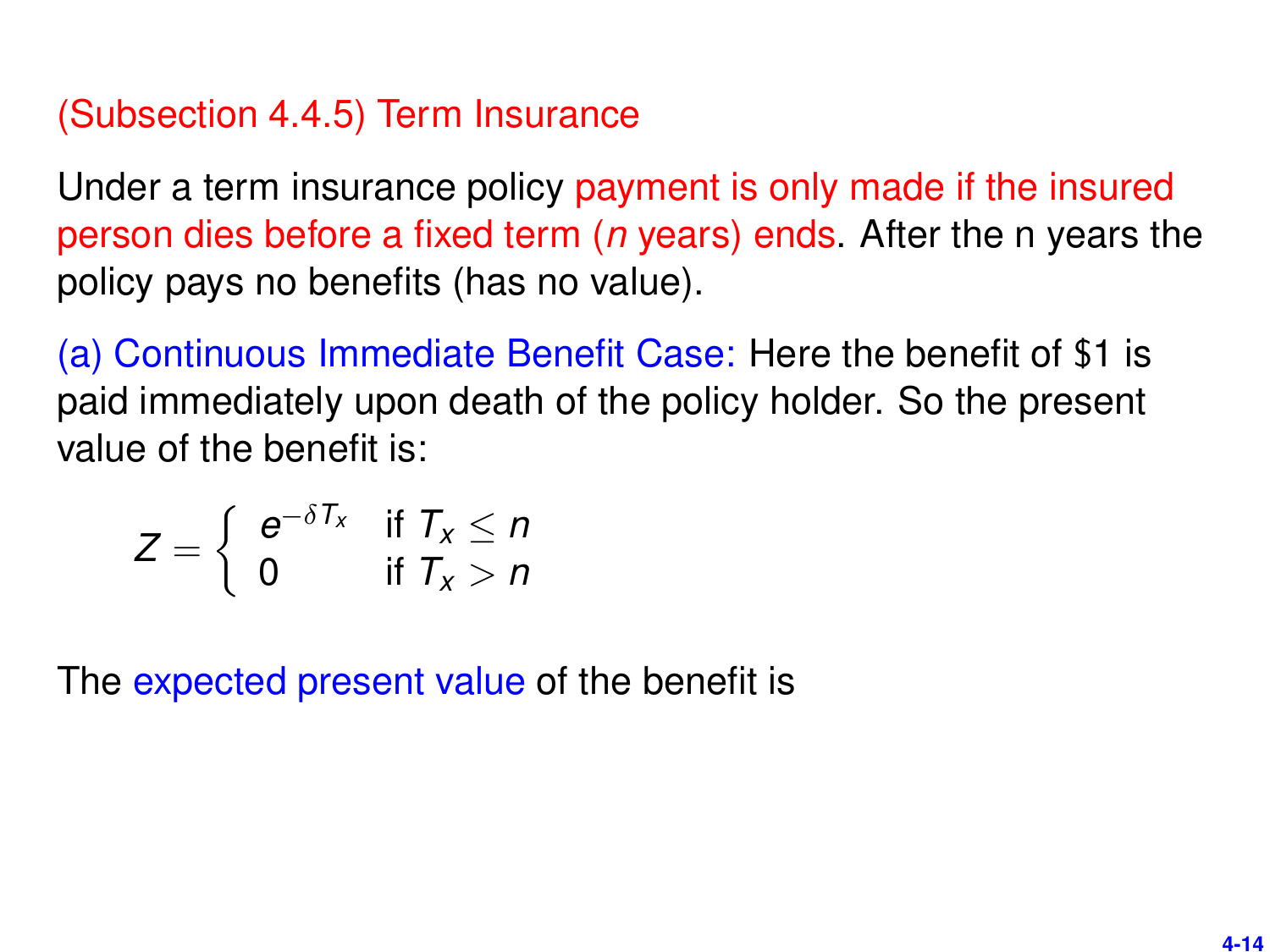The second moment of the random present value is

$$
{}^2\overline{A}_{x:\overline{\eta}}^1=\int_0^{\eta}e^{-2\delta t}{}_{t}\rho_x\mu_{x+t}dt.
$$

which results from doubling the force of interest. Its variance is then

$$
Var[Z] = {}^2\overline{A}_{x:\overline{n}|}^1 - (\overline{A}_{x:\overline{n}|}^1)^2.
$$

# (b) Discrete Annual (*mthly*) Benefit Case:

When the benefit is paid at the end of the year in which death occurs, the expected present value of the benefit is

and when it is paid at the end of the ( $\frac{1}{n}$ *m* ) *th* portion of the year in which death occurs it is

$$
A^{(m)1}_{x:\overline{n}|} = \sum_{k=0}^{nm-1} \left(\nu^{\frac{k+1}{m}}\right)_{\frac{k}{m}} \left| \frac{1}{m} q_{x} \right|.
$$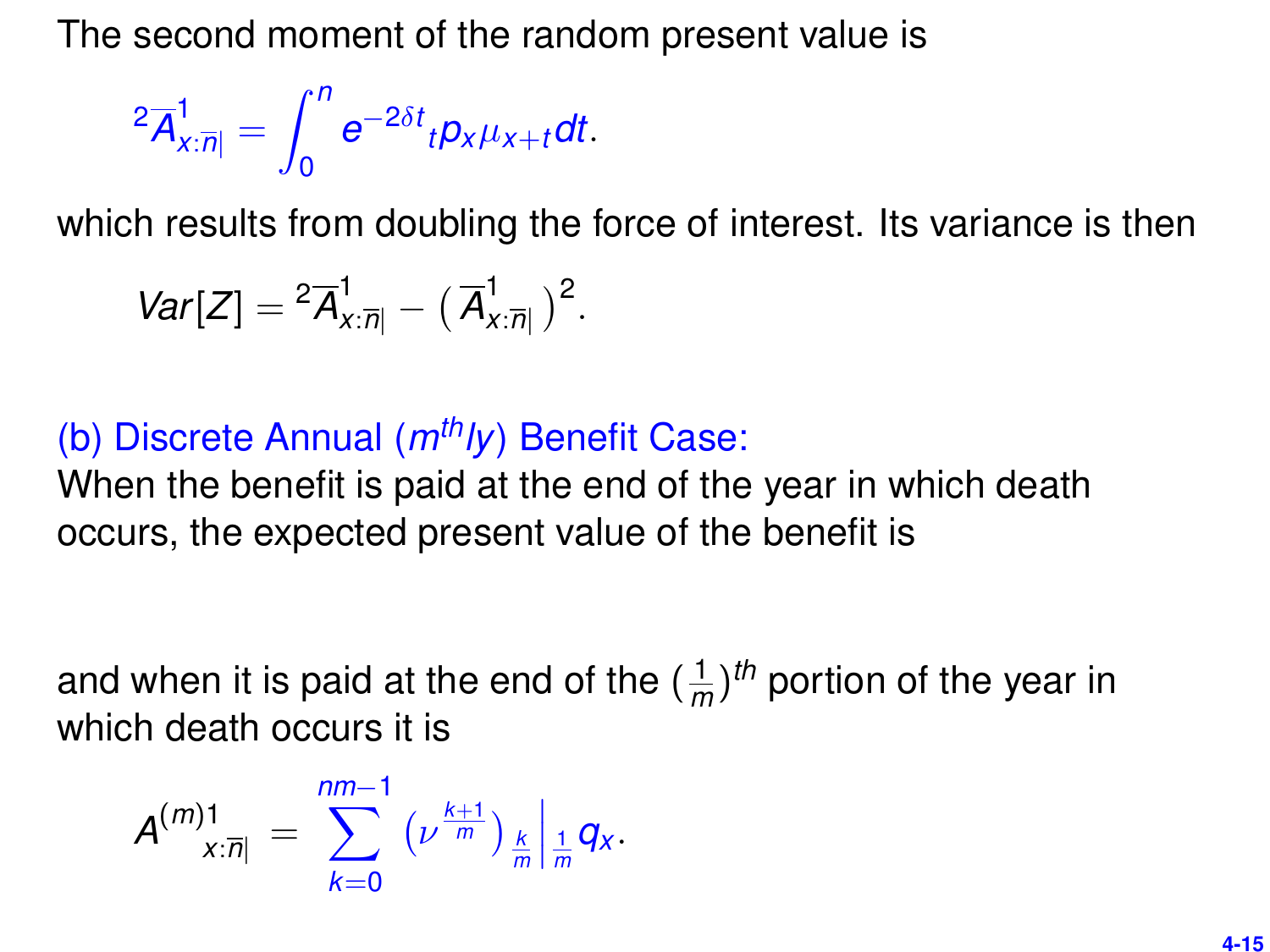Example 4-6 : Suppose that beyond age *x* there is a constant force of mortality  $\mu_\mathsf{X}$  and a constant force of interest  $\delta.$  Find  $\overline{\mathsf{A}}_\mathsf{X}^\mathsf{1}$ *x*:*n*| .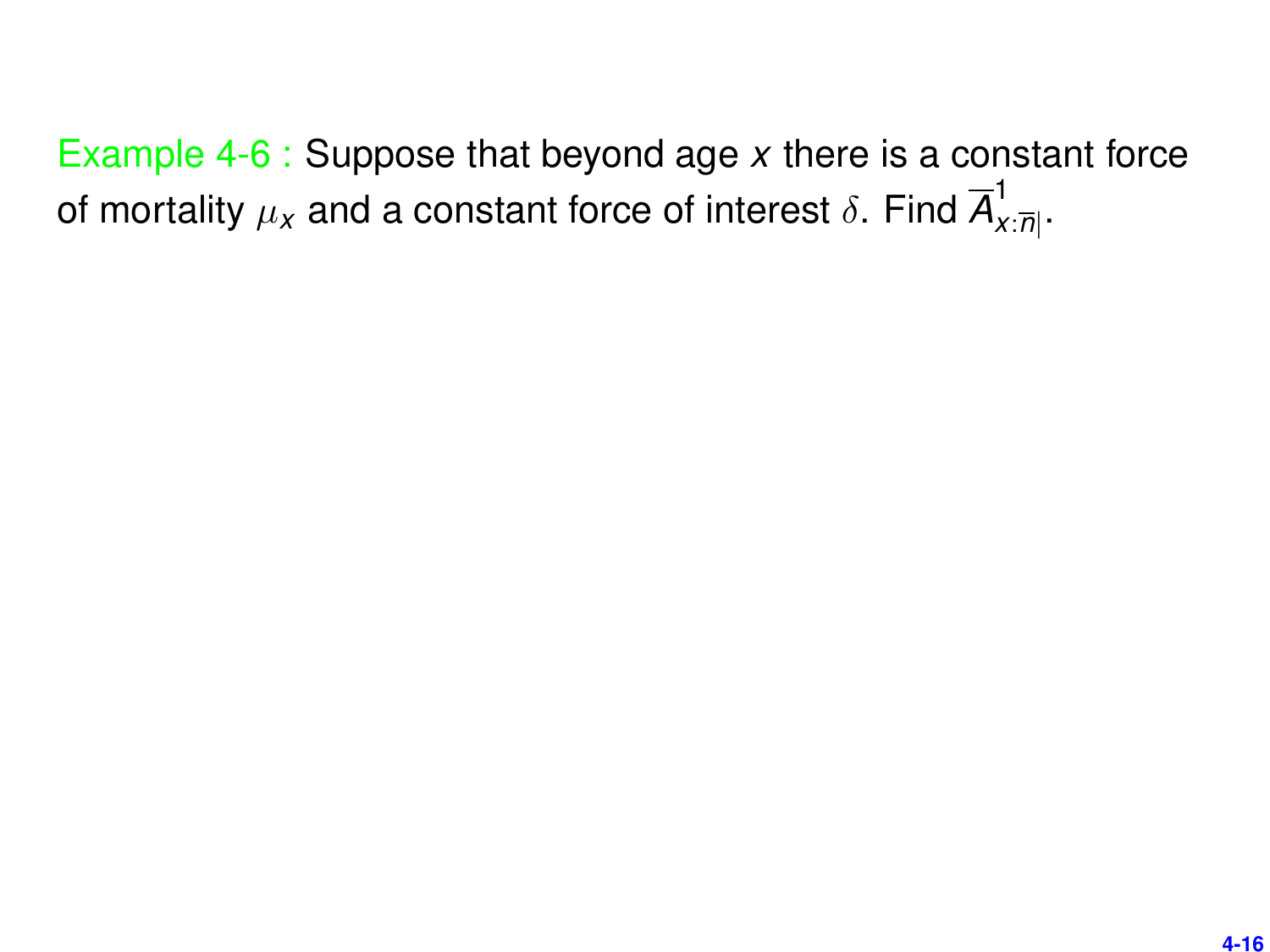## (Subsection 4.4.6) Pure Endowment

A pure endowment benefit pays \$1 at the end of the policy term of *n* years if the insured person of age *x* survives the policy term of *n* years.

The present value of the benefit is the random variable

$$
Z = \left\{ \begin{array}{ll} \nu^n \equiv e^{-\delta n} & \text{if } T_x \ge n \\ 0 & \text{if } T_x < n \end{array} \right.
$$

The expected present value of the benefit is

There is no difference between continuous and discrete random life lengths in this setting. Pure endowment is a tool for describing more complex insurance instruments and is not sold as a separate policy.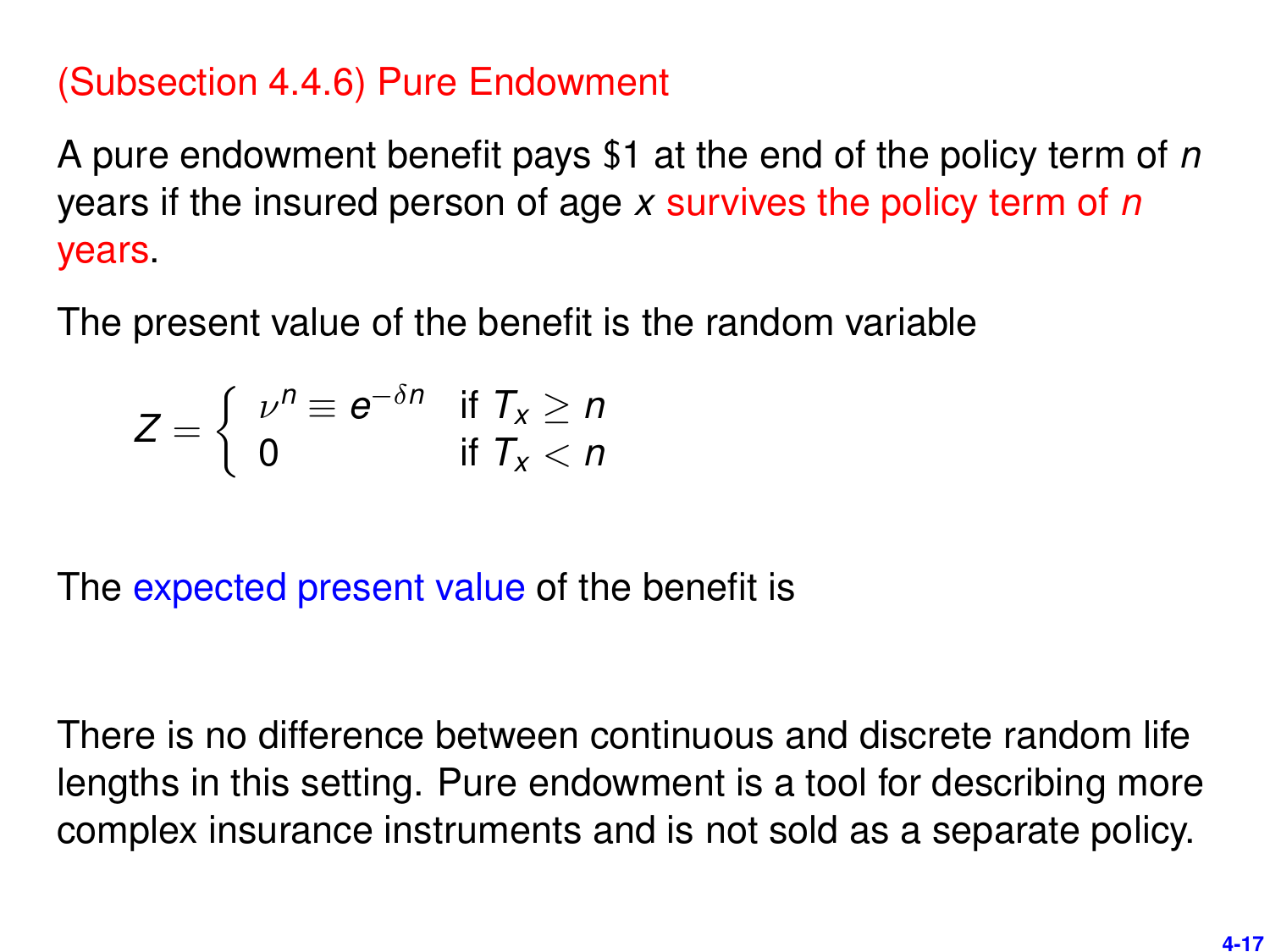The symbols

are used interchangeably. We see this as a discounted survival function.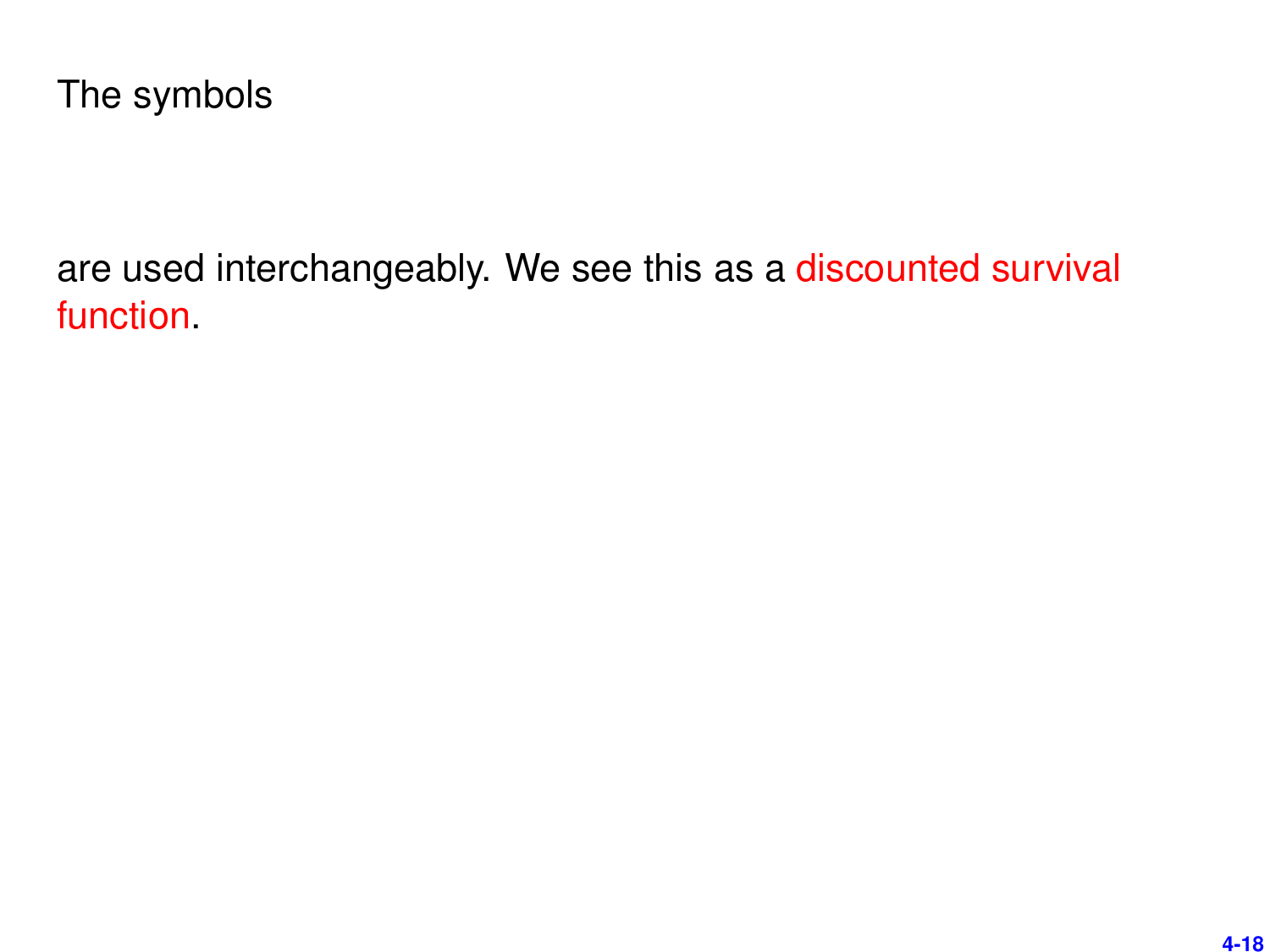Example 4-7 : Suppose  $T_x$  is de Moivre  $(0, \omega - x)$  and the interest rate is constant, find  $\overline{A}_{\text{x}:\overline{n}}^{\ \ 1}$ *x*:*n*| .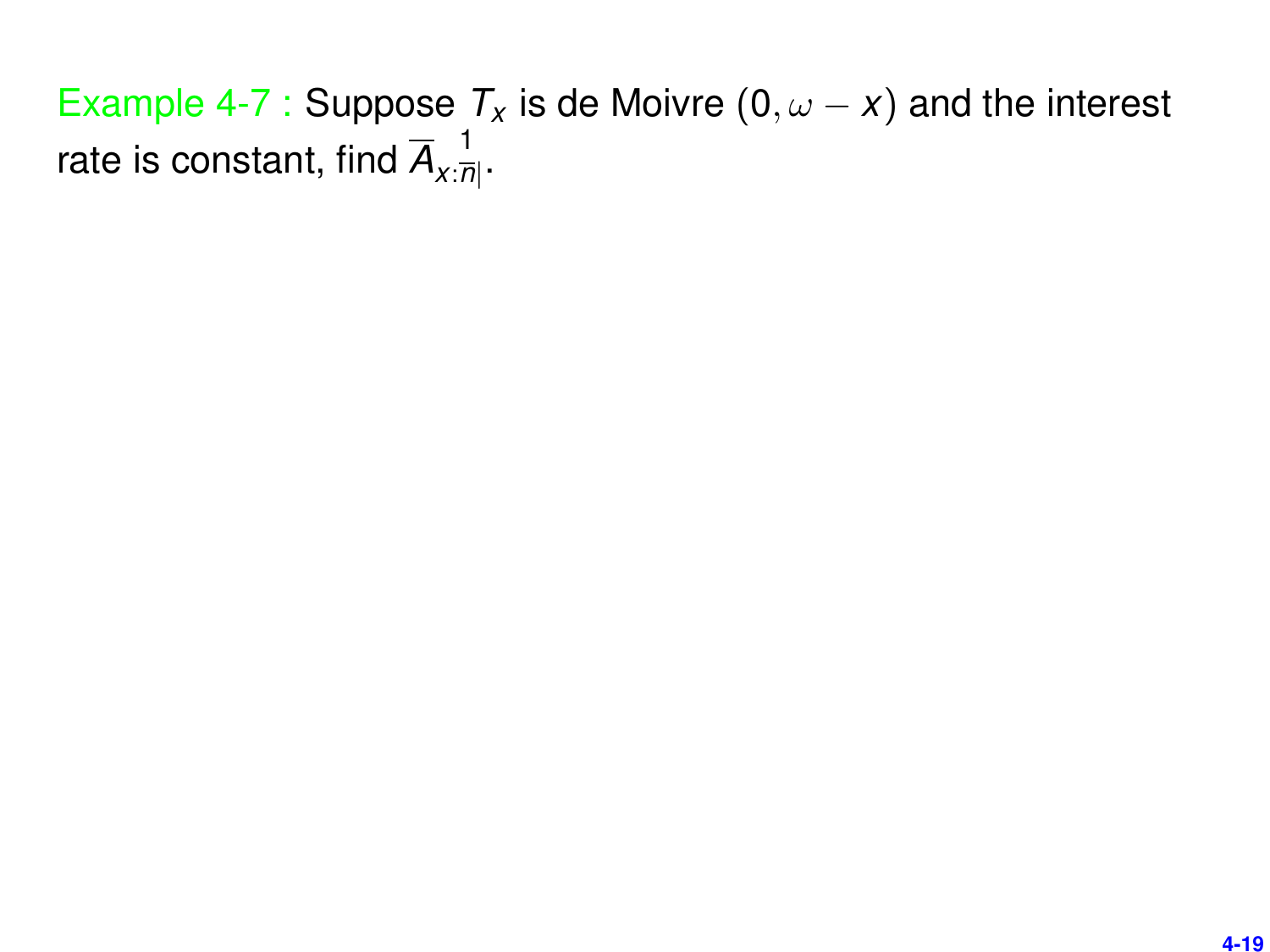#### (Subsection 4.4.7) Endowment Insurance

Endowment insurance pays a benefit of \$1 if the insured person of age *x* dies before the end of the policy term of *n* years or it pays \$1 at the end of the term if that person survives the term of *n* years.

The present value of the benefit is the random variable

$$
Z = \begin{cases} \nu^{T_x} \equiv e^{-\delta T_x} & \text{if } T_x < n \\ \nu^n \equiv e^{-\delta n} & \text{if } T_x \ge n \end{cases}
$$

$$
= \nu^{\min(T_x, n)}.
$$

The expected present value of a continuous benefit paid immediately at death is therefore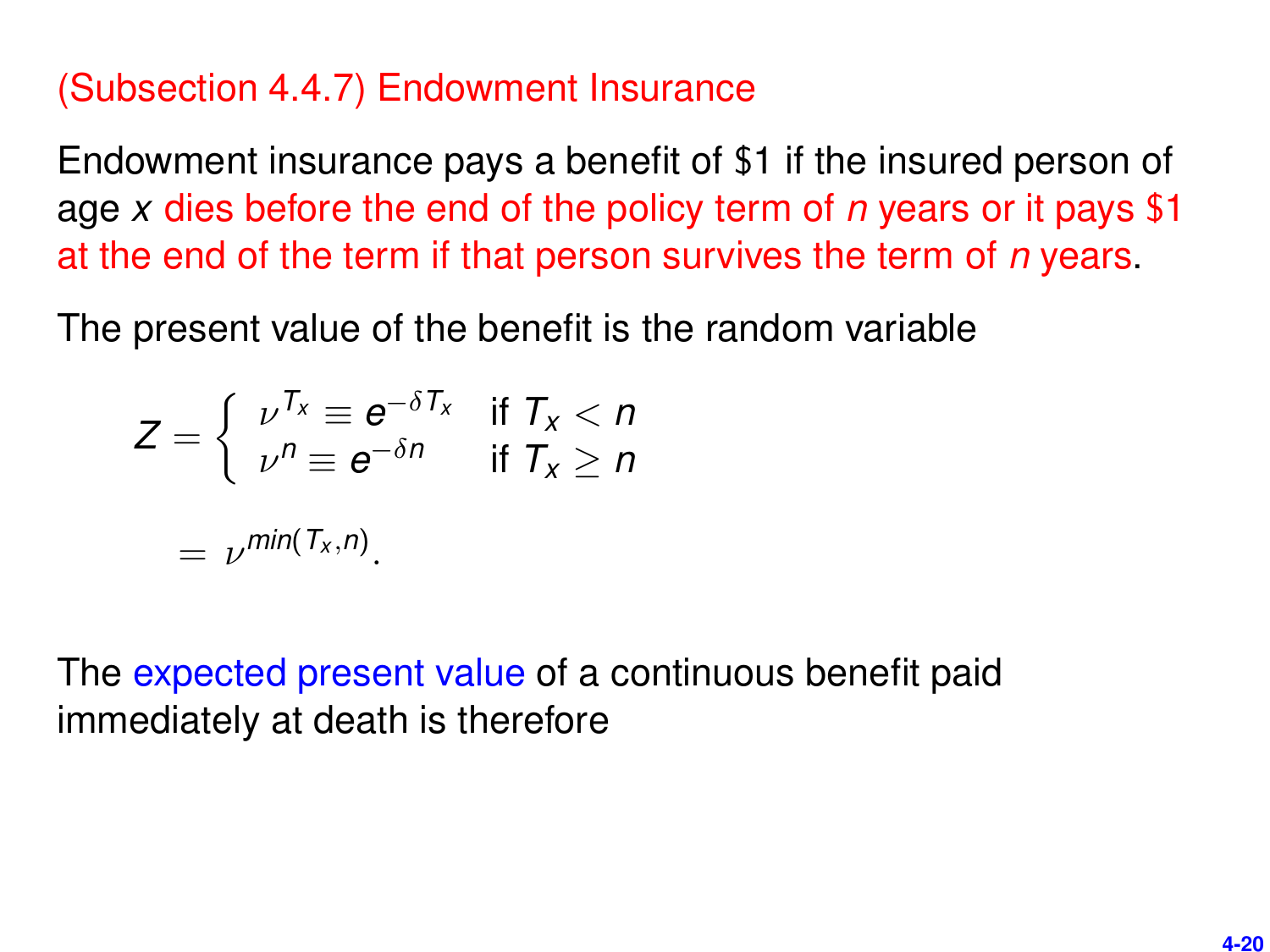Its variance is:

$$
Var[Z] = {}^2 \overline{A}_{x:\overline{n}|} - \left(\overline{A}_{x:\overline{n}|}\right)^2.
$$

where <sup>2</sup>*Ax*:*n*<sup>|</sup> is computed in the same manner as *Ax*:*n*<sup>|</sup> only with a doubled force of interest, i.e.  $\delta$  is replaced by  $2\delta$  and  $\nu$  is replaced by  $\nu^2$ .

The annual and *mthly* discrete cases are completely analogous, producing EPV's of:

$$
A_{x:\overline{n}|} = A_{x:\overline{n}|}^1 + A_{x:\overline{n}|} \qquad \text{annual}
$$

and

$$
A_{x:\overline{n}|}^{(m)} = A_{x:\overline{n}|}^{(m)} + A_{x:\overline{n}|}. \hspace{1cm} m^{th}/y
$$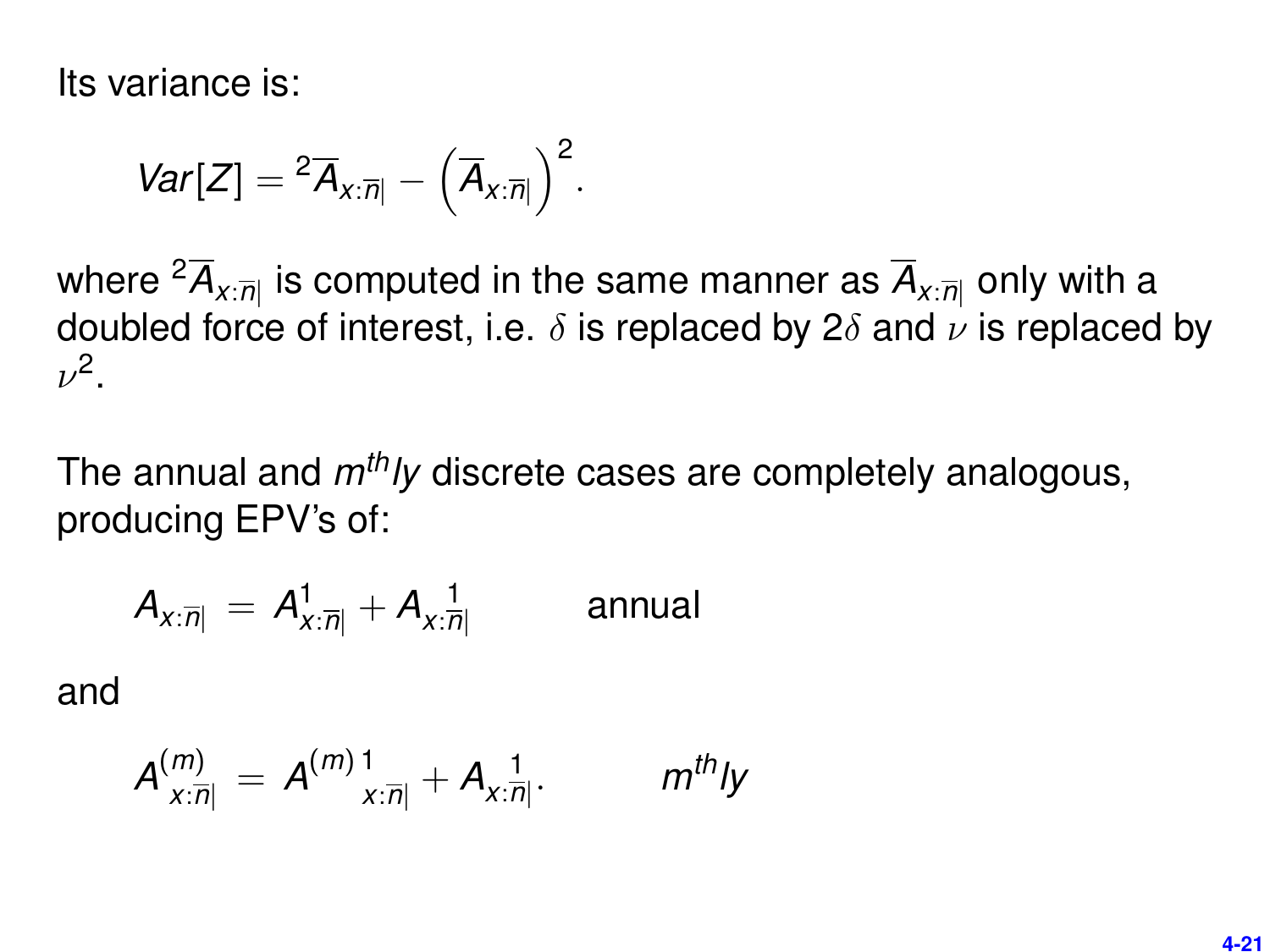Note, for example that in the annual case,

$$
Z = \begin{cases} \nu^{K_x+1} & \text{if } T_x < n \\ \nu^n & \text{if } T_x \ge n \end{cases}
$$

$$
= \nu^{\min(K_x+1, n)}
$$

and so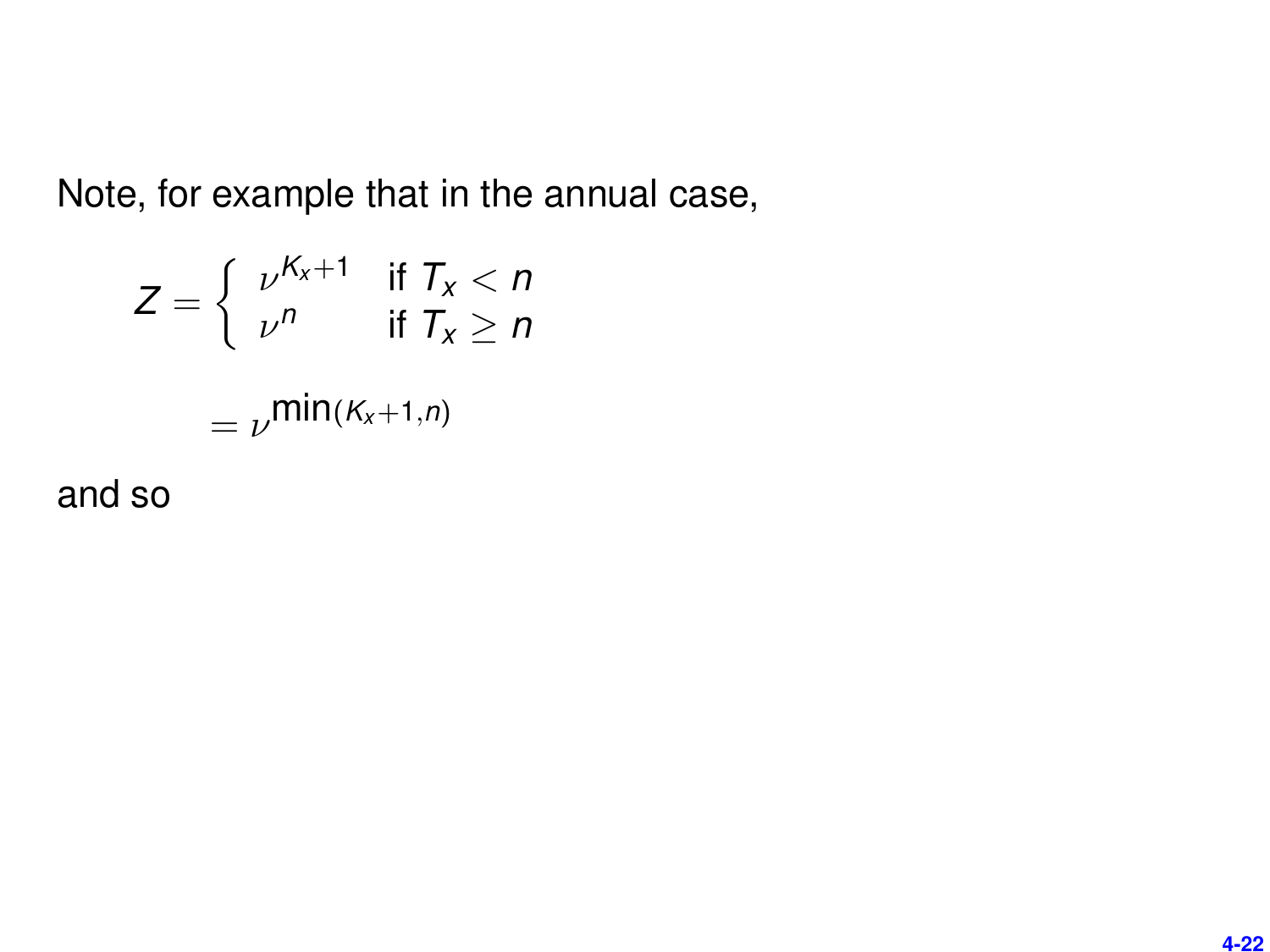Example 4-8 : You are given  $\overline{A}_{x:\overline{\eta}}^1 = .4275$ ,  $\delta = .055$  and  $\mu_{\mathsf{x}+t} = .$ 045 for all *t*. Find  $\bm{A}_{\mathsf{x}:\overline{n}|}.$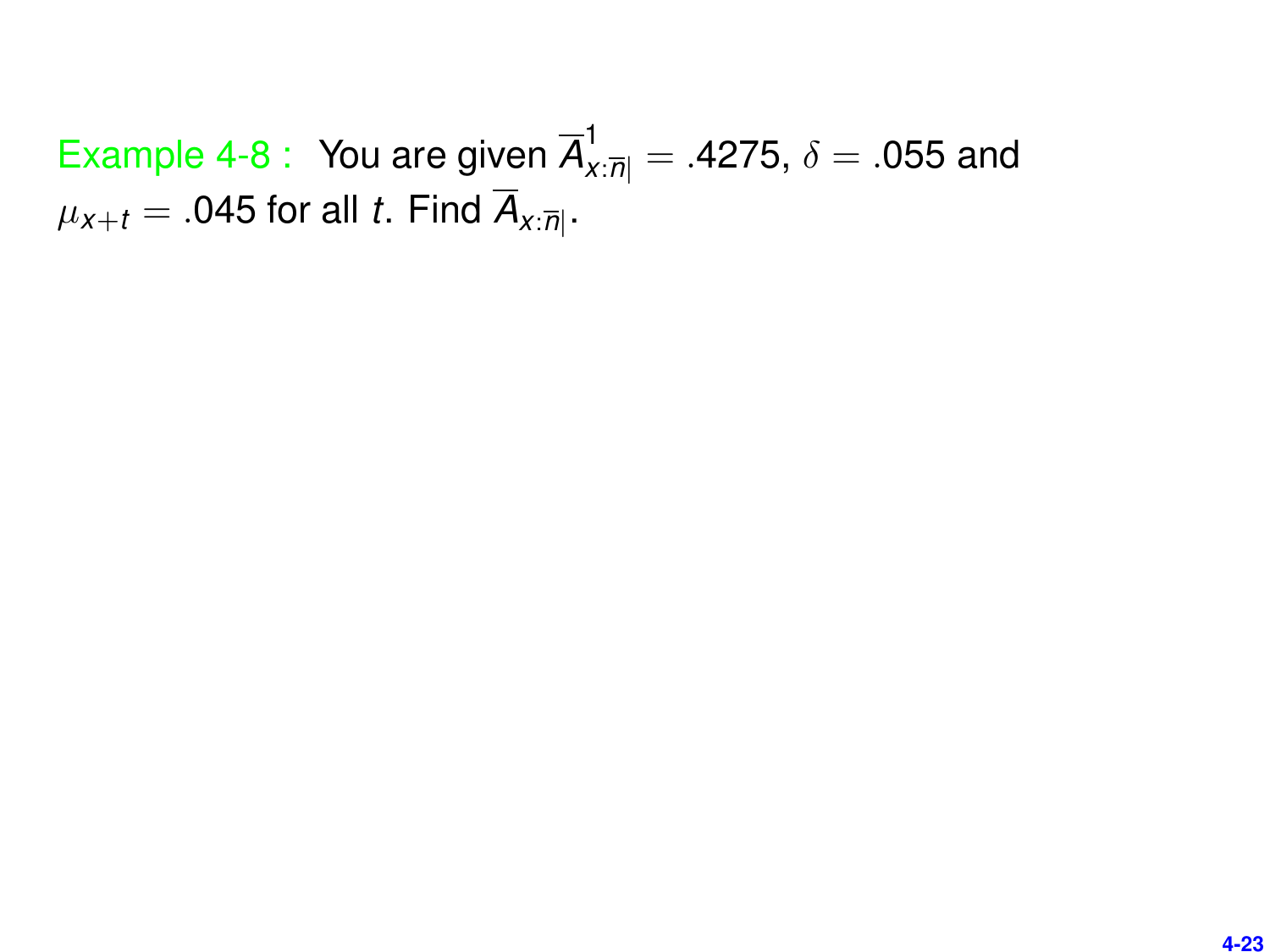#### (Bonus Subsection 4.4.7.5) Special Continuous Models

(a) Constant Force of Mortality and Constant Force of Interest: Consider a policy that pays \$1 immediately at the death of the insured. Assume also that there is a constant force of interest  $\delta$  and a constant force of mortality  $\mu_X$  that describes survival beyond age *x*. Now we recall that

$$
t p_x = e^{-\mu_x t}
$$
 and thus  $t_x(t) = \mu_x e^{-\mu_x t}$  for  $t > 0$ 

For whole life it follows that

$$
\overline{A}_x = \int_0^\infty e^{-\delta t} \mu_x e^{-\mu_x t} dt = \mu_x \int_0^\infty e^{-(\delta + \mu_x) t} dt
$$
  
=  $\frac{-\mu_x}{(\delta + \mu_x)} e^{-(\delta + \mu_x) t} \Big|_0^\infty$  which produces the formula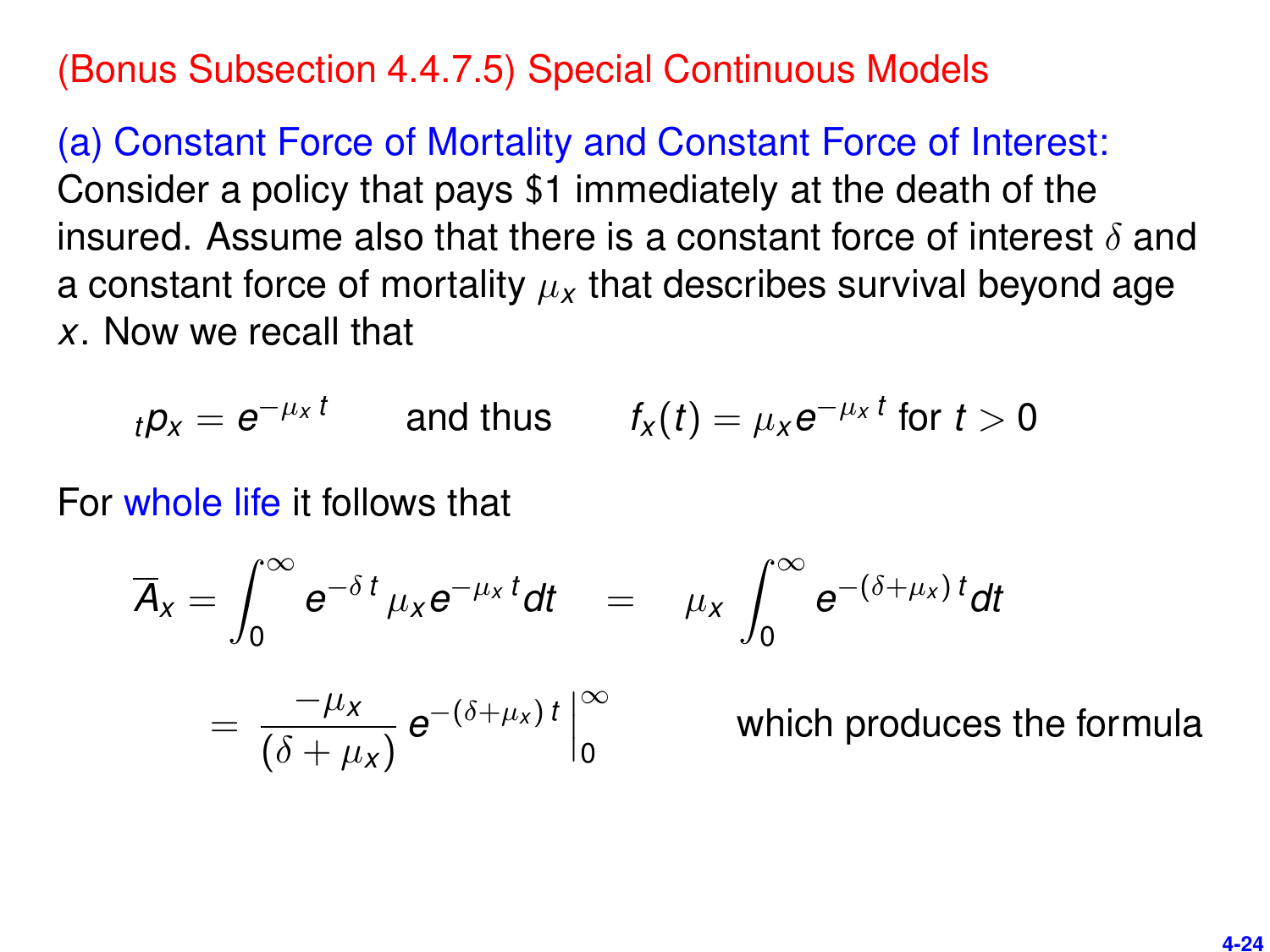It quickly follows that

$$
E[Z^2] = {^2\overline{A}_x} = \frac{\mu_x}{(2\delta + \mu_x)}
$$
 and  

$$
Var[Z] = \frac{\mu_x}{(2\delta + \mu_x)} - \left(\frac{\mu_x}{(\delta + \mu_x)}\right)^2
$$

Example 4-9 Same Setting: For term insurance, find *A* 1 *<sup>x</sup>*:*n*<sup>|</sup> and

*Var*[ *Z* ] .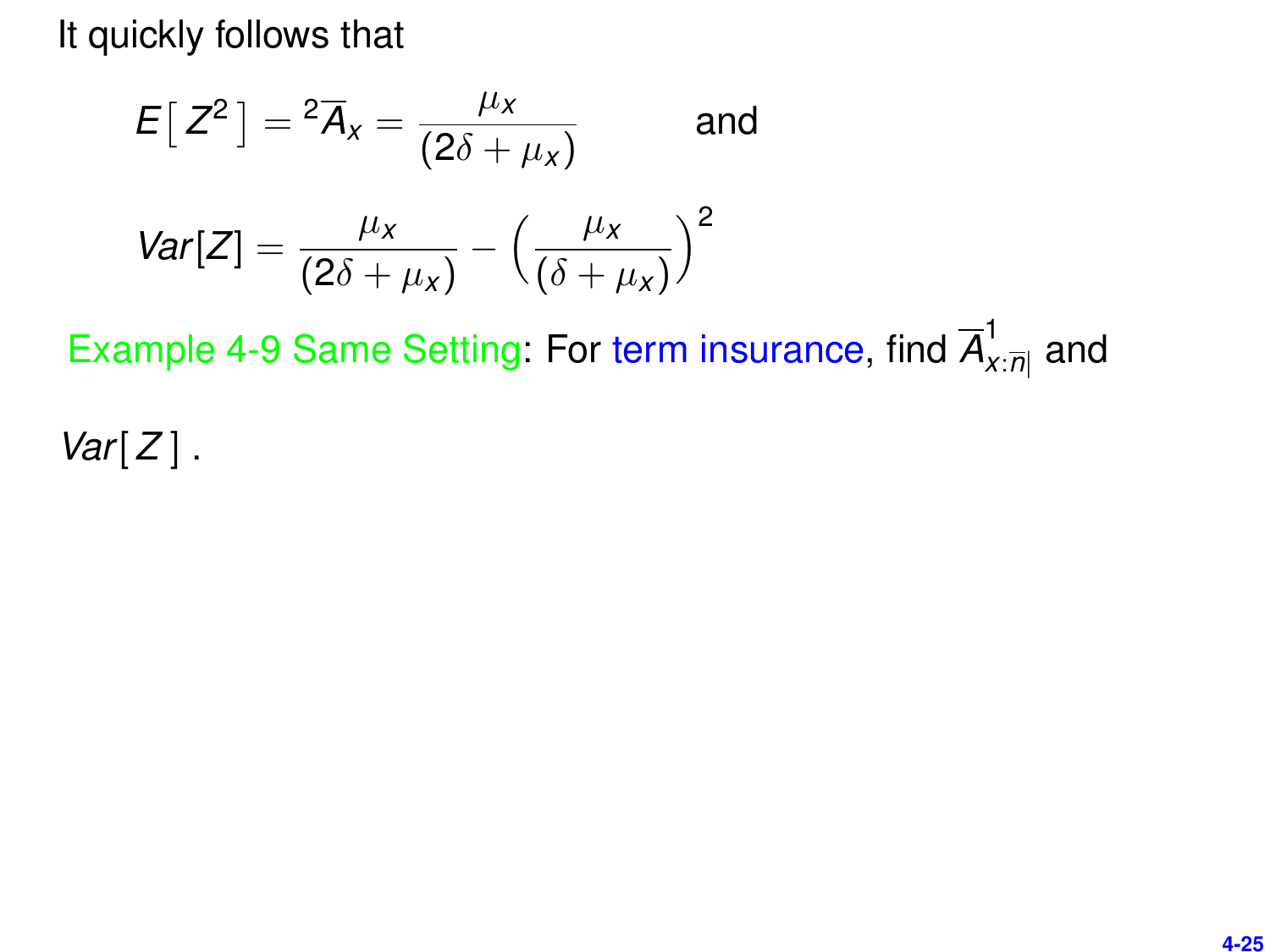Under these assumptions, the pure endowment term is:

$$
{}_{n}E_{x}=e^{-\delta n}{}_{n}p_{x}
$$
 or

Of course, endowment insurance of \$1 paid immediately at death or the end of the term (whichever comes first) has an EPV of

$$
\overline{A}_{x:\overline{n}|}=\overline{A}_{x:\overline{n}|}^1 + {}_nE_x.
$$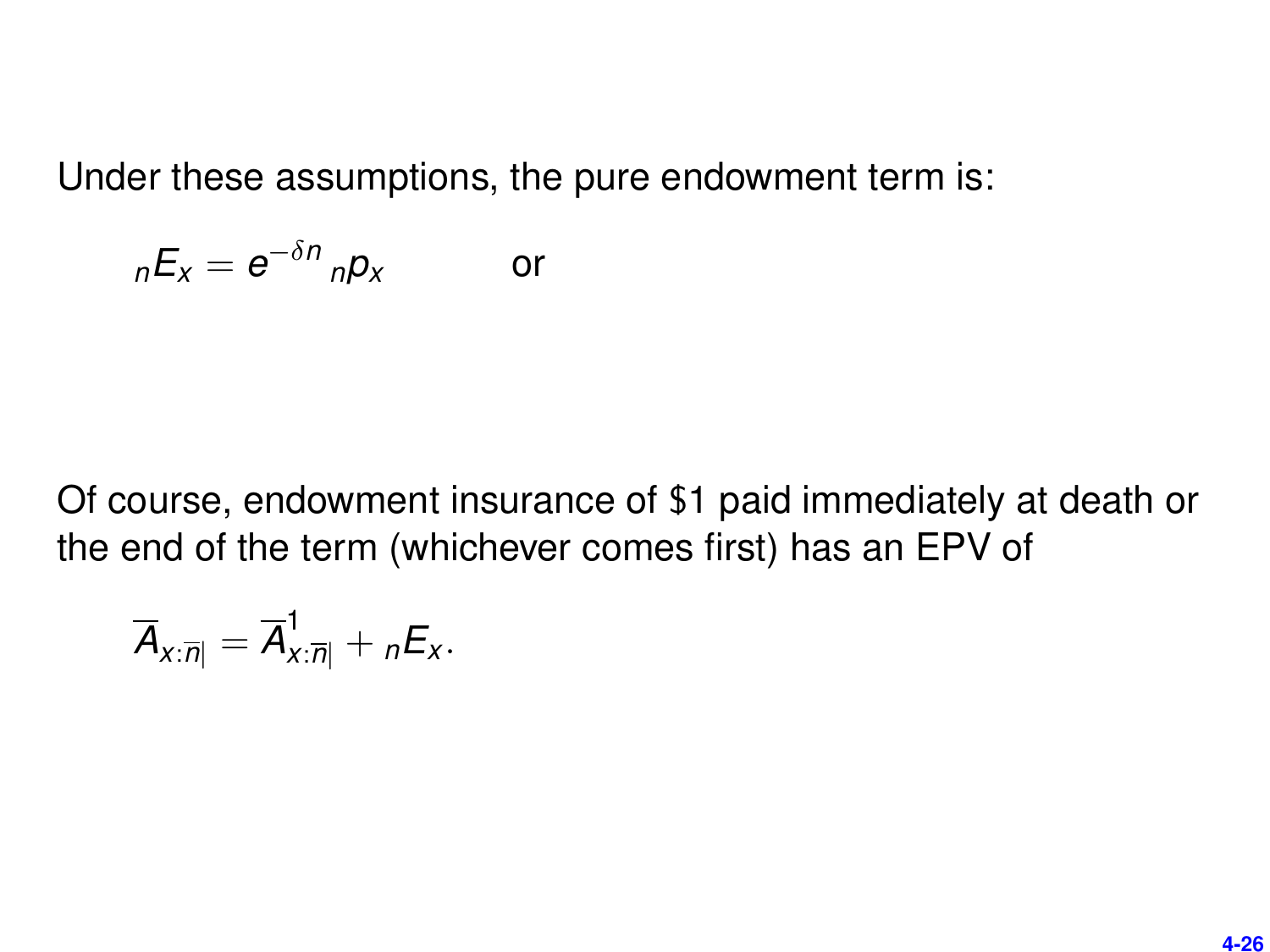(b) Uniform Distribution of Deaths and Constant Force of Interest: Consider a policy that pays \$1 immediately at the death of the insured. Assume also that there is a constant force of interest  $\delta$  and a uniform (de Moivre) distribution of deaths beyond age *x*. Now we recall that

$$
t p_x = \frac{\omega - x - t}{\omega - x} \quad \text{and} \quad f_x(t) = \frac{1}{(\omega - x)} \text{ both for } 0 < t < \omega - x.
$$

For whole life it follows that

$$
\overline{A}_x = E[e^{-\delta T_x}] = \int_0^\infty e^{-\delta t} f_x(t) dt
$$

$$
= \int_0^{\omega - x} \frac{1}{(\omega - x)} e^{-\delta t} dt = \frac{-1}{\delta(\omega - x)} (e^{-\delta t}) \Big|_0^{\omega - x} \quad \text{or} \quad
$$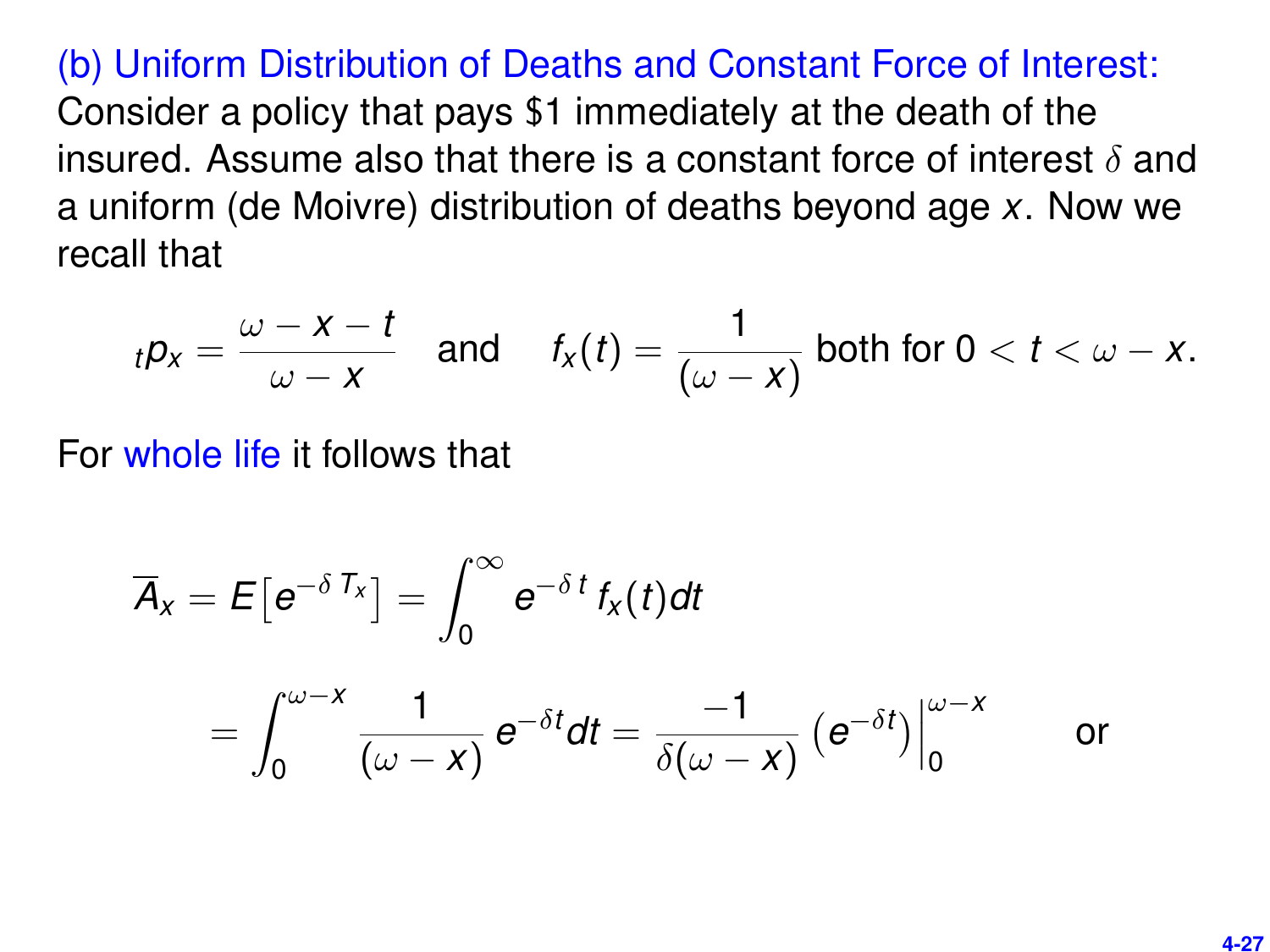Moreover, under these assumptions, the term insurance EPV for  $n < (\omega - x)$  is

It is the same integral as above only with *n* as the upper bound.

Under these assumptions, the pure endowment term is:

$$
{}_{n}E_{x}=e^{-\delta n} {}_{n}p_{x}
$$
 or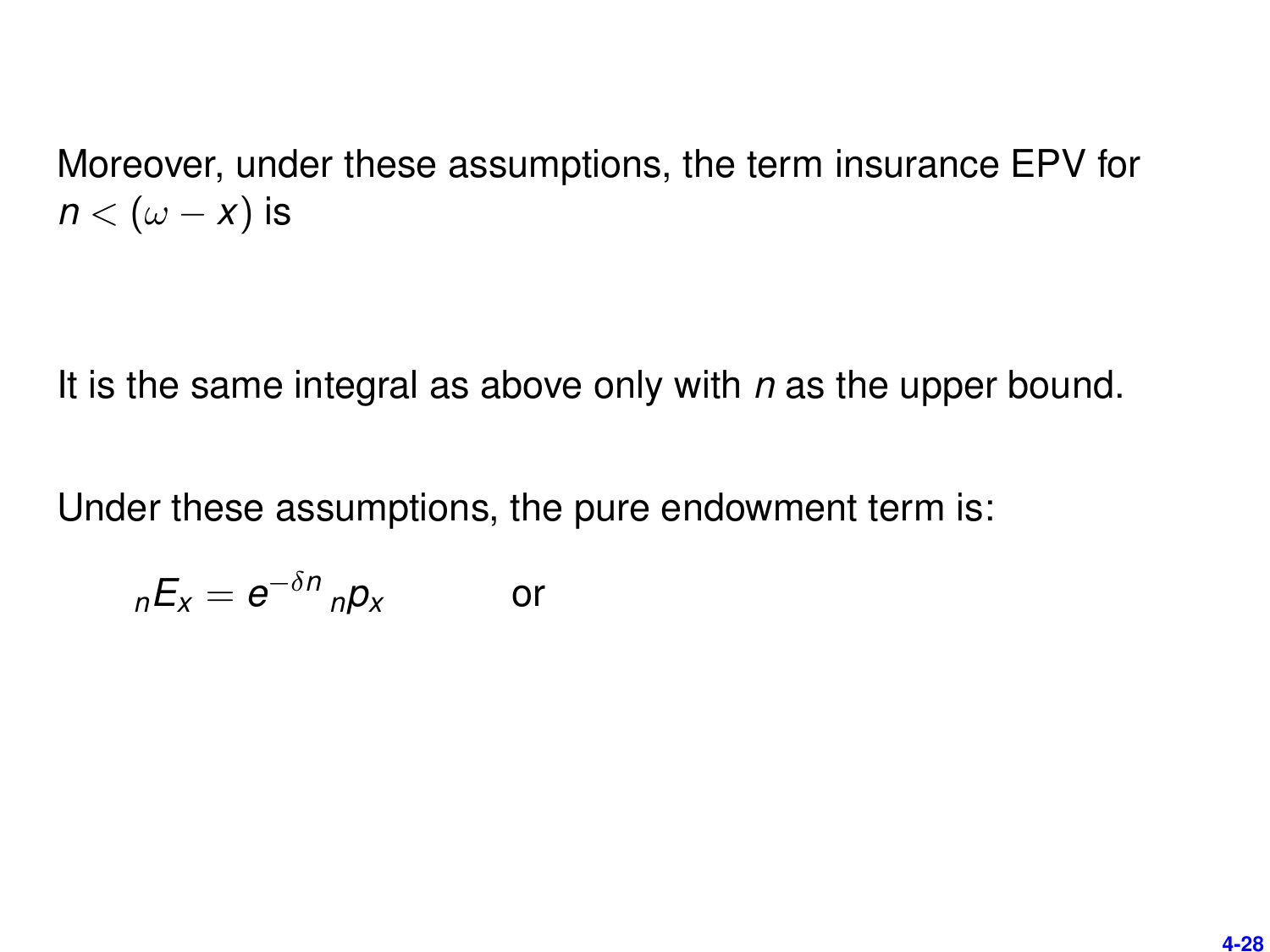#### (Subsection 4.4.8) Deferred Insurance Benefits

Sometimes a policy does not begin to offer death benefits until the end of a deferral period of *u* > 0 years.

Consider a term life insurance policy that does not begin insurance coverage until time  $x + u$  and ends insurance coverage at  $x + u + n$ . The present value of a \$1 benefit paid immediately at death is:

$$
Z = \left\{ \begin{array}{ll} 0 & \text{if } T_x < u \text{ or } T_x > u + n \\ e^{-\delta T_x} & \text{if } u < T_x \le u + n \end{array} \right.
$$

and the expected present value is:

Changing the variable of integration from *t* to  $s = t - u$  in this integral produces,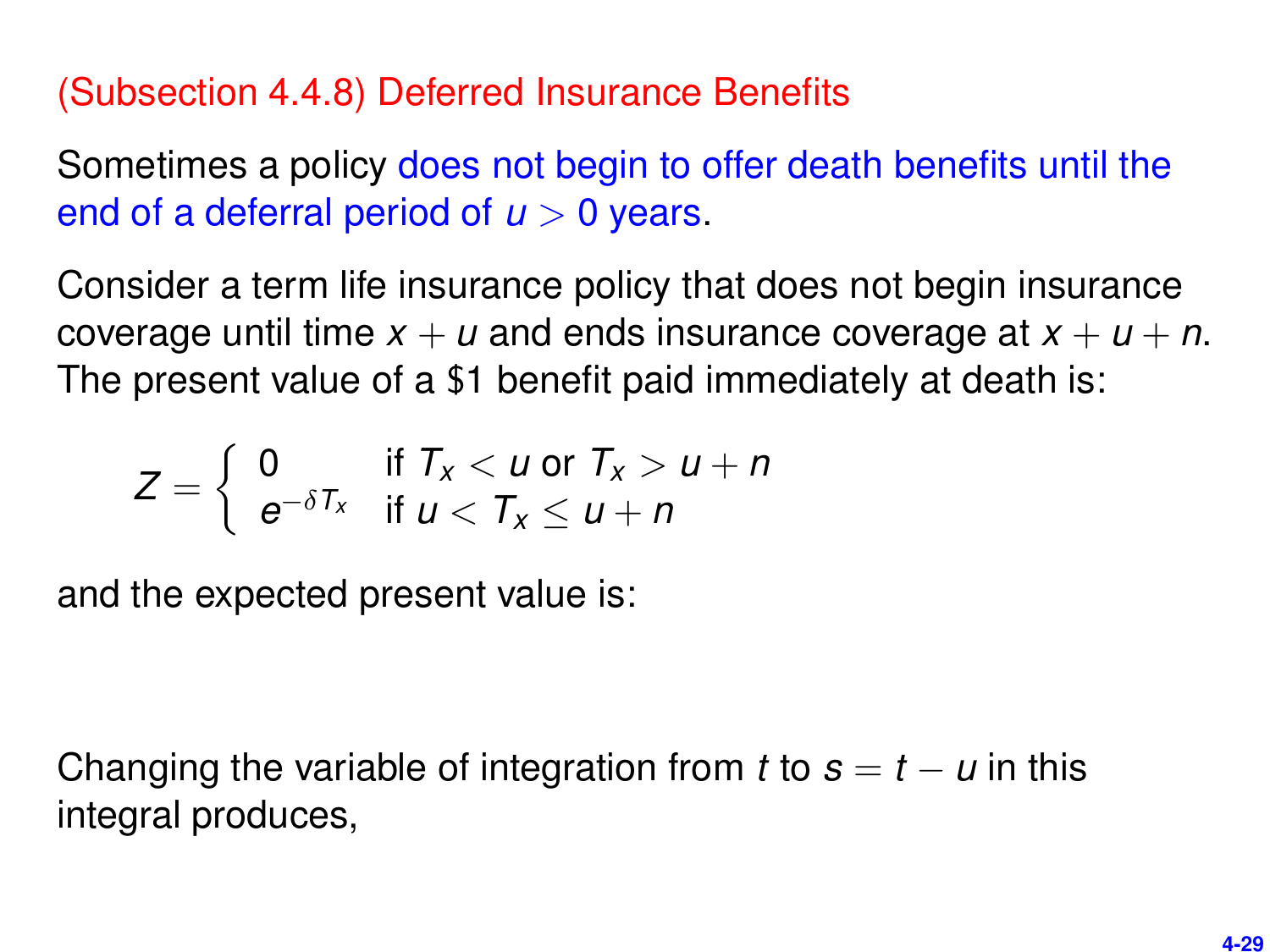$$
u | \overline{A}_{x:\overline{n}|}^1 = \int_0^n e^{-\delta(s+u)} s + u \rho_x \mu_{x+s+u} ds
$$
  
=  $e^{-\delta u} \int_0^n e^{-\delta s} u \rho_x s \rho_{x+u} \mu_{x+s+u} ds$   
=  $e^{-\delta u} u \rho_x \int_0^n e^{-\delta s} s \rho_{x+u} \mu_{x+s+u} ds$ , that is,

The nature of the integral boundaries in the original description of this EPV yields

as an additional way to express the EPV of a deferred benefit in terms of EPV's of those that are not deferred.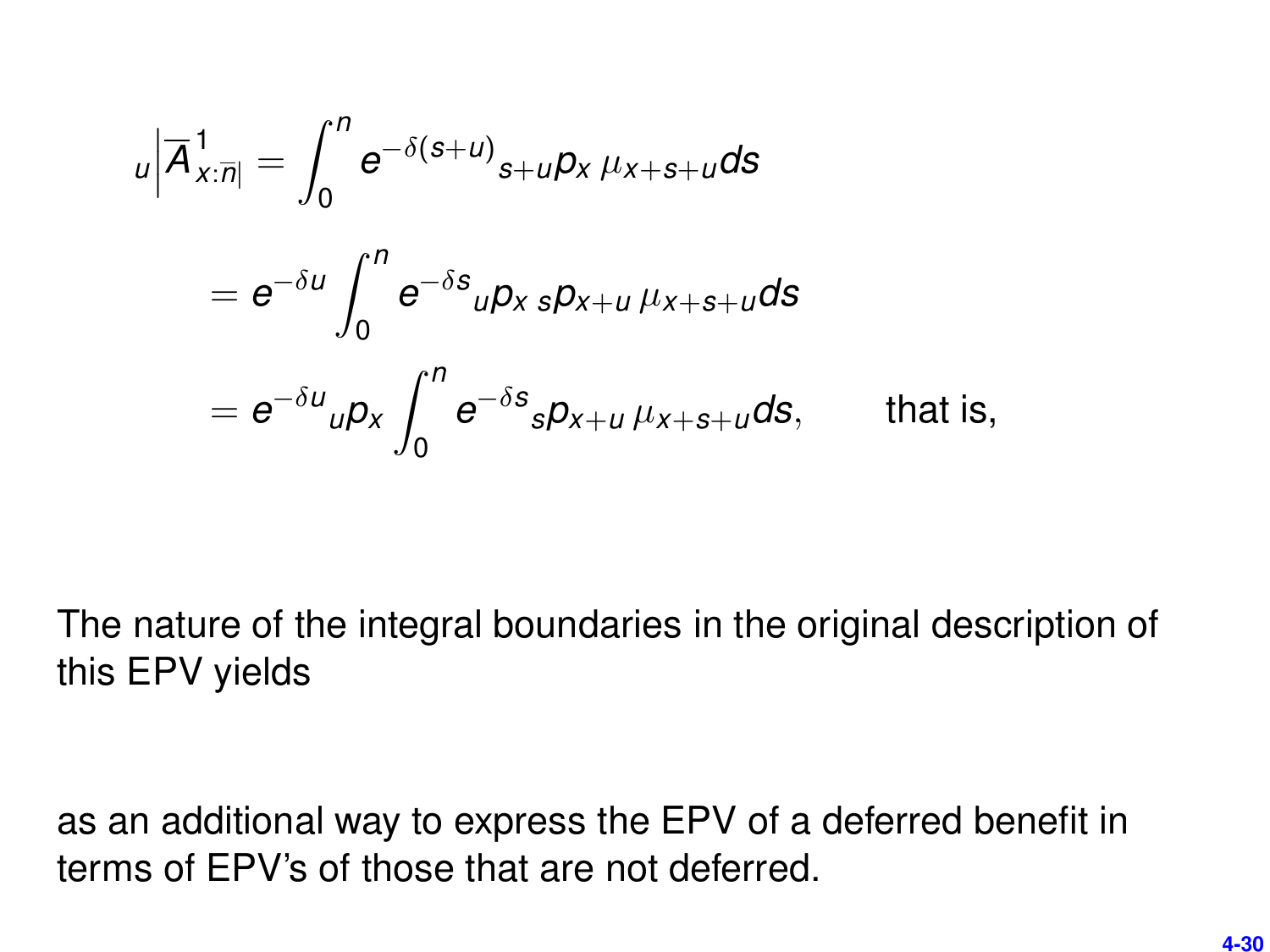Deferred policies are useful in describing or decomposing other policies. For example, a 10 year term policy has EPV

$$
\overline{A}_{x:\overline{10}|}^1 = \overline{A}_{x:\overline{6}|}^1 + 6 \Big| \overline{A}_{x:\overline{4}|}^1.
$$

That is, it is equivalent to a 6 year term policy plus a 6-year deferred 4-year term policy. A whole life policy is equivalent to a n-year term policy plus a n-year deferred policy. So its EPV will satisfy

$$
A_x = A_{x:\overline{n}|}^1 + n \Big| A_x
$$
 or  $\overline{A}_x = \overline{A}_{x:\overline{n}|}^1 + n \Big| \overline{A}_x$ .

This implies, for example,

Therefore we can compute EPV's of term insurance policies from the EPV's of whole life policies.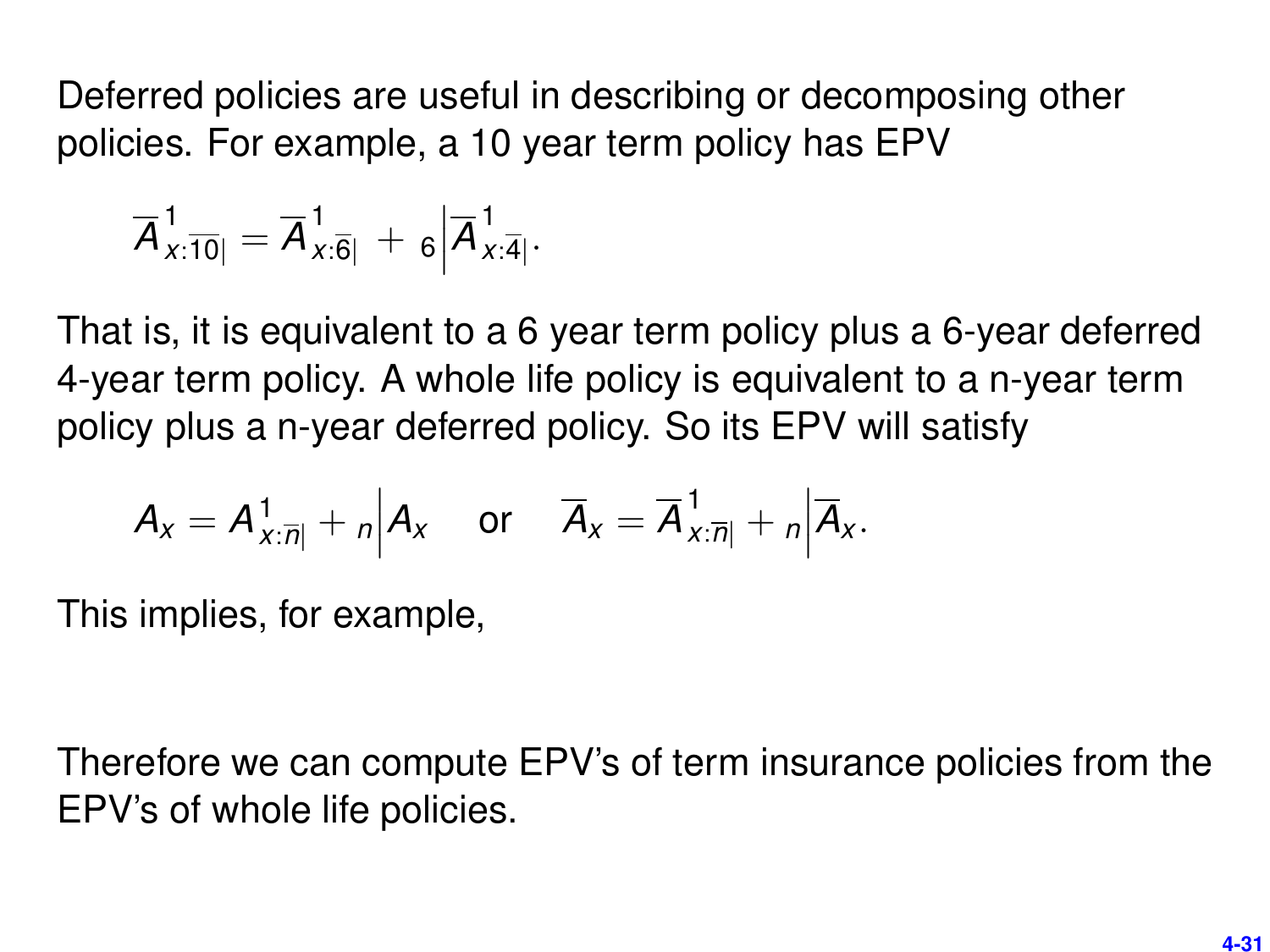Example 4-10: A 3-year deferred whole life policy pays 1 at the moment of death. You are also given that

 $\mu_t = .01$  for  $0 \le t \le 2$  and  $= .02$  for  $t > 2$ . We also have

 $\delta_t = .05$  for  $0 \le t \le 2$  and  $= .06$  for  $t > 2$ . Find the actuarial present value of this insurance.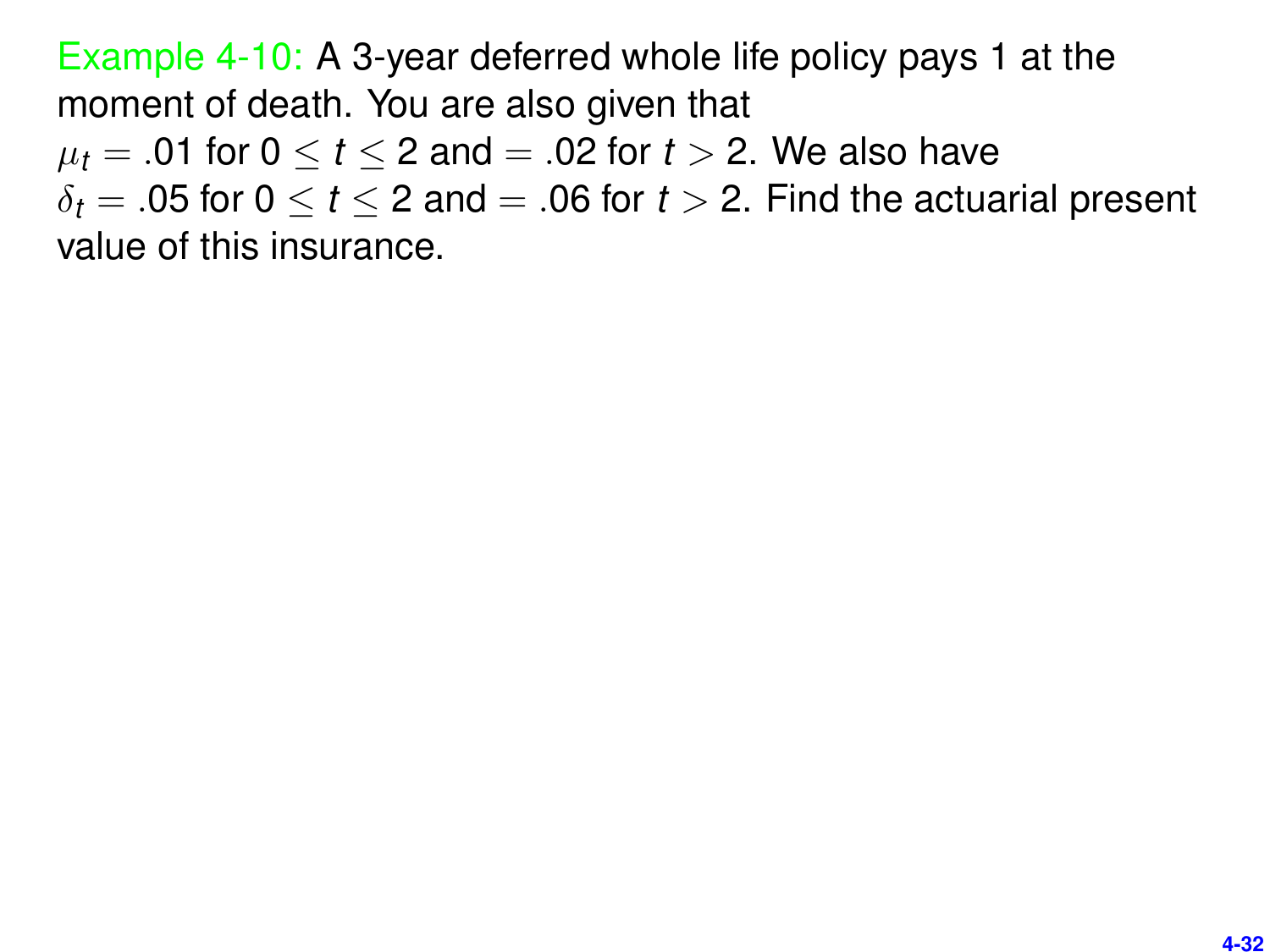#### Section 4.5 - Relationships among  $\overline{A}_x$ ,  $A_x$  and  $A_x^{(m)}$ *x*

As the number of potential benefit payment points per year, *m*, increases death benefits are paid sooner (or possibly at the same time point). Since the payment amount is the same, discounting over a shorter period produces a larger expected present value.

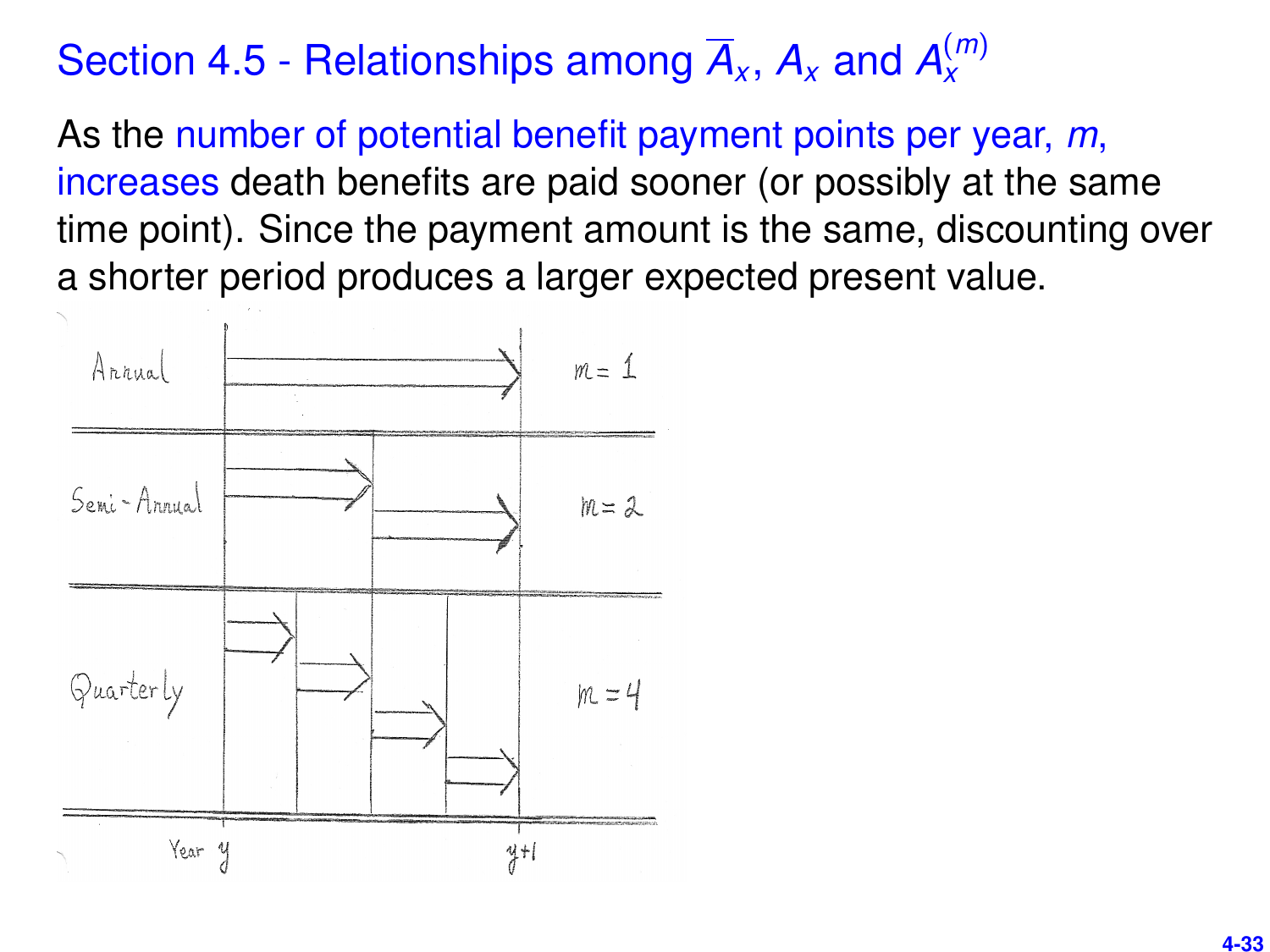Therefore,

$$
A_x < A_x^{(2)} < A_x^{(4)}
$$

and, in general, *A* (*m*) *x* is an increasing function of *m*. It follows that when  $m > 1$ ,

But the differences between these values are relatively small and can be approximated.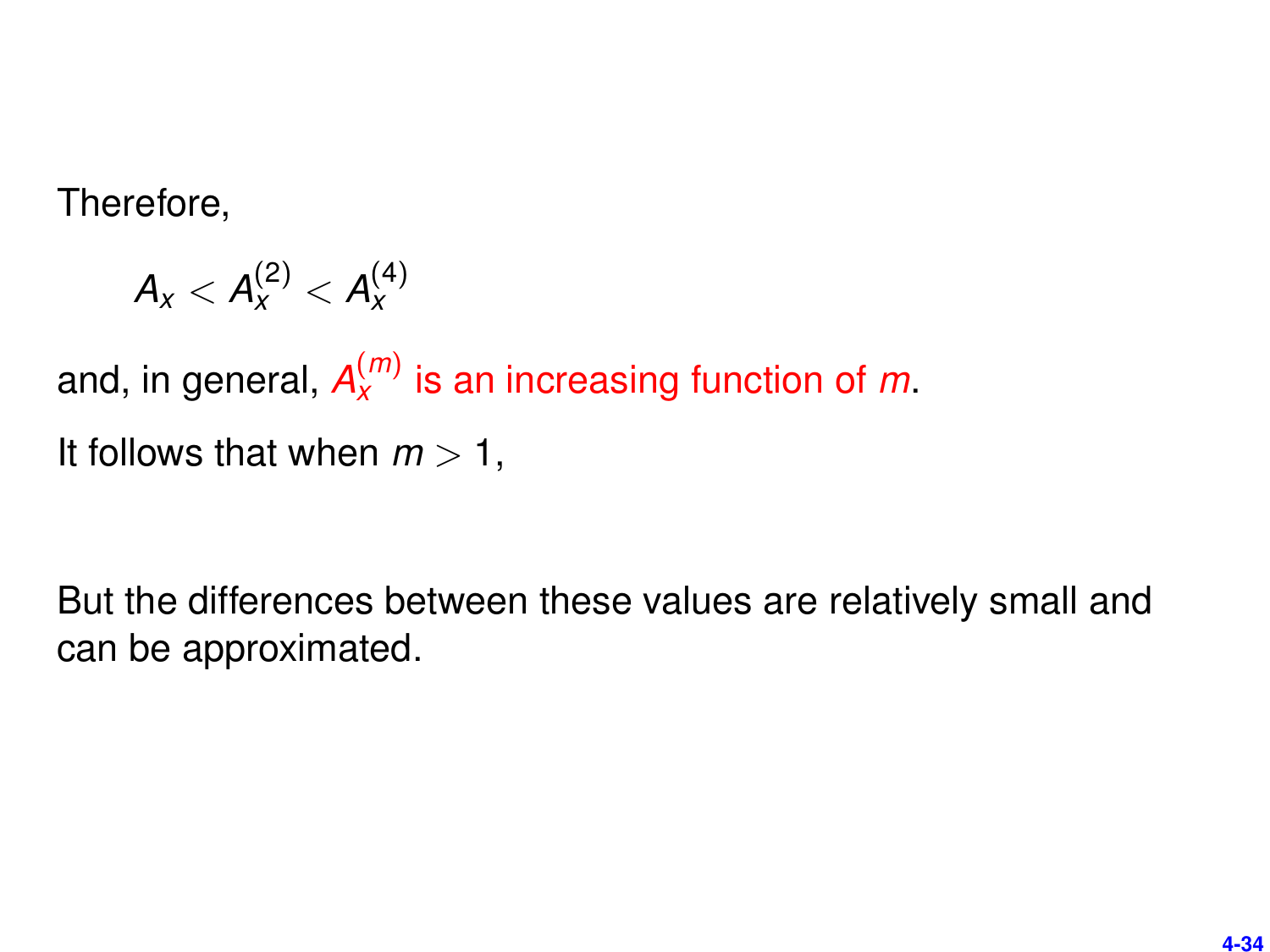# (a) Approximations assuming UDD (uniform distribution of deaths) within each year

Let 
$$
K_x^{(m)} = \frac{p^{\#} \text{ of sub-periods survived}}{m}
$$
 and examine  
\n
$$
A_x^{(m)} = E\left[\nu^{K_x^{(m)} + \frac{1}{m}}\right]
$$
\n
$$
= \sum_{k=0}^{\infty} E\left[\nu^{K_x^{(m)} + \frac{1}{m}} \left| \left[x + k, x + k + 1\right]\right] P\left[\left[x + k, x + k + 1\right]\right]
$$

Before continuing, we examine the conditional expected value on the right.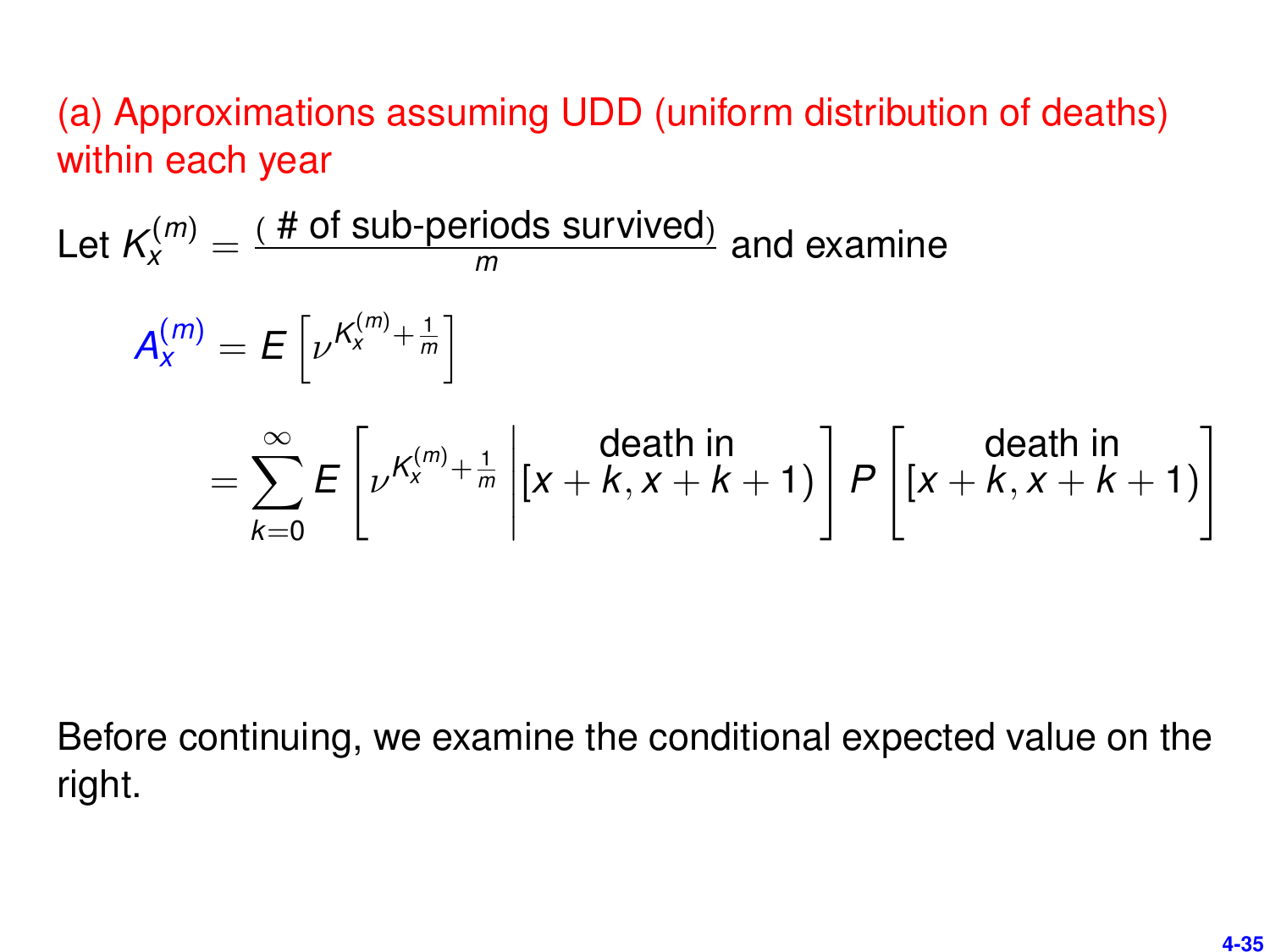$$
E\left[\nu^{K_{x}^{(m)}+\frac{1}{m}}\left| \left[x+k,x+k+1\right)\right]\right]
$$
  
=\left(\frac{1}{m}\right)\nu^{k+\frac{1}{m}}+\left(\frac{1}{m}\right)\nu^{k+\frac{2}{m}}+\cdots+\left(\frac{1}{m}\right)\nu^{k+\frac{m}{m}}  
=\left(\frac{1}{m}\right)\nu^{k}\left(\nu^{\frac{1}{m}}+\nu^{\frac{2}{m}}+\cdots+\nu^{\frac{m}{m}}\right)

$$
= \nu^{k+1} \left( \frac{\frac{(1-\nu)}{\nu}}{m(\nu^{-\frac{1}{m}} - 1)} \right) = \nu^{k+1} \left( \frac{i}{i^{(m)}} \right)
$$

where the last step follows because  $(1 - \nu)/\nu = i$  and  $i^{(m)} = m((1+i)^{\frac{1}{m}} - 1).$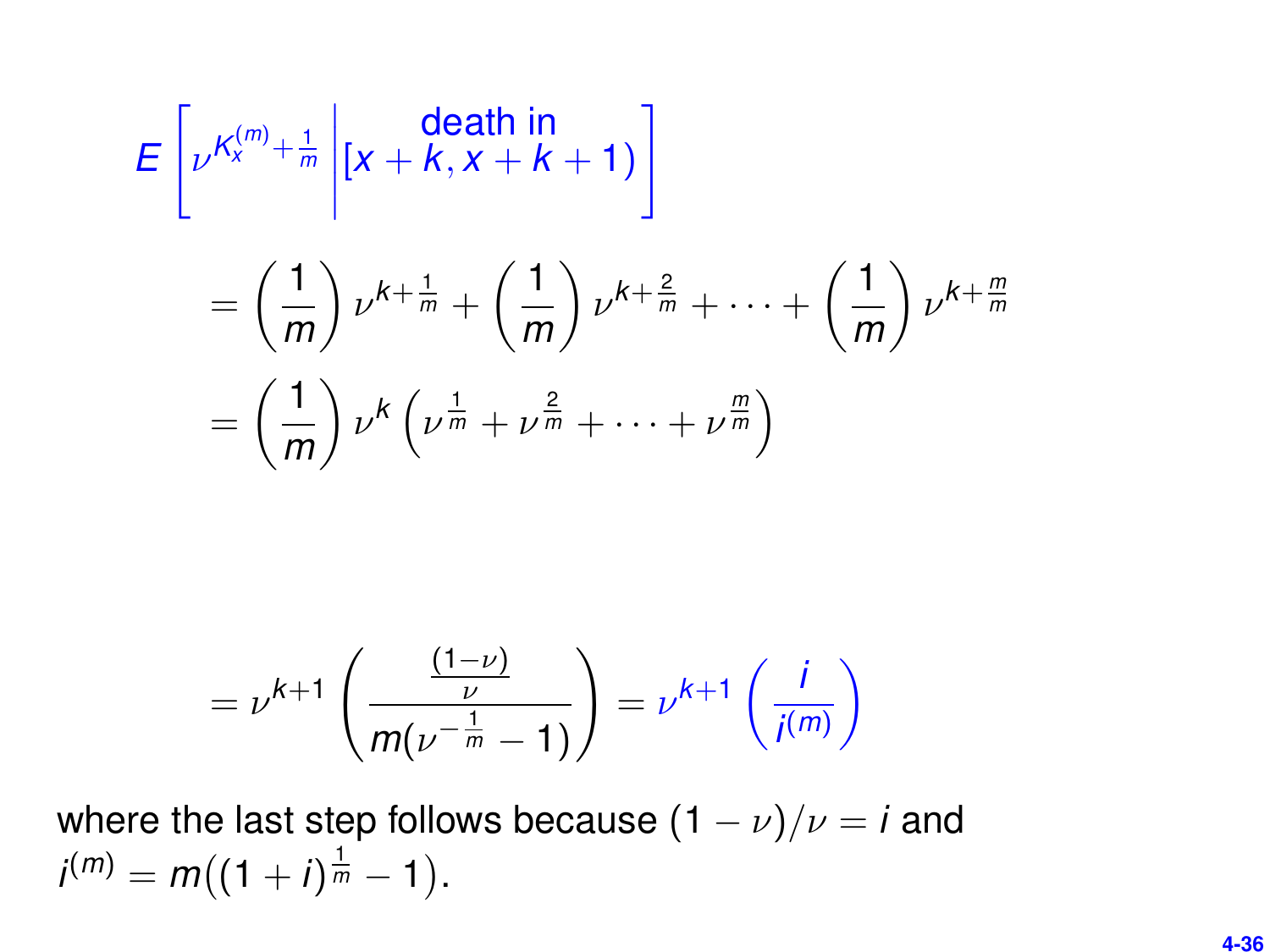Substituting this in the term at the bottom of the previous page shows that under the UDD assumption

$$
A_x^{(m)} = \sum_{k=0}^{\infty} \, _k p_x \, q_{x+k} \, \nu^{k+1} \left( \frac{i}{i^{(m)}} \right)
$$

$$
= \left( \frac{i}{i^{(m)}} \right) \sum_{k=0}^{\infty} \, \nu^{k+1} \, _k p_x \, q_{x+k} \qquad \text{so}
$$

Taking the limit as  $m \to \infty$  shows that under this UDD assumption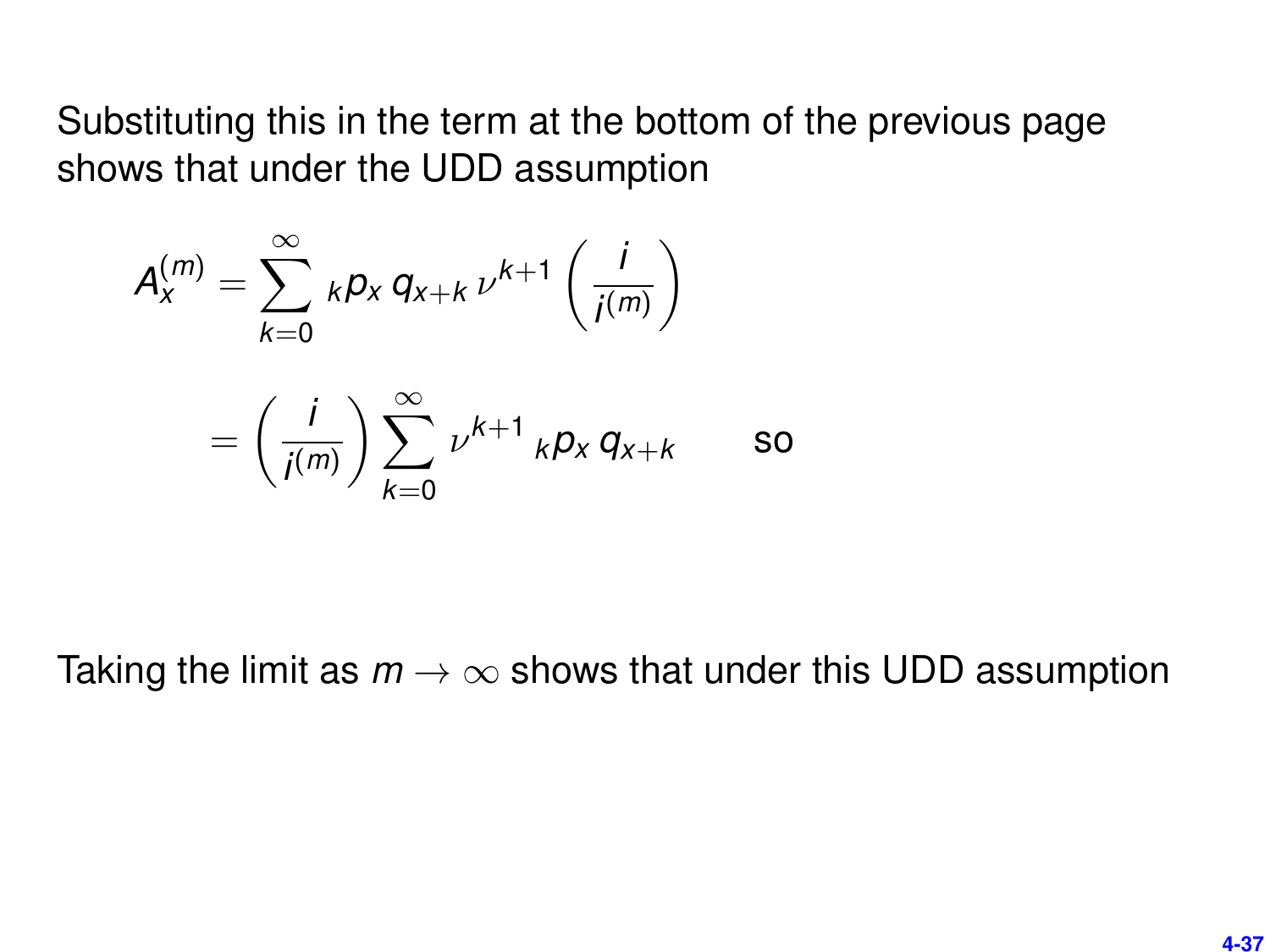So motivated by the UDD assumption, we have the following approximations;

$$
A_x^{(m)} \approx \left(\frac{i}{i^{(m)}}\right) A_x
$$
  

$$
\overline{A}_x \approx \left(\frac{i}{\delta}\right) A_x
$$
 and  

$$
\overline{A}_{x:\overline{n}|} \approx \left(\frac{i}{\delta}\right) A_{x:\overline{n}|}^1 + {}_nE_x.
$$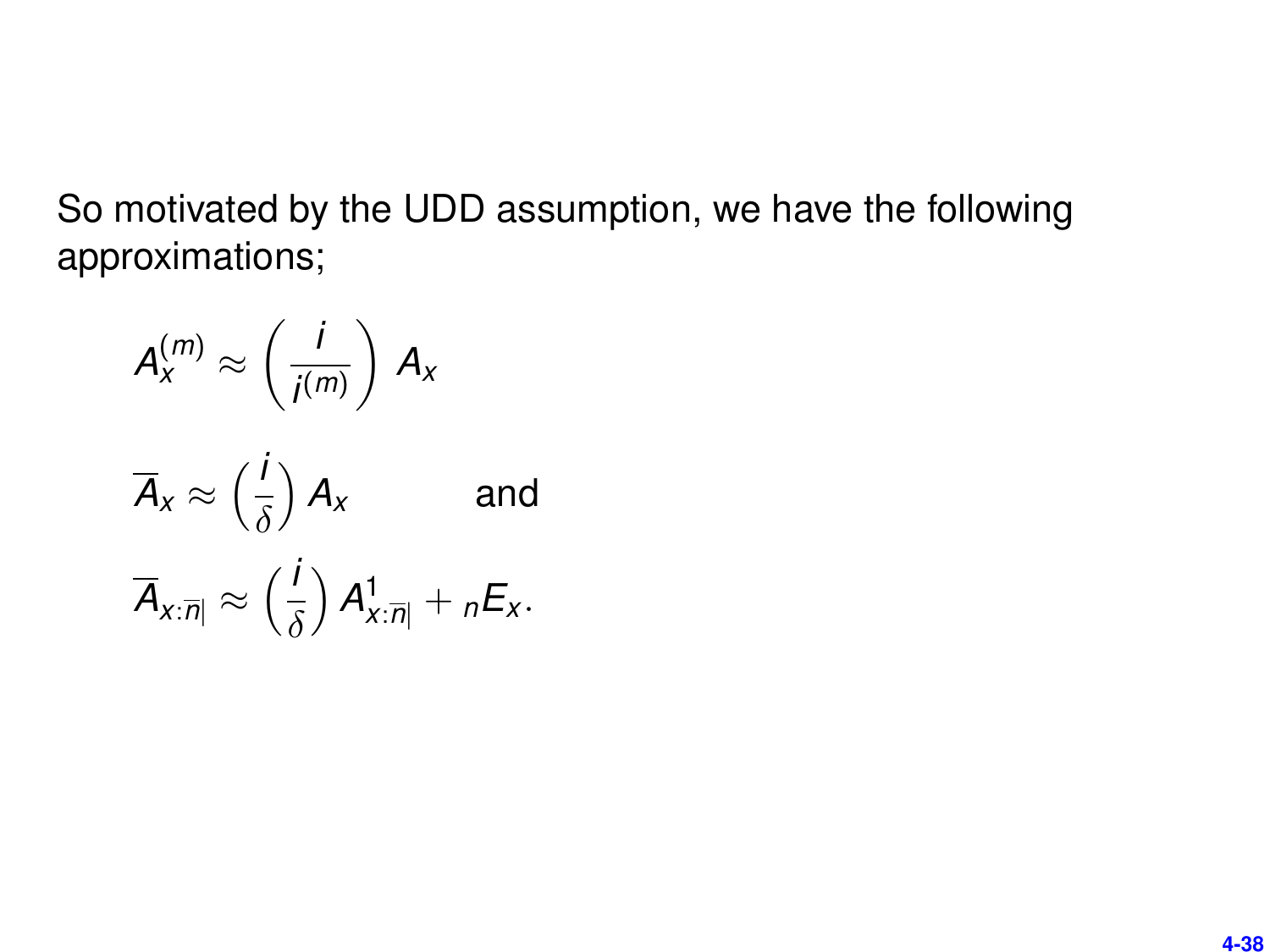#### (b) A claims acceleration approximation

This method is motivated by a UDD assumption, because under a UDD assumption a death is equally likely to occur in any one of the *m* time segments of the year. In this case the average claim payment time during a given year is

$$
\frac{1}{m}\left(\frac{1}{m}\right)+\frac{1}{m}\left(\frac{2}{m}\right)+\cdots+\frac{1}{m}\left(\frac{m}{m}\right)=\frac{1}{m^2}\sum_{j=1}^{m}j=\frac{m+1}{2m}.
$$

The approximation to  $A_{x}^{(m)}$  is made by making any payments during the year at this average time within each year, producing

$$
A_{X}^{(m)} \approx \nu^{\frac{m+1}{2m}} q_{X} + \nu^{1+\frac{m+1}{2m}} 1 |q_{X} + \nu^{2+\frac{m+1}{2m}} 2 |q_{X} + \cdots
$$
  
=  $\nu^{\frac{m+1}{2m}-1} \sum_{k=0}^{\infty} \nu^{k+1} k |q_{X}$   
=  $(1+i)^{\frac{m-1}{2m}} \sum_{k=0}^{\infty} \nu^{k+1} k |q_{X}$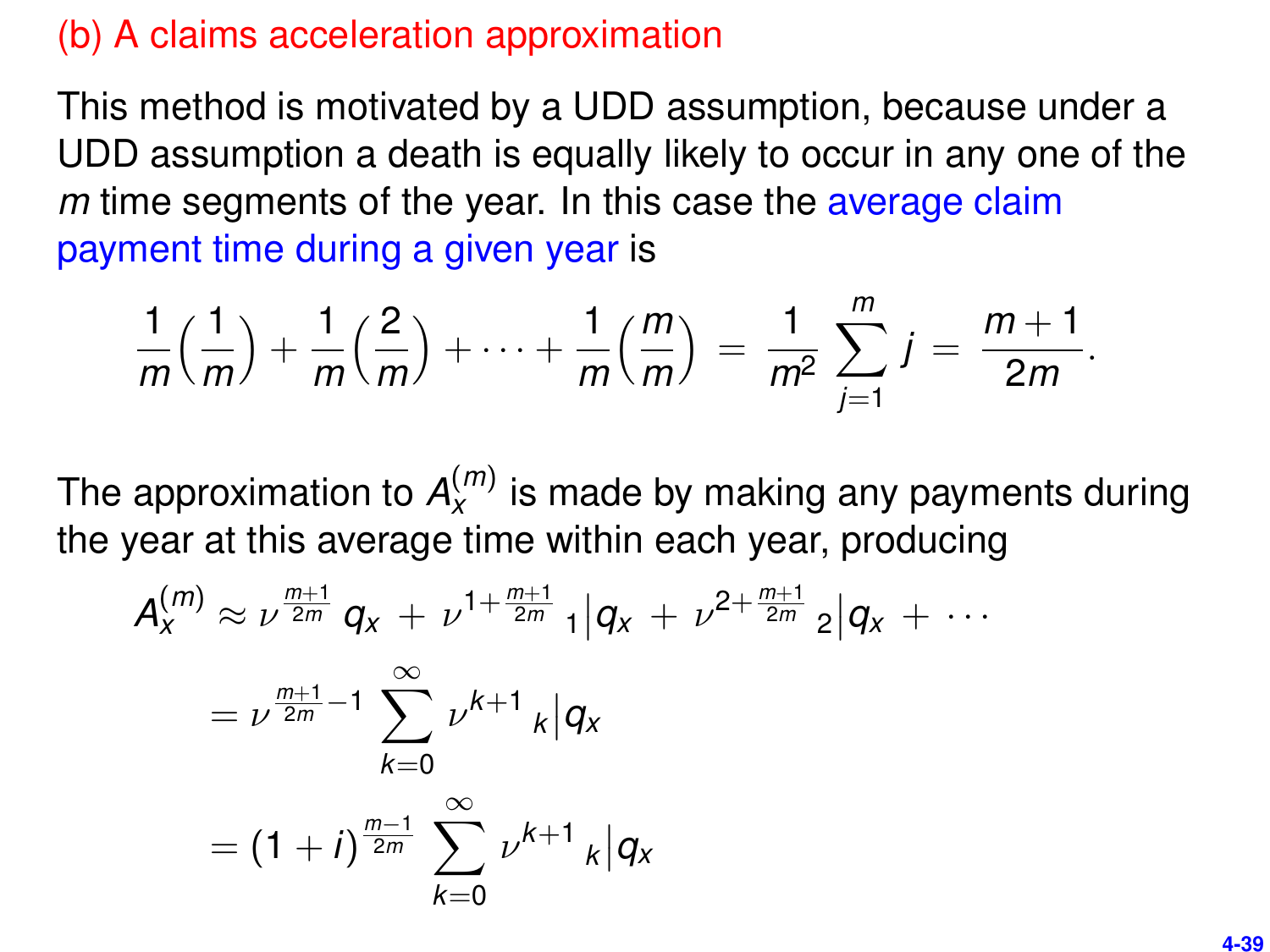Typically, we expect claims to increase over time. So when using the average time within the year, we expect to move more claims back in time than forward, thus accelerating claims (making them earlier than anticipated). The above computation motivates

Letting  $m \to \infty$  produces

Likewise,

$$
\overline{A}_{x:\overline{n}|} \approx (1+i)^{\frac{1}{2}} A_{x:\overline{n}|}^1 + {}_nE_x.
$$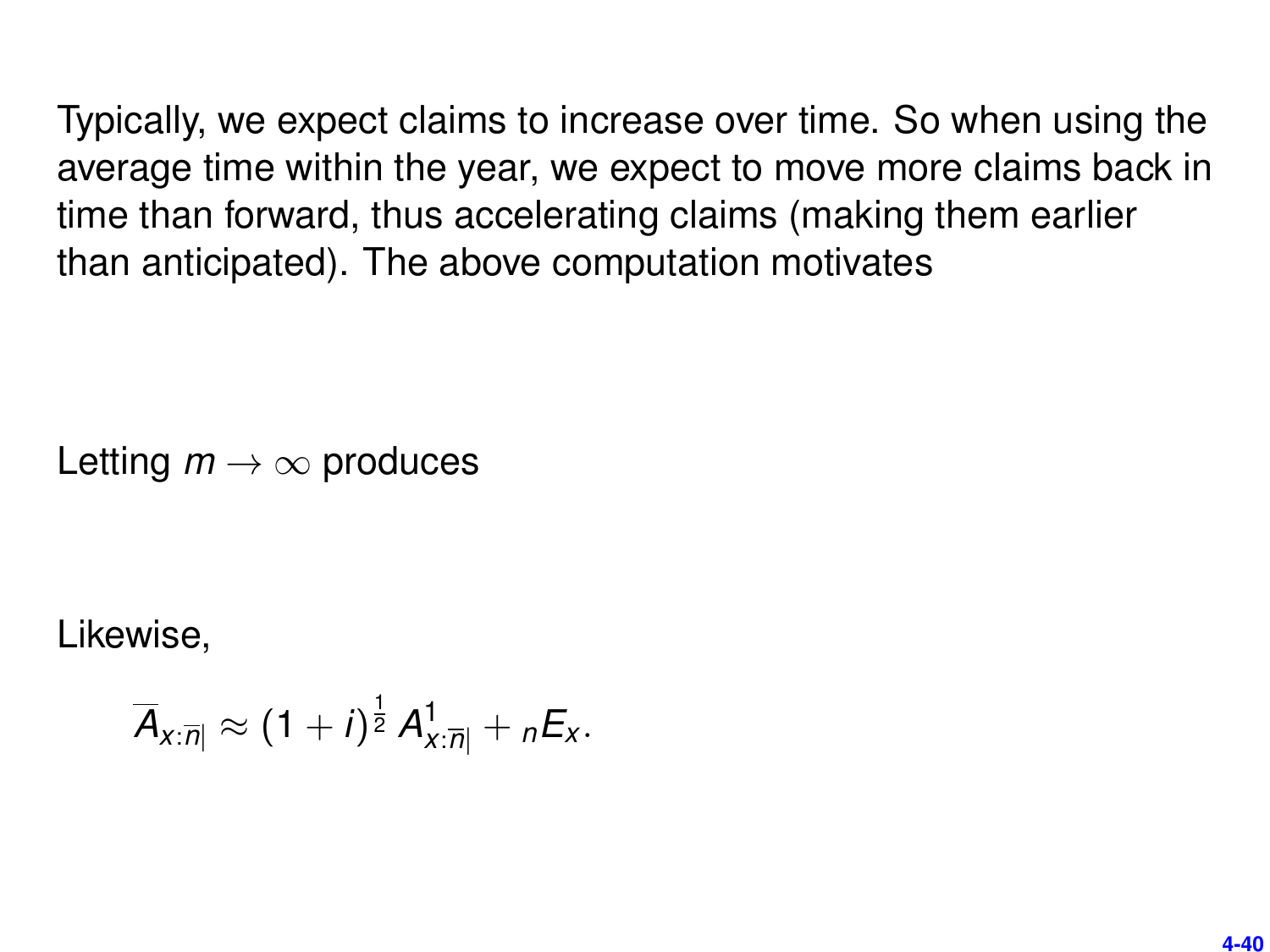Example 4-11: Consider the following: (1)  $\overline{A}_x$  with CFM  $\mu^*$  and CFOI  $\delta$ , (2)  $\overline{A}'_x$  with CFM  $\mu^* + c$  and CFOI  $\delta$ , and (3)  $\overline{A}''_x$  with CFM  $\mu^*$  and CFOI  $\delta$  + *c*. Assume *c* > 0. Find the ordering among these 3 EPV's.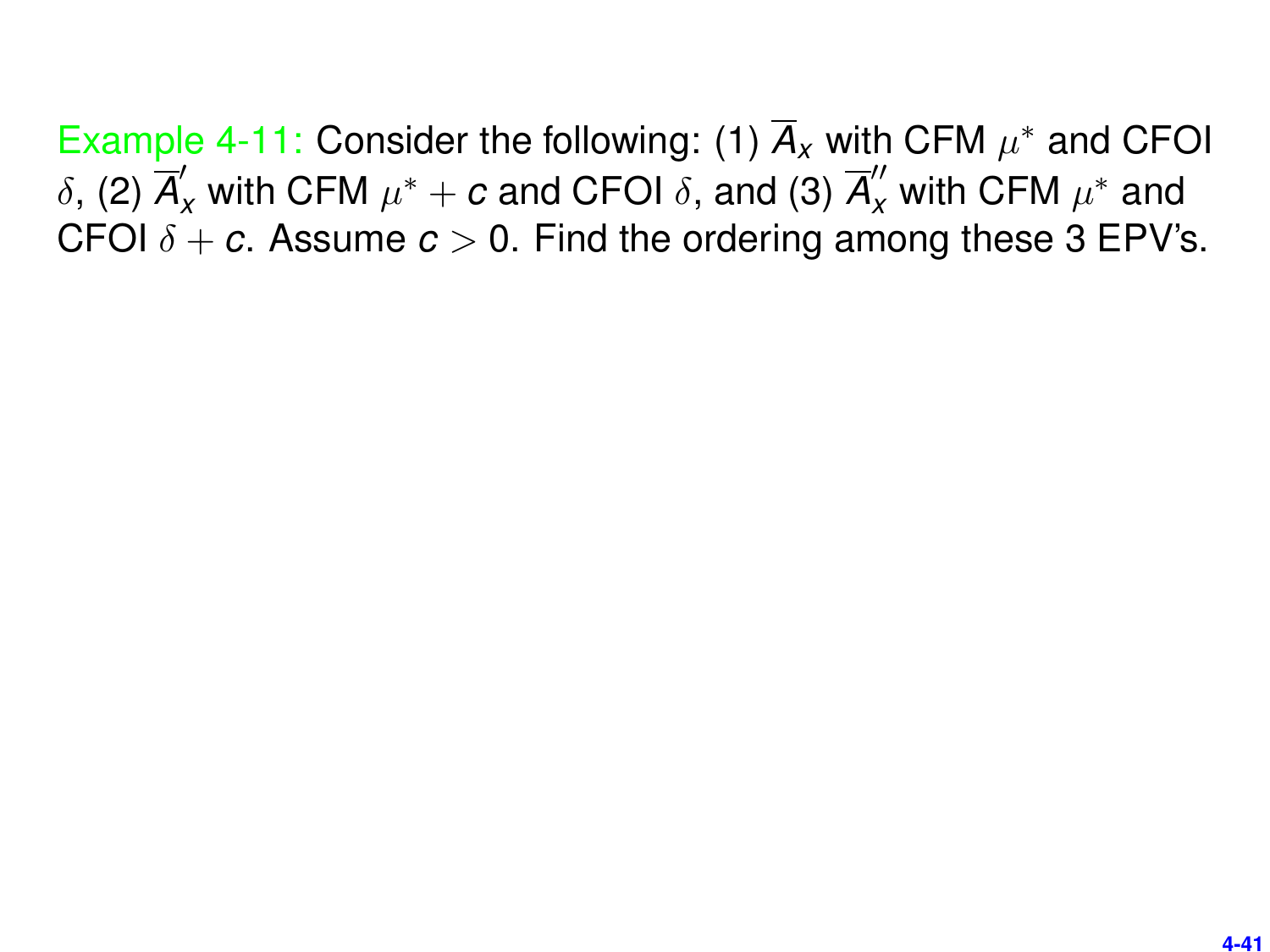Section 4.6 - Variable Benefits

When life insurance benefits are solely a function  $H(T_x)$  of the future life length of the policyholder, then

and the variance of the present value is

$$
Var(PV) = E[v^{2T_x} H^2(T_x)] - (EPV_H)^2.
$$

Note that the second moment does not just require doubling the force of interest, the benefit amount must also be squared.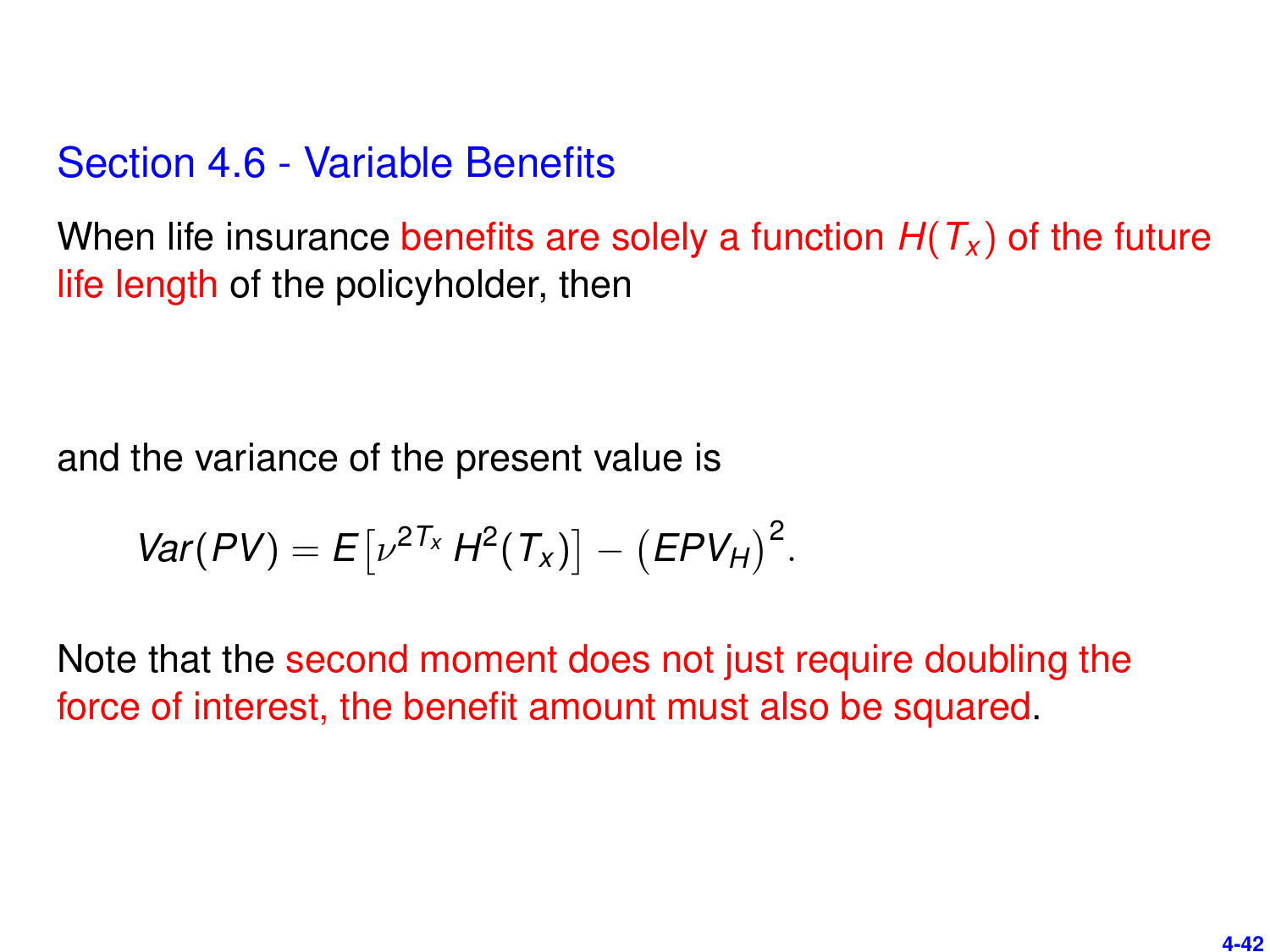When the benefit function is linear, e.g.  $H(t) = a + bt$  with *a* and *b* constants, then

$$
EPV_H = aE[\nu^{T_x}] + bE[T_x \nu^{T_x}]
$$

In the continuous case with the benefit being paid immediately upon death, the notation is

in a whole life insurance setting and

$$
\left(\overline{I}\overline{A}\right)^{1}_{x:\overline{n}|} \equiv \int_{0}^{n} t e^{-\delta t} t p_{x} \mu_{x+t} dt
$$

in a term insurance setting.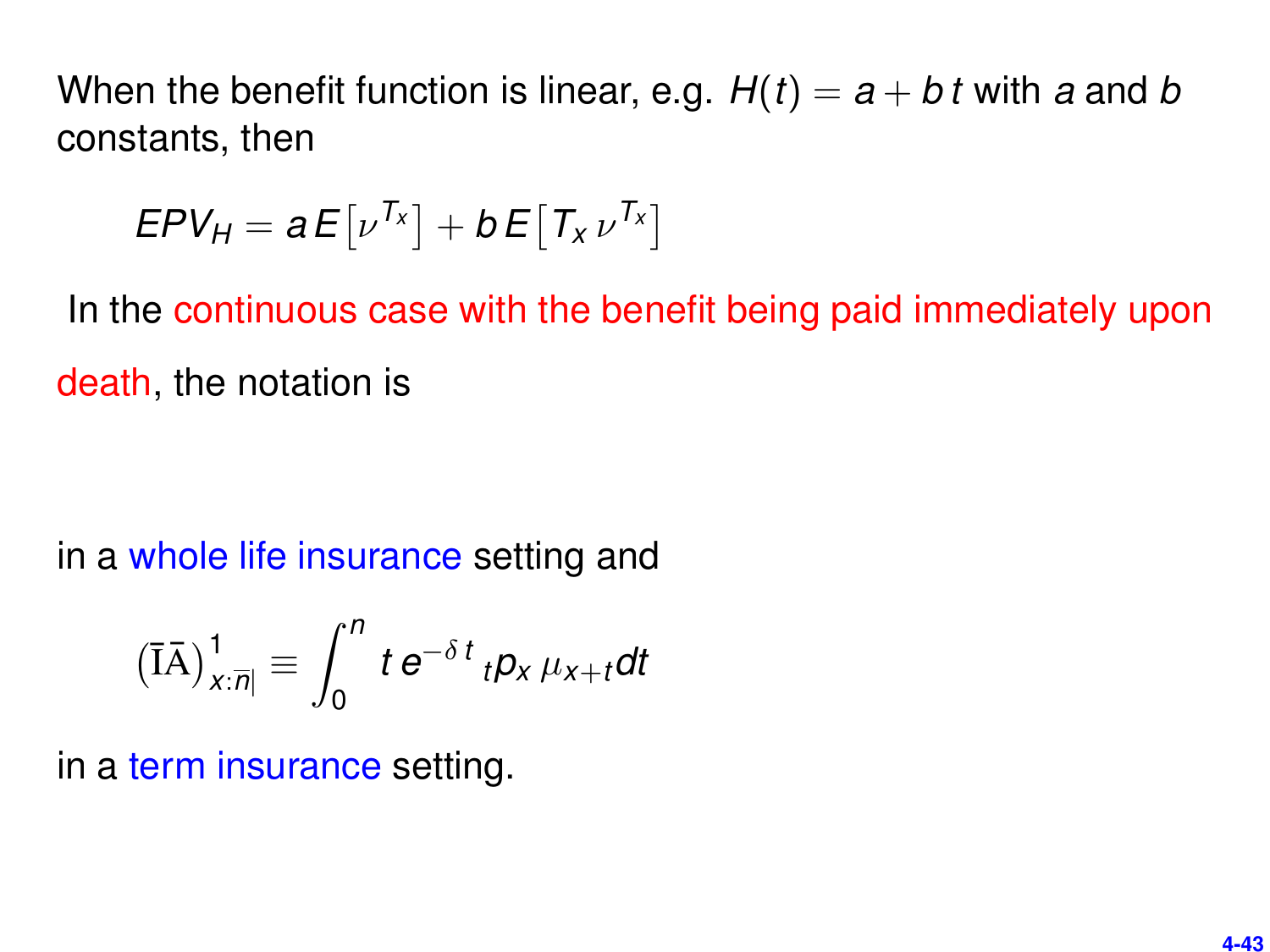In a discrete setting with payments at the end of the year of death, the present value random variable is

$$
Z=\nu^{K_X+1}\left(K_X+1\right)
$$

where  $K_x = |T_x|$ .

Thus the EPV of whole life insurance, for example, is

$$
\left(IA\right)_x = \sum_{k=0}^\infty \nu^{k+1}\left(k+1\right)_k\big|q_x
$$

and for term life insurance it is

 ${\sf with}$   $_k|q_x = kq_x q_{x+k} = \frac{l_{x+k}-l_{x+k+1}}{l_x}$  $\frac{7x+k+1}{l_x}$  coming from a life table.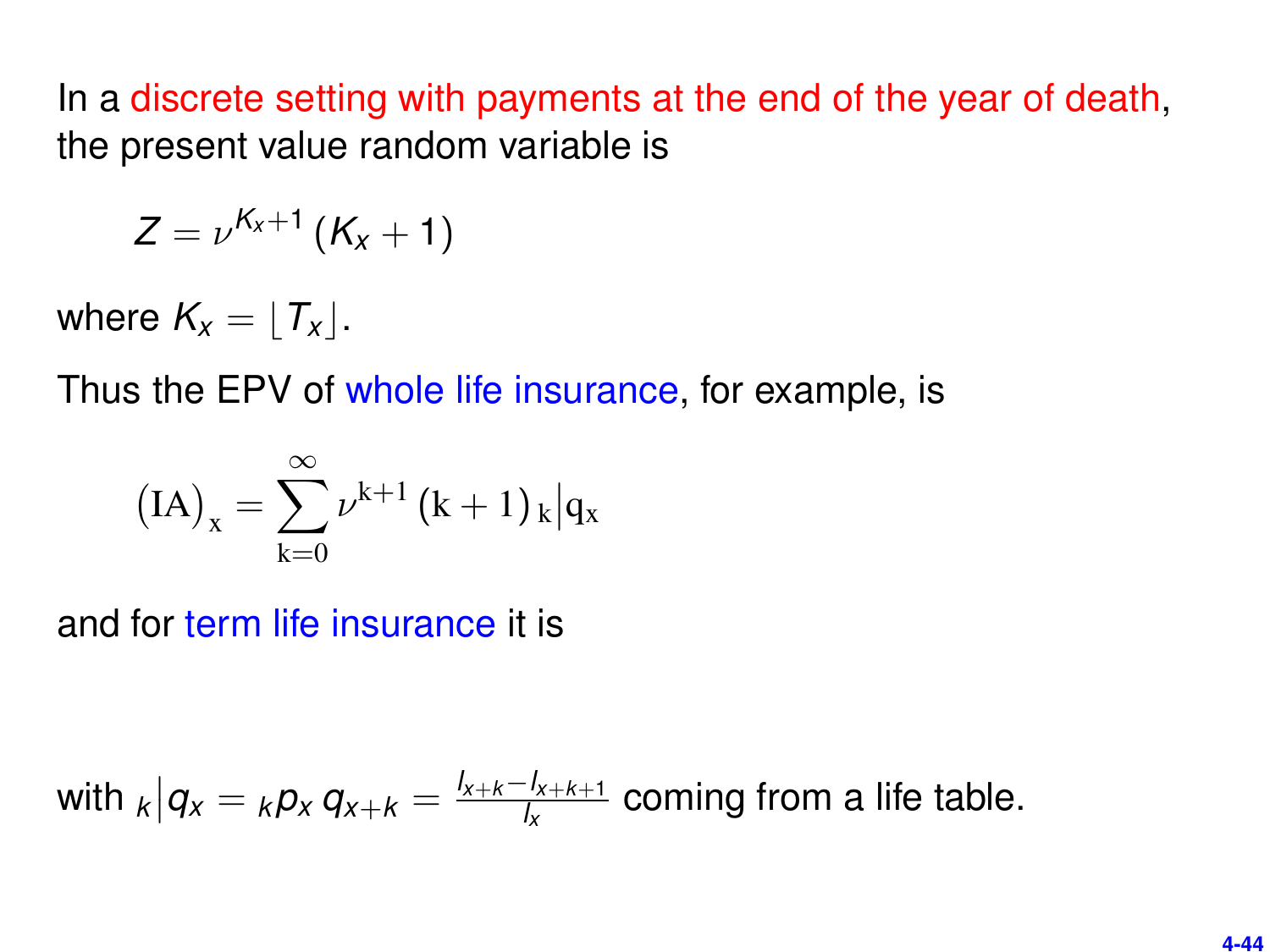There are some problem settings in which the life insurance benefits increase exponentially over time, i.e. they are multiplied by  $(1+j)^{T_X}$ . The present value of the benefit is then

$$
Z = \nu^{T_X} (1+j)^{T_X} = \left(\frac{1+j}{1+i}\right)^{T_X} \equiv \nu^{T_X}_*
$$

where

$$
\nu_* = \frac{1}{1+i^*} = \Big(\frac{1+j}{1+i}\Big), \qquad \text{that is}
$$

So the EPV's

$$
\overline{A}_{x:i^*} \qquad \overline{A}_{x:\overline{n}|i^*}^1 \qquad A_{x:i^*} \qquad \text{and} \qquad A_{x:\overline{n}|i^*}
$$

for the continuous and discrete cases are computed as before, only with a new interest rate *i* ∗ .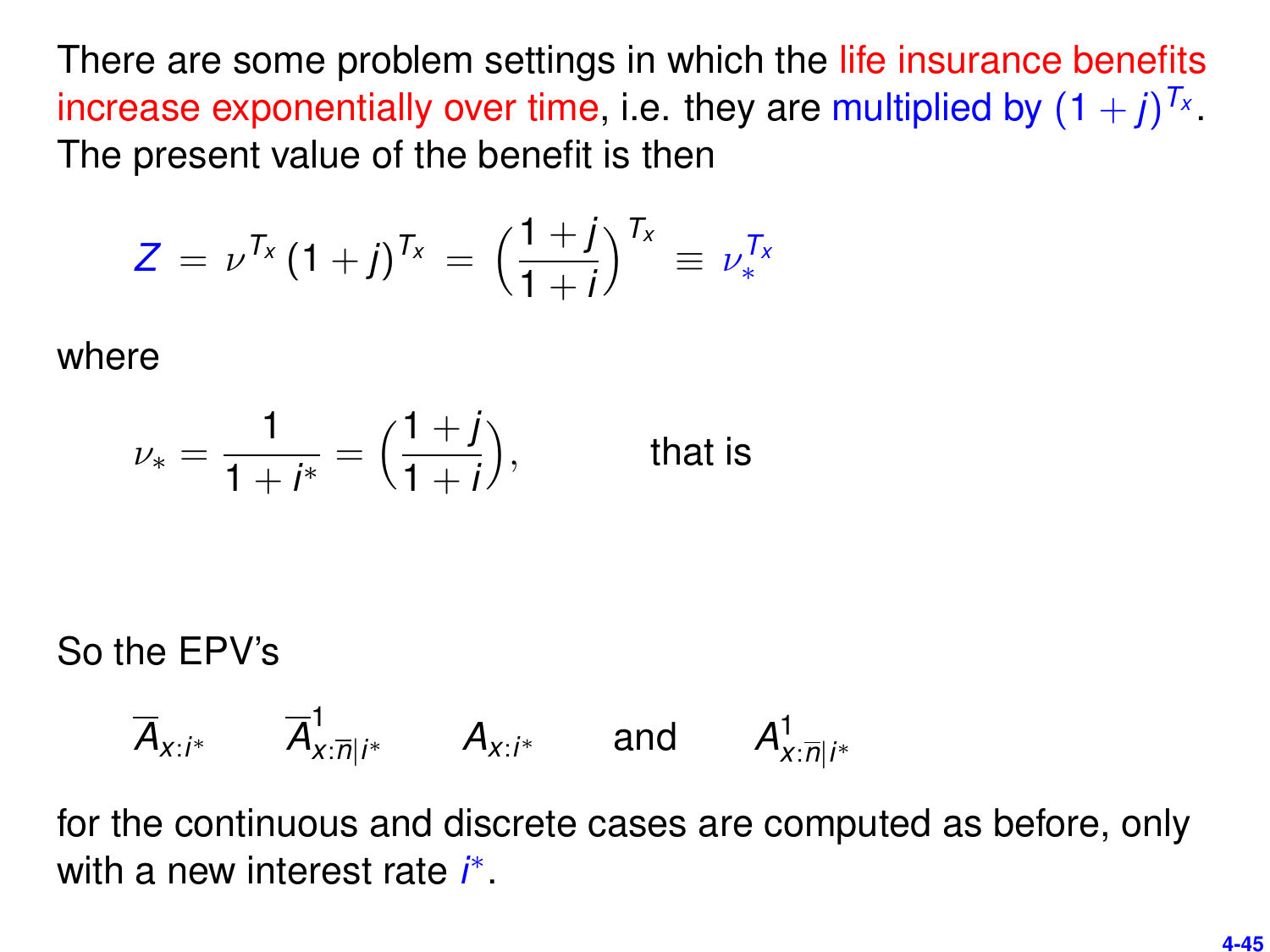Example 4-12: Consider a whole life policy payable immediately at death, with constant force of mortality of  $\mu_X$ , constant force of interest  $\delta,$  and variable payment of  $e^{\alpha\,t}$  where  $\mu_{\mathsf{x}},\,\delta$  and  $\alpha$  are all positive constants with  $\alpha < \mu_{x} + \delta$ . Find the EPV.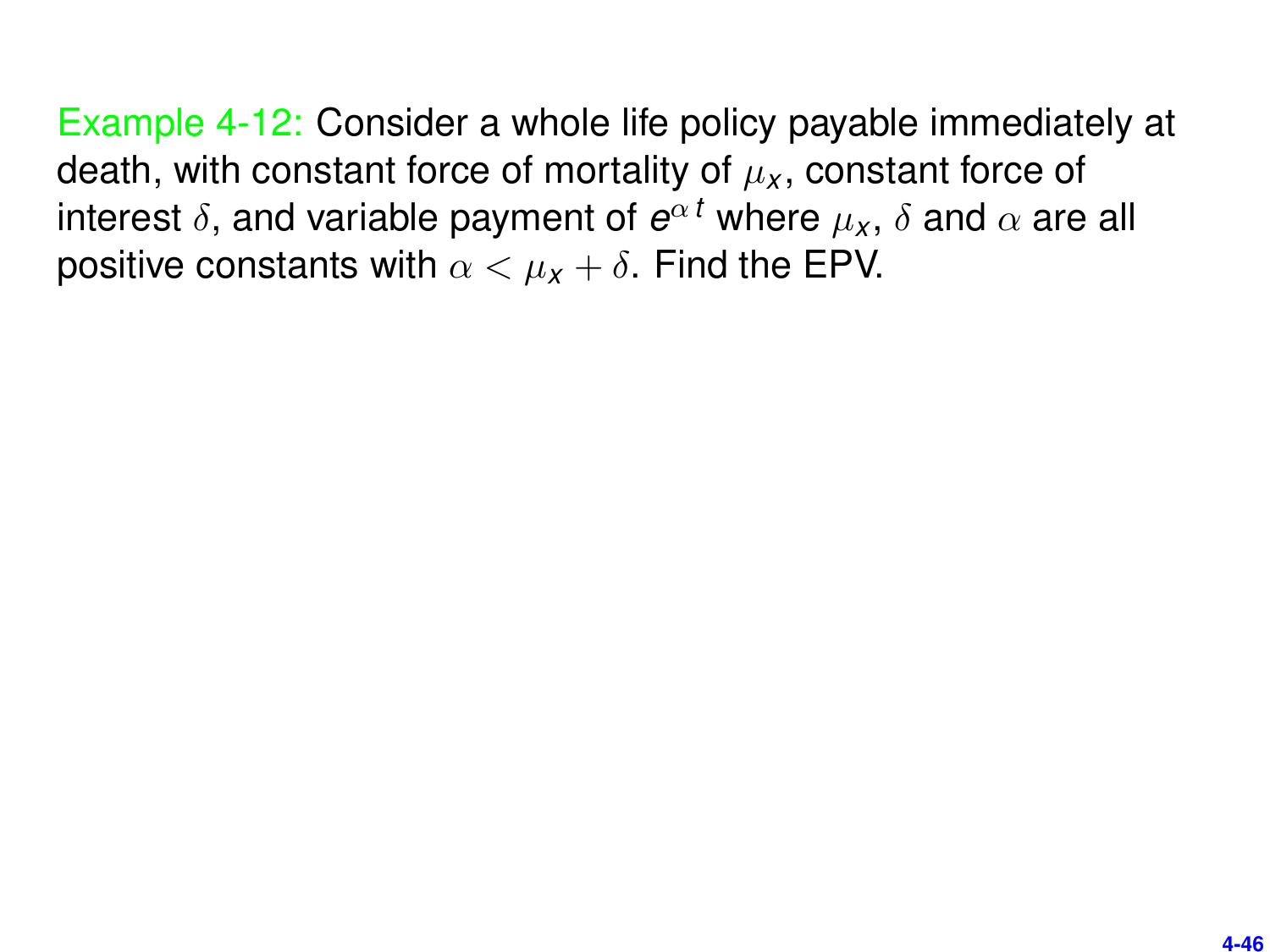Example 4-13: Consider a whole life policy payable immediately at death, with constant force of mortality of  $\mu_x = .03$  for all  $t > 0$ . Assume  $\delta_t = .01$  for  $0 \le t \le 65$  and  $= .02$  for  $t > 65$ . In addition the benefit payment is  $b_t = 200$  for  $0 \le t \le 65$  and  $t = 100$  for  $t > 65$ . Find the EPV.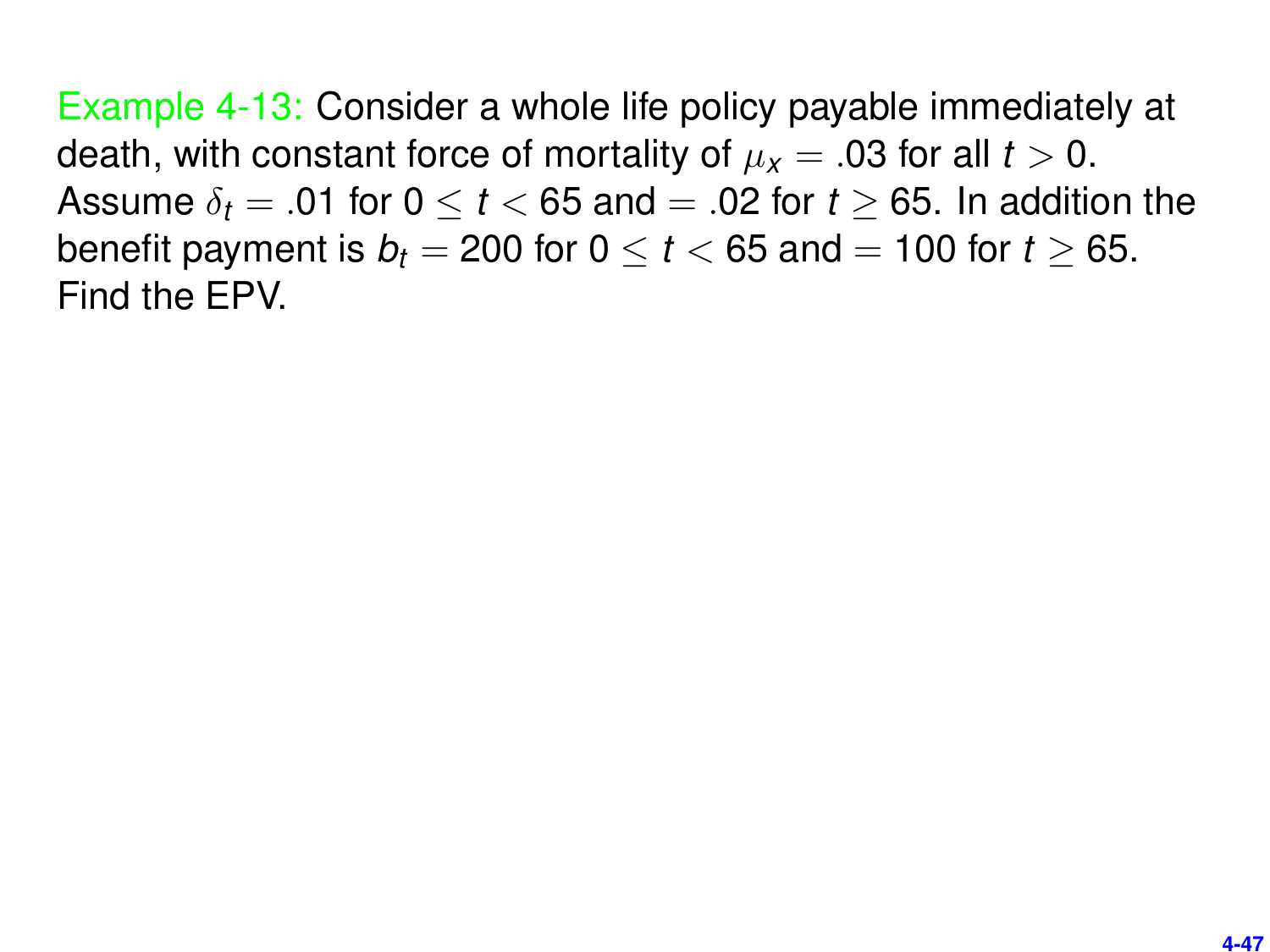Supplement to Chapter 4 Pure Endowment Revisited The pure endowment term

assumes compound interest using a constant force of interest. Here

$$
\nu^n = \left(\frac{1}{1+i}\right)^n = e^{-\delta n}
$$

with  $\delta = \ln(1 + i)$ .

Note there are no assumptions made here about survival. It only assumes use of the survival function  $t p_x$ . The term  $n E_x$  represents discounting over a survived term of n years.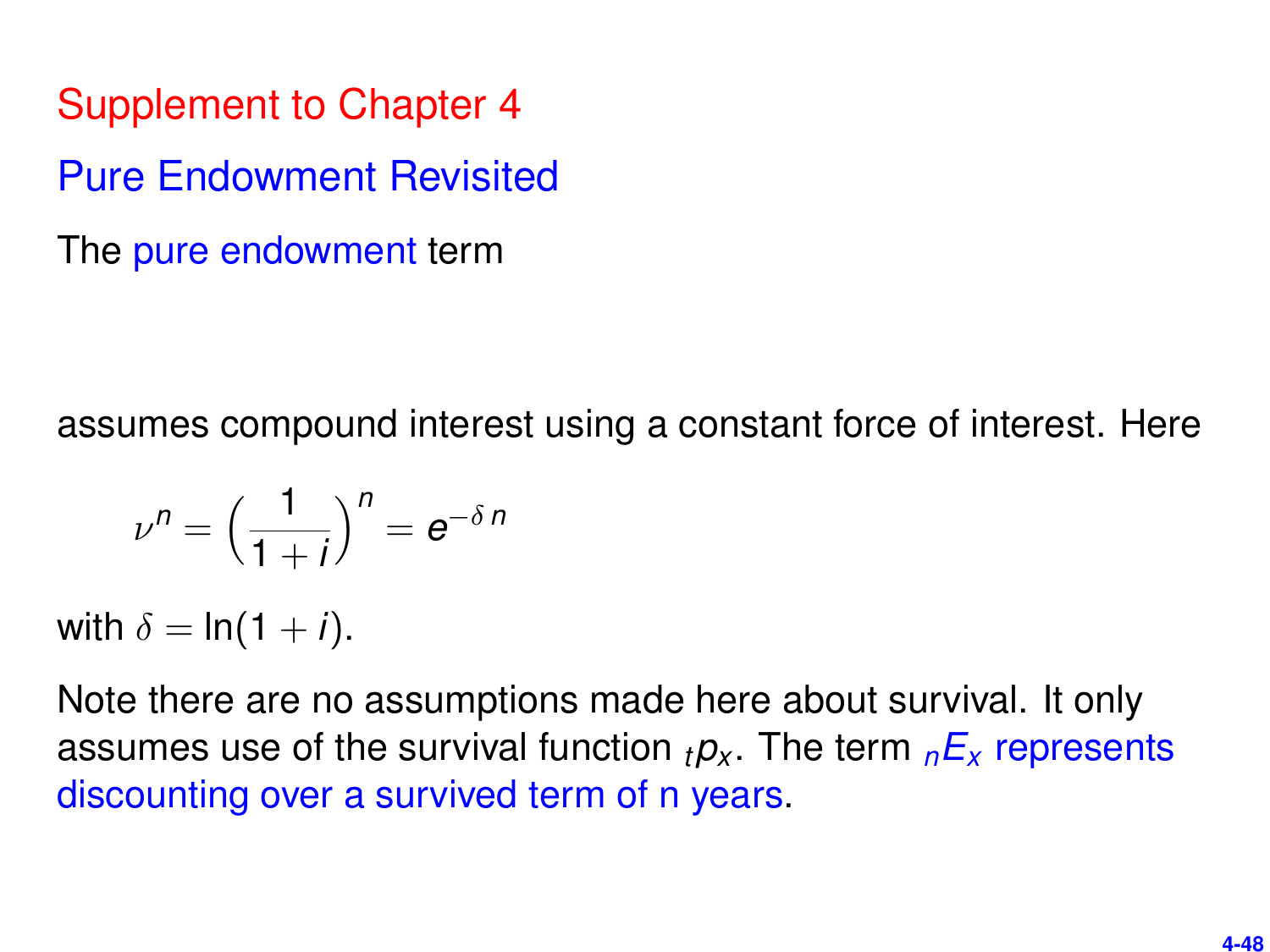# Moving the Vision Point When Computing an EPV

Sometimes potential insurance payments (benefits) don't begin right away. Pictured below is a 20-year term life insurance policy paying \$1 at the end of the year of death, but it is deferred 10 years, i.e. there are no benefits paid if death occurs during the first 10 years for the policyholder who buys the policy at time  $t = 0$  when this person is age *x*.

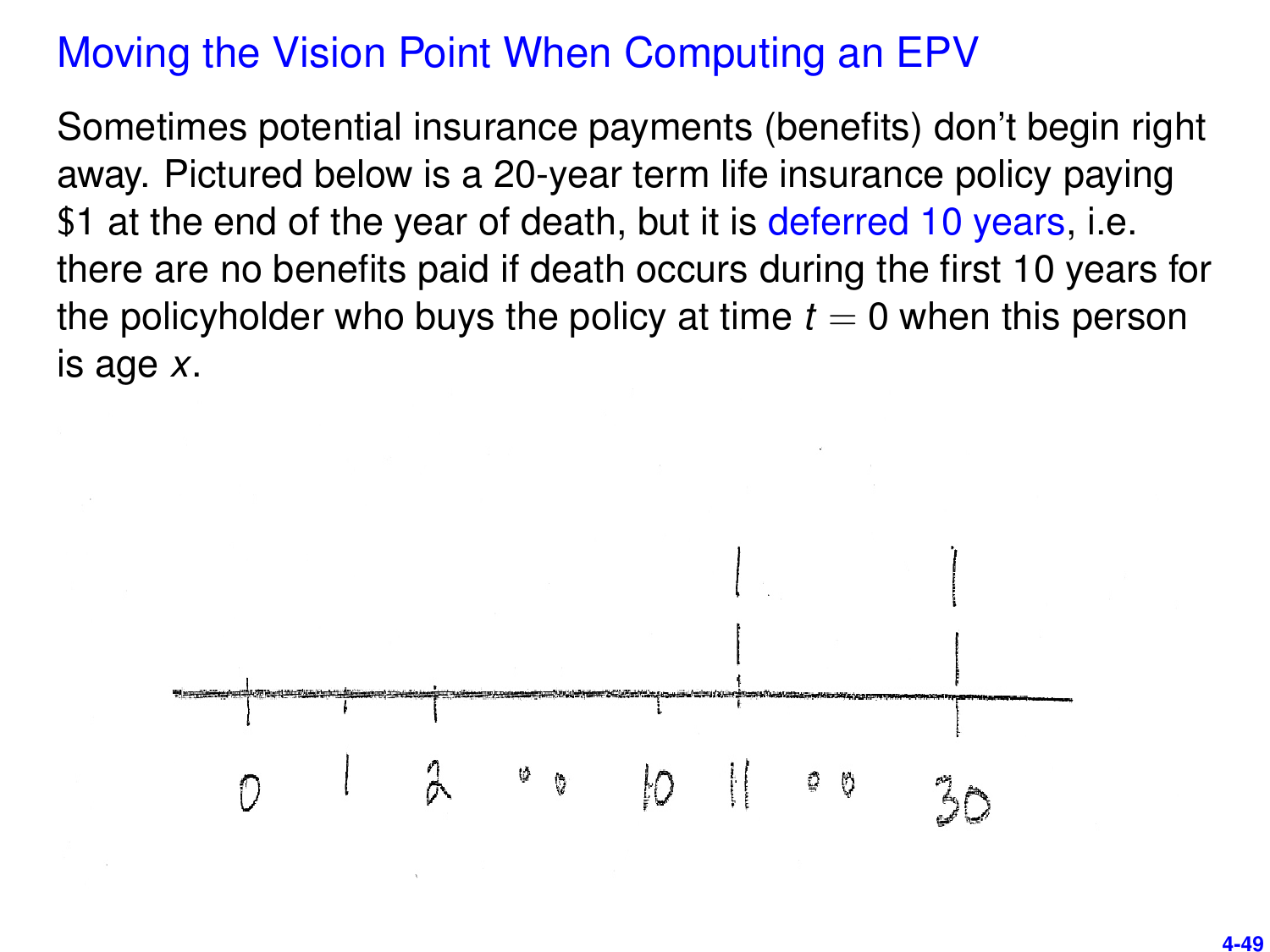Earlier we described the EPV of this deferred life insurance as:

But we now approach this computation in a different manner. Suppose we view the EPV of this policy from the vision point of  $t = 10$ .

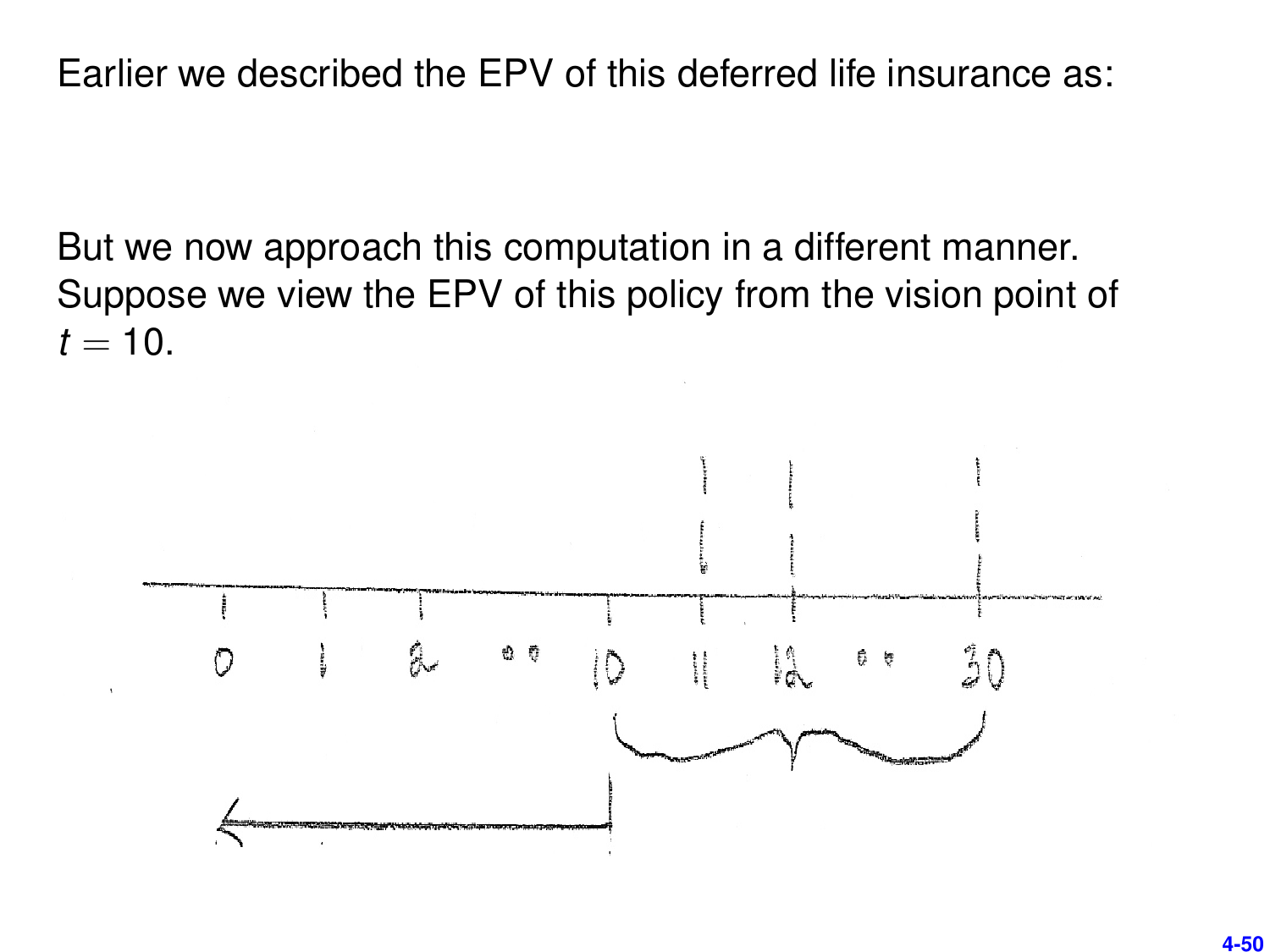If the policy had been purchased at  $t = 10$  the EPV would be

$$
A_{x+10:\overline{20}|}^{-1}.
$$

But, of course, it was purchased at  $t = 0$ . We must discount the EPV back to  $t = 0$  via

Here the discounting process must account for more than just the interest rate. In order for any benefits to be paid, the policyholder must first survive from age x to age  $x + 10$ . Thus we must discount over a survived period of time, using the survival discount factor of  $10E_x$ . Therefore, in general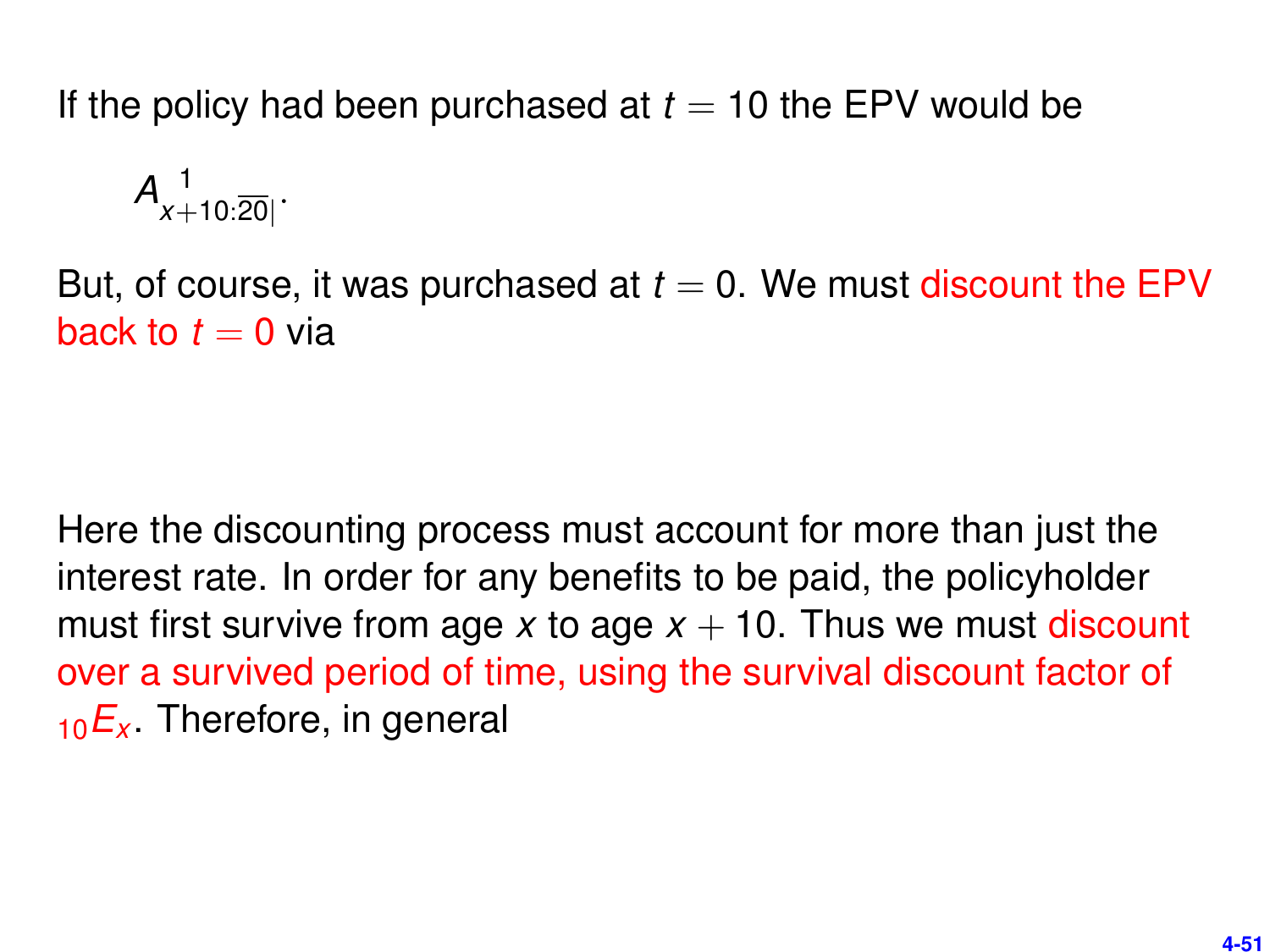This process of discounting over a survived period, enables us to compute EPV's by breaking the time line (or potential benefit payments) into disjoint insurance benefit segments and then discounting each segment to time  $t = 0$ , taking the necessary survival into account.

We refer to

In an expected life insurance benefit computation, if we were to move the vision point into the future from, for example,  $t = 0$  to  $t = u$ where  $u > 0$ , we would divide by the survival discount factor, in this case  $_{\nu}E_{x+0}$ , provided there were no potential benefit payments in the interval [0, *u*] .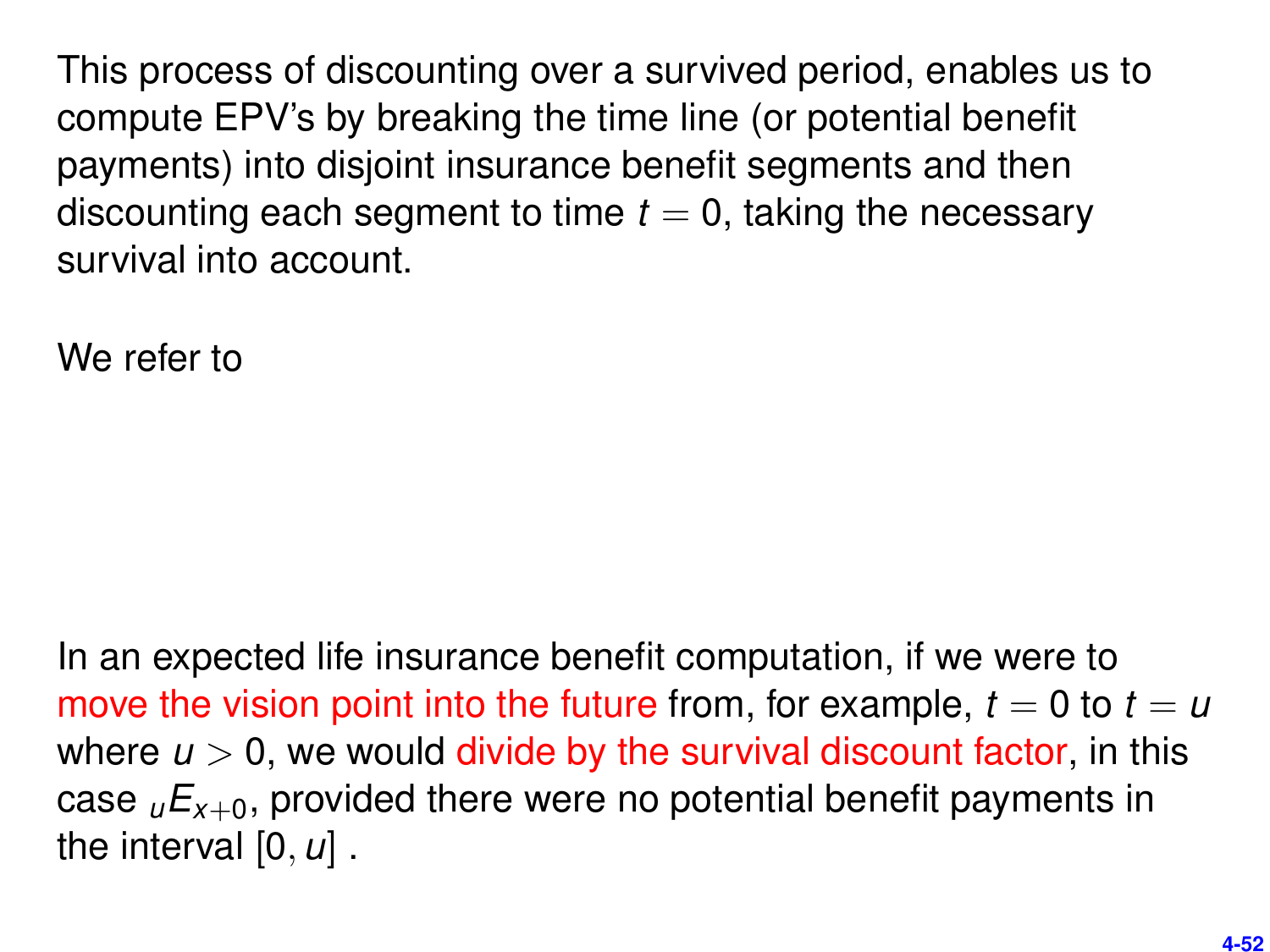Example 4-14: Consider a 8-year deferred 40-year term life insurance policy that pays 100 during the first 20 years and 200 during the second 20 years of insurance coverage with all payments at the end of the year of death. Find expressions for the purchase price (premium) of this policy at  $t = 0$  and also the price if it was purchased at  $t = 5$ .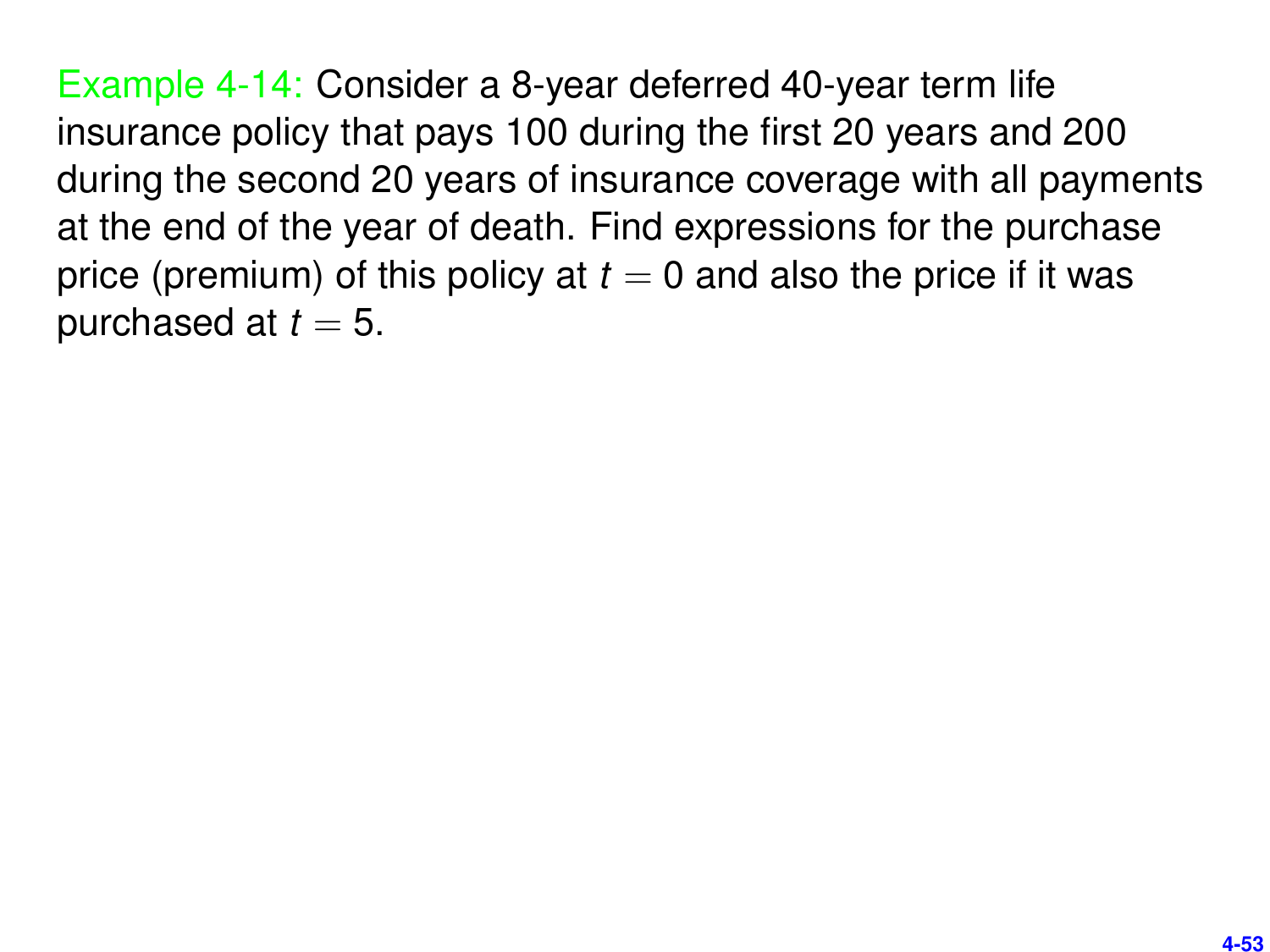# Putting the Pieces Together

Knowing the formulas for the exponential and de Moivre distributions and knowing how to discount while taking survival into account enables us to quickly solve complex problems by segmenting them into simpler settings in which both can be applied.

Example 4-15: A policyholder age  $x = 40$  begins an endowment policy that pays 200 at the moment of death or at age 65, whichever comes first. Assume a de Moivre (0,50) distribution for future life length and  $\delta = 0.05$ . Find the EPV and Vari Z l.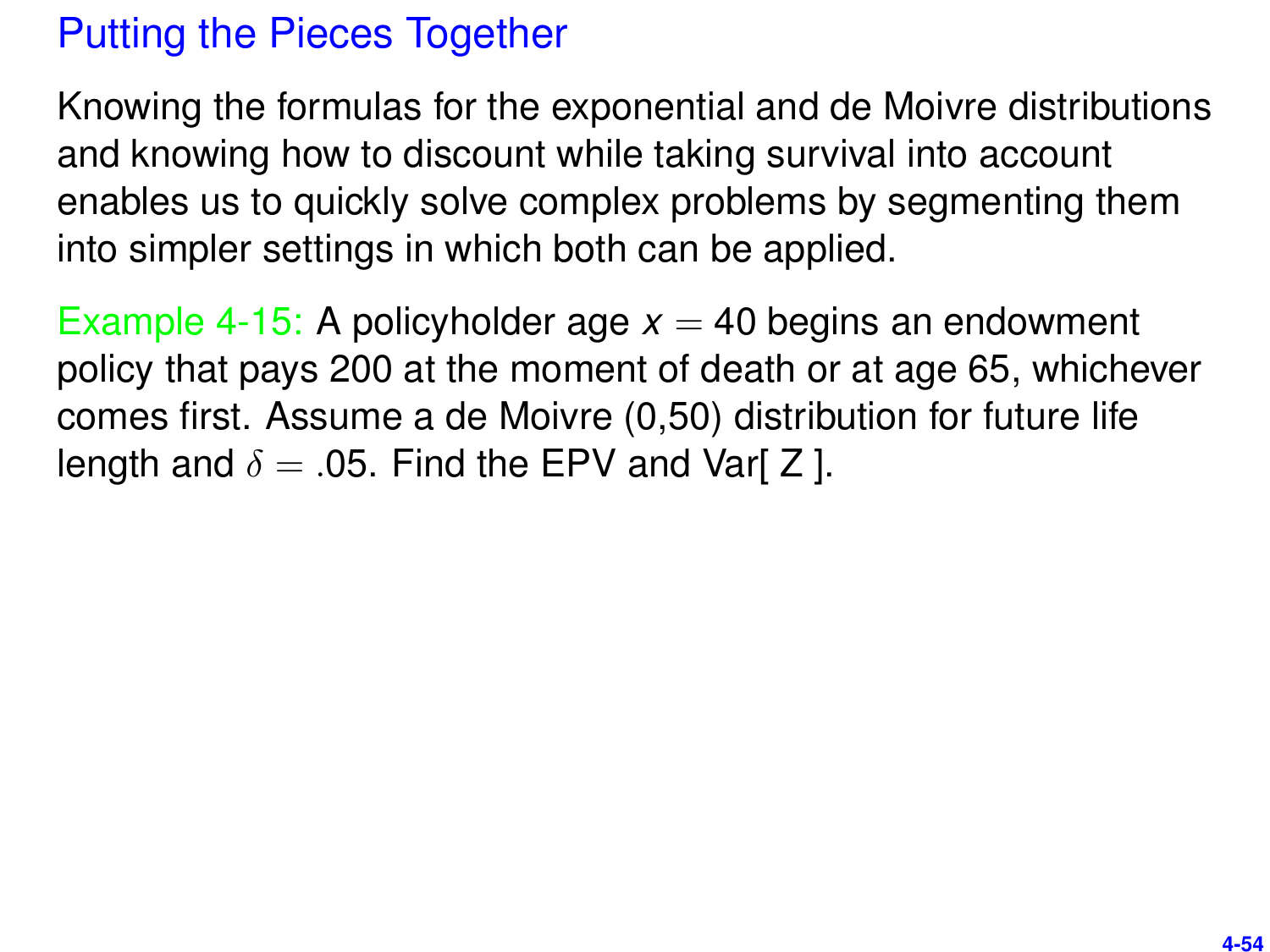Example 4-16: A whole life policy pays 100 immediately at death. We are given  $\delta_t = .04$  for  $0 \le t \le 10$  and = .05 for  $t > 10$  plus  $\mu_{X+t} = .06$  for  $0 \le t \le 10$  and = .07 for  $t > 10$ . Calculate the premium for this insurance.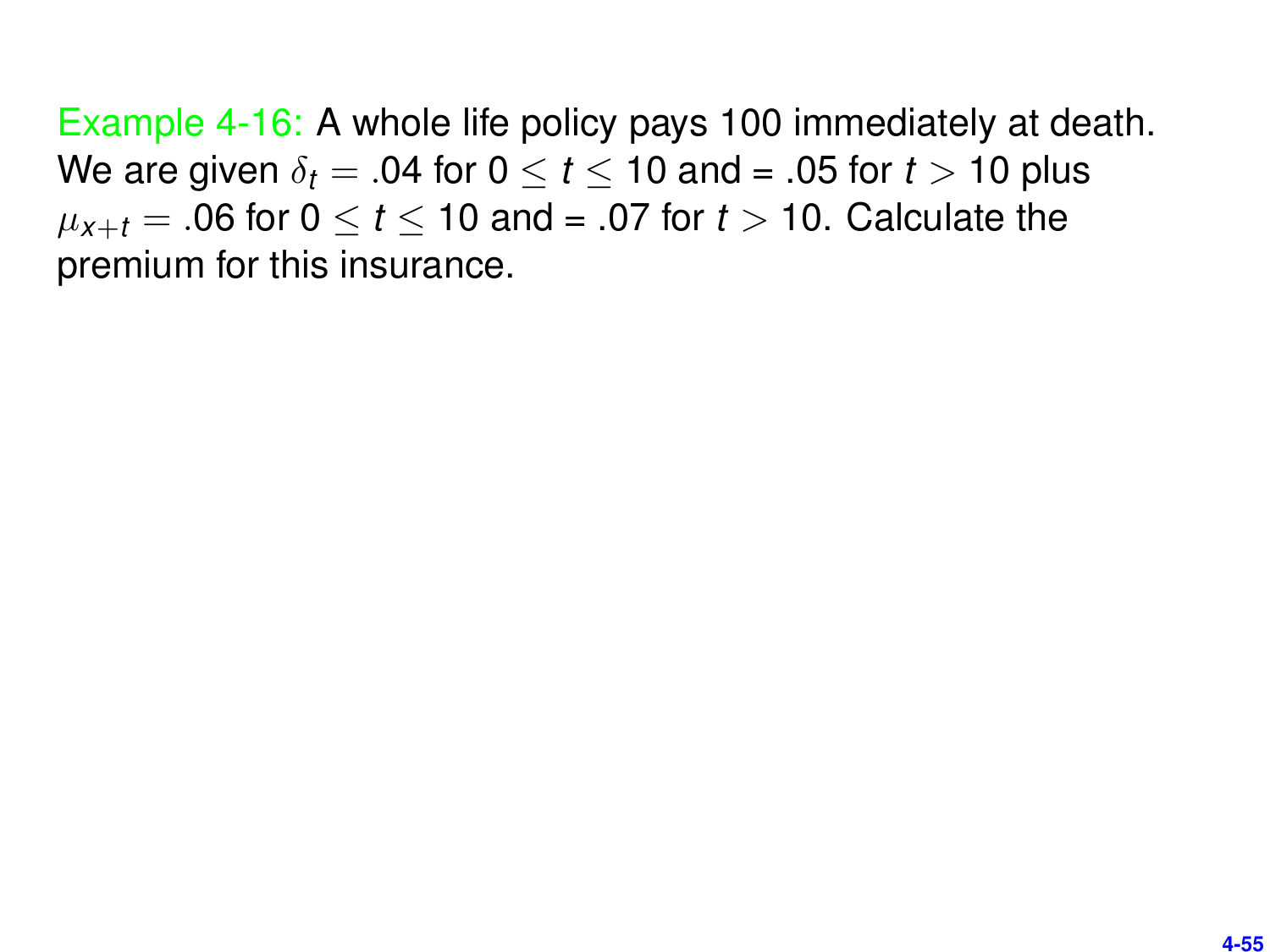Example 4-17 (Example 4-10 revisited): A 3-year deferred whole life policy pays 1 at the moment of death. You are also given that  $\mu_t = .01$  for  $0 \le t \le 2$  and  $= .02$  for  $t > 2$ . We also have  $\delta_t = .05$  for  $0 \le t \le 2$  and  $= .06$  for  $t > 2$ . Find the actuarial present value of this insurance.